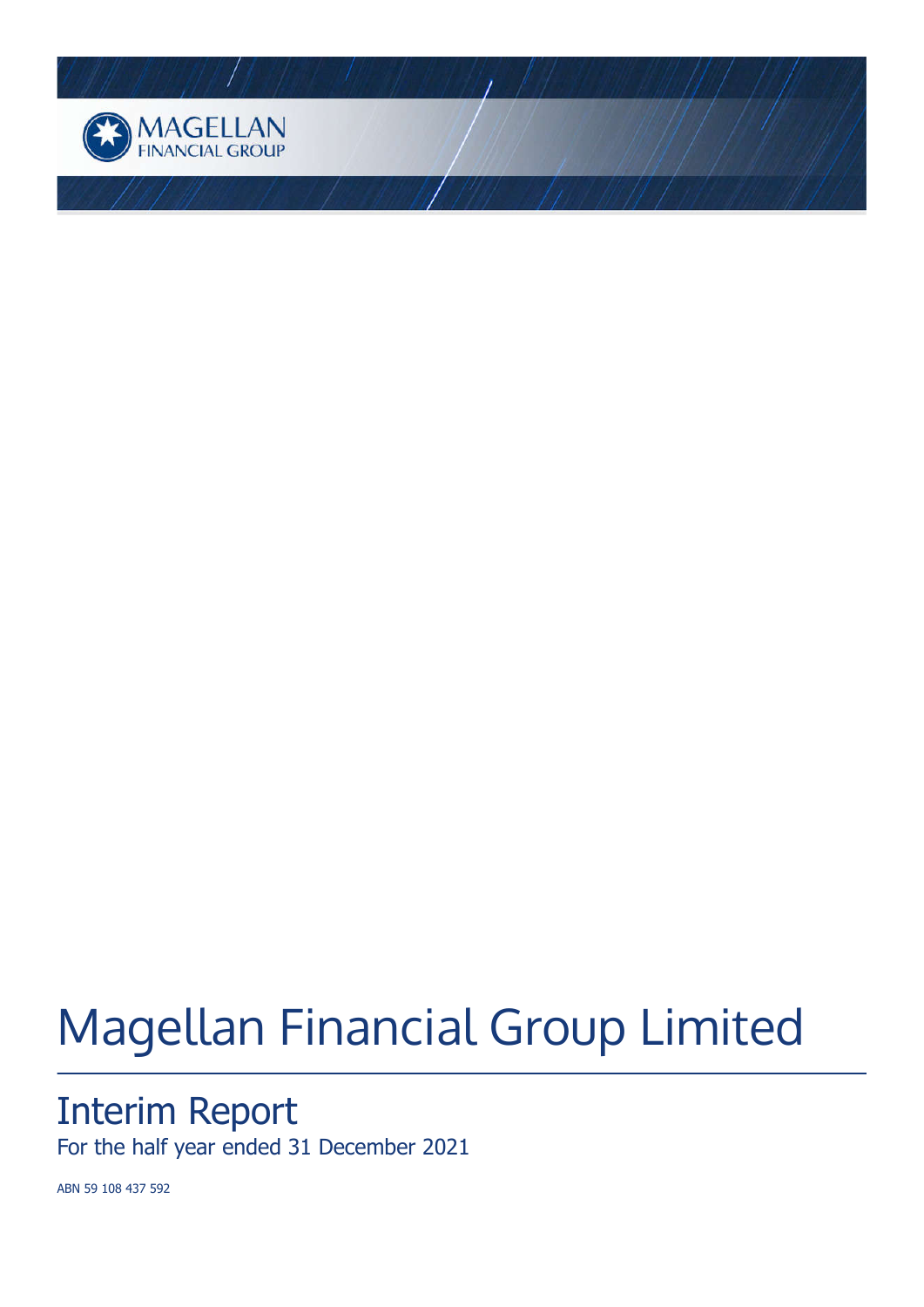# **Contents**

|                    | <b>Chief Executive Officer's Interim Letter</b><br>3 |                                                                   |    |
|--------------------|------------------------------------------------------|-------------------------------------------------------------------|----|
|                    | <b>Directors' Report</b>                             |                                                                   |    |
|                    | <b>Auditor's Independence Declaration</b>            |                                                                   |    |
|                    |                                                      | <b>Financial Statements</b>                                       |    |
|                    |                                                      | Consolidated Statement of Profit or Loss and Comprehensive Income | 16 |
|                    |                                                      | <b>Consolidated Statement of Financial Position</b>               | 17 |
|                    |                                                      | Consolidated Statement of Changes in Equity                       | 18 |
|                    |                                                      | Consolidated Statement of Cash Flows                              | 19 |
|                    |                                                      | Notes to the Financial Statements                                 | 20 |
|                    | 1.                                                   | Basis of Preparation                                              | 20 |
|                    |                                                      | <b>Results for the Period</b>                                     |    |
|                    | 2.                                                   | Segment Information                                               | 21 |
|                    | 3.                                                   | Earnings Per Share                                                | 24 |
|                    | 4.                                                   | Revenue                                                           | 25 |
|                    | 5.                                                   | Taxation                                                          | 26 |
| <b>Investments</b> |                                                      |                                                                   |    |
|                    | 6.                                                   | <b>Financial Assets</b>                                           | 27 |
|                    | 7.                                                   | Associates                                                        | 28 |
|                    | 8.                                                   | <b>Financial Liabilities</b>                                      | 29 |
|                    | 9.                                                   | Fair Value Disclosures                                            | 29 |
|                    |                                                      | <b>Capital Structure</b>                                          |    |
|                    | 10.                                                  | Contributed Equity                                                | 30 |
|                    | 11.                                                  | <b>Dividends</b>                                                  | 31 |
|                    |                                                      | <b>Other Items</b>                                                |    |
|                    | 12.                                                  | Commitments and Contingent Assets and Liabilities                 | 31 |
|                    | 13.                                                  | Subsequent Events                                                 | 32 |
|                    |                                                      | <b>Directors' Declaration</b>                                     | 33 |
|                    | <b>Independent Review Report</b><br>34               |                                                                   |    |
|                    | <b>Corporate Information</b>                         |                                                                   |    |

The interim financial report has been prepared in accordance with Australian Accounting Standards and the Corporations Act 2001 and does not include all the notes of the type normally included in an annual financial report. Accordingly, this report should be read in conjunction with Magellan Financial Group Limited's ("MFG") most recent annual financial report available at [www.magellangroup.com.au.](https://) MFG has also released information to the Australian Securities Exchange ("ASX") in compliance with the continuous disclosure requirements of the ASX Listing Rules and these announcements are available at [www.asx.com.au](https://) (MFG's ASX code: MFG).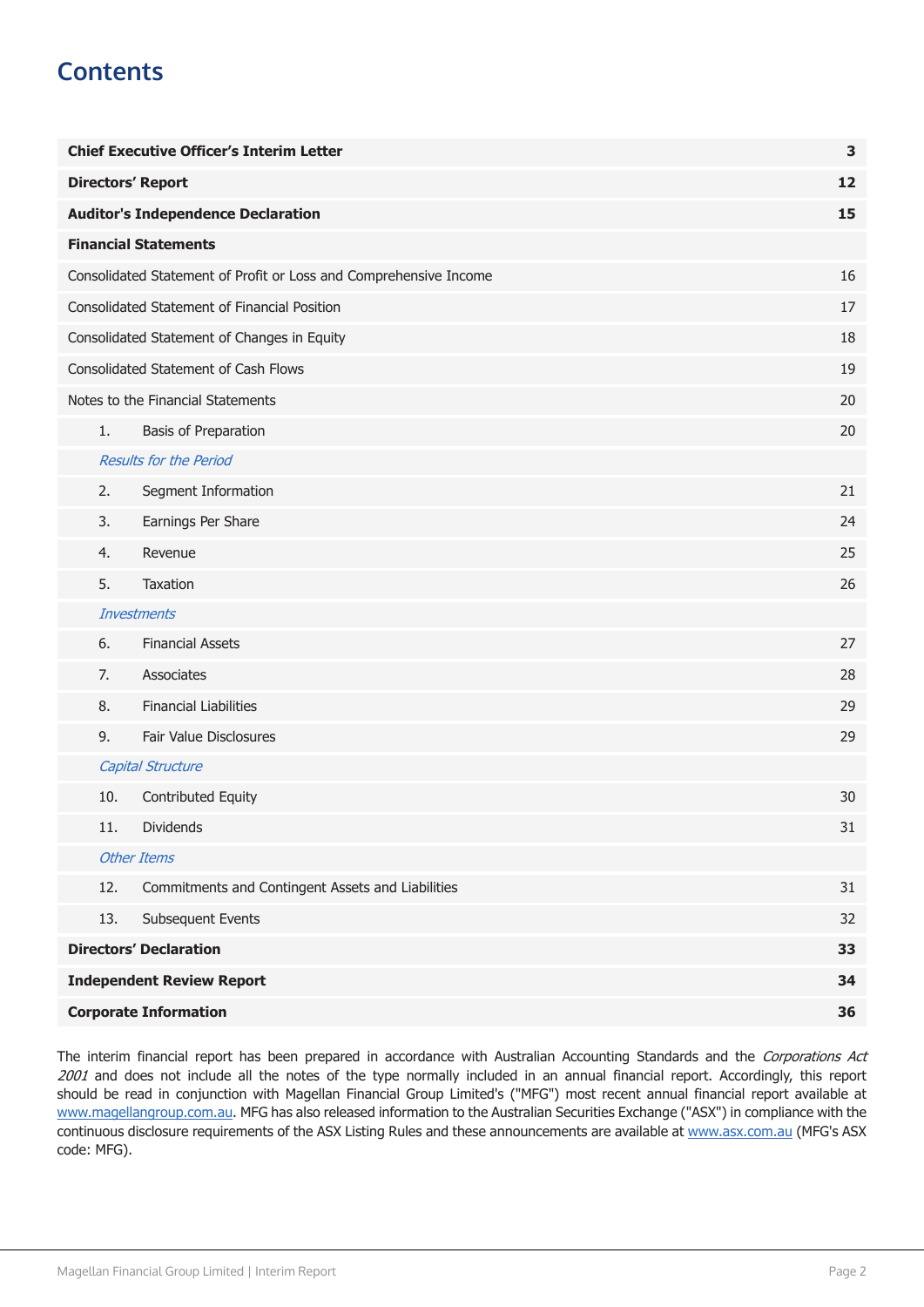<span id="page-2-0"></span>**for the half year ended 31 December 2021**

#### Dear Shareholder,

Magellan Financial Group Limited ("Magellan" or the "Group") has delivered strong financial results for the six months to 31 December 2021:

- Average funds under management ("FUM") grew 12% to \$112.7 billion (average FUM of \$100.9 billion for the half year ended 31 December 2020);
- Profit before tax and performance fees of the Funds Management business increased 15% to \$293.6 million (\$256.2 million for the half year ended 31 December 2020);
- adjusted net profit after tax increased 16% to \$248.1 million (\$213.1 million for the half year ended 31 December 2020);
- reported net profit after tax of \$251.6 million increased 24% (\$202.3 million for the half year ended 31 December 2020); and • Directors have declared an Interim Dividend of 110.1 cents per share (franked to 75%), which is an increase of 13% over the prior corresponding period.

Magellan's balance sheet is robust with liquid assets (comprising cash and cash equivalents, financial assets and equity accounted investments) of \$1,016.7 million as at 31 December 2021. Net tangible assets at that date were \$992.8 million. Further details about the financial results, dividends and the dividend policy are noted below.

Today Magellan announced a number of significant capital management initiatives, which are detailed below, including an intention to progress a bonus issue of options to Magellan shareholders. We are also considering the implementation of an on-market share buy-back over the next 12 months, subject to various factors including market conditions.

Whilst the balance sheet of Magellan is very strong and the interim financial result is a record, I wanted to acknowledge the challenges the business has had in recent months which include the conclusion of our relationship with St James's Place ("SJP"), changes in our leadership team and the recent share price performance being well below expectations. We understand the culmination of these events may have impacted the trust you place in our company and we are focused and determined to return stability and simplicity to the business.

Importantly, I assure you we are focused on our key objective and purpose which is to deliver value for our clients who entrust us to manage their assets. The Magellan Global Fund has met its long-term objective of delivering returns of 9% per annum net of fees since inception, however we recognise that we need to sharpen our investment processes to improve investment performance.

Despite the challenges, the underlying qualities of our business have not diminished.

The financial health of the business is very strong. It is not reliant on a single client and our employees are united and focused on the work ahead. I, along with the senior management team, could not be more proud of how our employees have responded to the recent challenges – they are calm and determined to take advantage of the opportunities that lie ahead to grow our business and are doing so with great camaraderie. Both our employees and Directors are very aligned to your interests as 85% are shareholders and a large number are also unitholders across our various funds.

We have deeply experienced investment teams and our fundamental, proven investment discipline has provided clients with strong, consistent investment results with downside protection since inception. Looking forward, Magellan has a key priority to further sharpen its investment processes to improve investment performance . There is no change in Magellan's focus on quality investment portfolios built at appropriate prices with portfolio construction also seeking to minimise risks of permanent capital losses.

As a business that puts our clients and employees first, we wholeheartedly support Hamish Douglass taking the time he requires to prioritise his health and we look forward to his return. In the meantime, we are very fortunate to welcome back Magellan's Co-Founder Chris Mackay who will work closely with Magellan's investment team and oversee the portfolio management of the global equity retail funds and global equity institutional mandates. As many of you will know, Chris was Magellan's inaugural Chief Investment Officer from inception in 2006 to 2012 and he was Chairman until 2013. Chris has worked from our offices and has been actively engaged with the investment team since that time. His transition back into our business has been seamless. He is a deeply experienced investor with a strong long term track record of managing global equities.

Our infrastructure business which manages approximately \$20 billion of FUM is market leading and has been led by Gerald Stack since 2007, along with Ofer Karliner, Ben McVicar and David Costello as portfolio managers. It, along with Airlie Funds Management, our Australian equities business led by John Sevior, Matt Williams and Emma Fisher, operates independently and both are unaffected by the personnel changes above.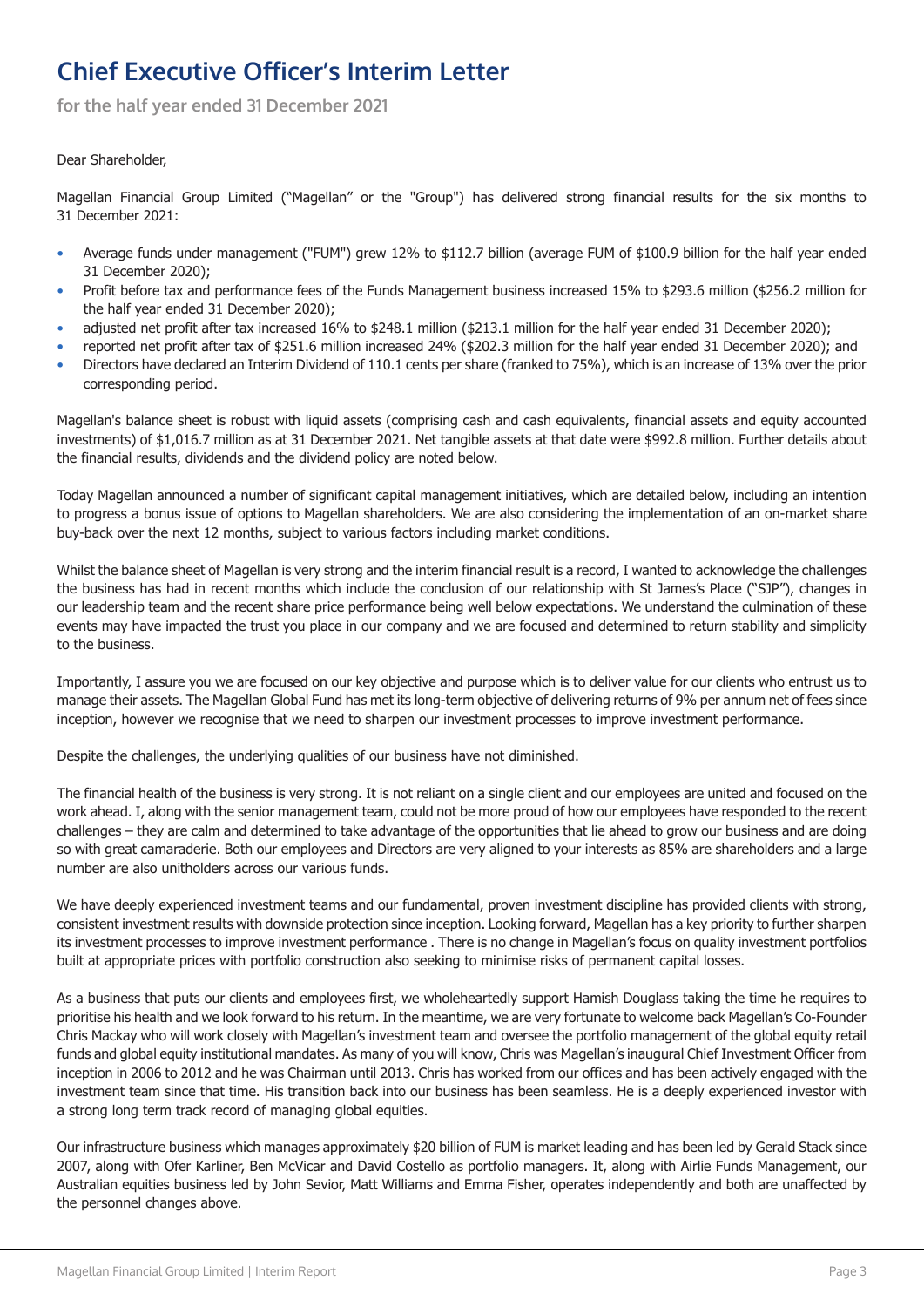**for the half year ended 31 December 2021**

I thank all employees across the business for their loyalty and immense effort at this important time. From our investment team to our distribution team, with its 10,000+ deep and long-standing adviser and client relationships, and of course to our business support teams of finance, legal, investment operations, risk & compliance, corporate strategy, IT, administration and HR.

As a fund manager, our people are our largest asset and we recognise investing in our business means investing in talented people. Whilst we will continue to be prudent in our expense management, this will not come at the cost of our future.

On a personal level, it has always been a privilege to work for this business and especially so right now at this very important time. I will continue to work diligently, with a commitment to to deliver at the highest of standards, and I look forward to further engagement with our shareholders over the coming months. As always, we would welcome your thoughts and feedback.

#### **Interim Financial Results**

A key driver of the Group's financials is FUM. During the period, the Group saw a 12% growth in average FUM over the previous corresponding period, to \$112.7 billion (average FUM of \$100.9 billion for the half year ended 31 December 2020), noting that SJP terminated its mandated in December 2021.

The Group reported net profit after tax of \$251.6 million for the six months ended 31 December 2021, which represents an increase of 24% over the previous corresponding period (\$202.3 million for the half year ended 31 December 2020).

Reported net profit after tax includes some inherent assumptions and, therefore, we believe adjusted net profit after tax provides additional meaningful information about the performance of the business, particularly in comparative analysis.

The Group's adjusted net profit after tax increased by 16% to \$248.1 million (\$213.1 million for the half year ended 31 December 2020). Adjusted financial measures for the half year are adjusted for:

- non-cash amortisation expense of \$2.3 million;
- unrealised capital gains from the Fund Investments segment of \$11.9 million (net of tax); and
- costs related to strategic initiatives of \$6.1 million (net of tax), which primarily relate to costs associated with the MGF Options.

If we recalculated adjusted net profit to remove earnings from SJP for the half year ended 31 December 2021, adjusted net profit after tax would have been approximately \$212.5 million, broadly in-line with the prior corresponding period.

Adjusted earnings per share increased by 15% to 134.4 cents per share (116.4 cents per share for the half year ended 31 December 2020).

In the period, the Group earned crystallised performance fees before tax of \$11.5 million (\$12.4 million for the half year ended 31 December 2020). As we have discussed previously, it is important to note performance fees can, and usually do, vary significantly from period to period. Whilst this does not detract from their value, it can distort near term comparative analysis.

We therefore draw shareholders' attention to the change in profit before tax and performance fees of our Funds Management business. This increased 15% to \$293.6 million for the half year ended 31 December 2021 (\$256.2 million for the half year ended 31 December 2020) which was broadly in line with the growth in average FUM. Again, if we were to remove earnings from SJP in the current period, the Funds Management profit before tax and performance fees would have been approximately \$254.1 million, broadly in-line year-on-year.

Our share of the after-tax profits incurred by the investments in Magellan Capital Partners was \$3.0 million. While it is still early days, we are pleased with the progress of the investments in Magellan Capital Partners.

Fund Investments made a profit of \$33.5 million before tax. This comprised distributions of \$8.6 million, realised capital gains of \$8.1 million and a \$17.0 million unrealised capital gain. Earnings from distributions and realised capital gains/losses are included in other revenue in the table on the next page.

The Directors have declared an Interim Dividend of 110.1 cents per share in respect of the half year ended 31 December 2021, 75% franked. This is an increase of 13% over the prior corresponding period. The Interim Dividend will be paid on 8 March 2022.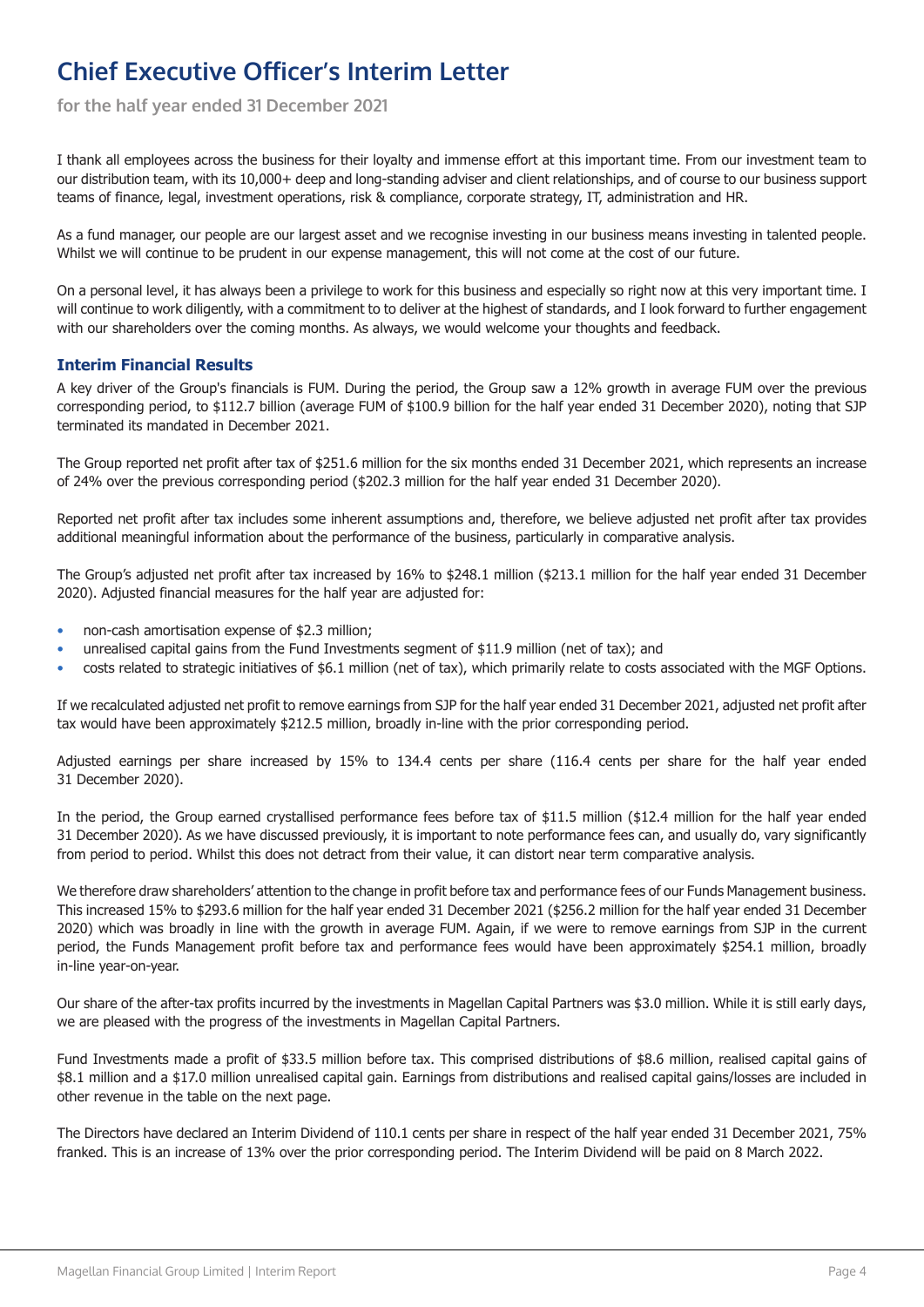**for the half year ended 31 December 2021**

The following table summarises the Group's profitability over the past two December ended half years<sup>1</sup>:

|                                                                             | 31 Dec 2021 | 31 Dec 2020 |                                |
|-----------------------------------------------------------------------------|-------------|-------------|--------------------------------|
|                                                                             | \$'000      | \$'000      | <b>Change</b><br>$\frac{1}{2}$ |
|                                                                             |             |             |                                |
| Management and services fees                                                | 352,305     | 311,350     | 13%                            |
| Performance fees                                                            | 11,472      | 12,421      | (8%)                           |
| Other revenue and income                                                    | 20,273      | 9,385       | 116%                           |
| Adjusted revenue and other income                                           | 384,050     | 333,156     | 15%                            |
| Adjusted expenses                                                           | (65, 251)   | (52, 635)   | 24%                            |
| Adjusted net profit before tax                                              | 318,799     | 280,521     | 14%                            |
| Adjusted tax expense                                                        | (73, 665)   | (61, 370)   | 20%                            |
| Adjusted net profit after tax and before associates                         | 245,134     | 219,151     | 12%                            |
| Share of after tax profit/(loss) of associates                              | 2,966       | (6,081)     | 149%                           |
| Adjusted net profit after tax                                               | 248,100     | 213,070     | 16%                            |
|                                                                             |             |             |                                |
| Transaction costs related to strategic initiatives (after tax) <sup>1</sup> | (6,061)     | (2,848)     | 113%                           |
| Amortisation expense of intangible assets                                   | (2, 287)    | (2, 294)    | $0\%$                          |
| Net unrealised change in fair value of financial assets and liabilities     |             |             |                                |
| (after tax)                                                                 | 11,880      | (5,600)     | 312%                           |
| <b>Total non-IFRS adjustments</b>                                           | 3,532       | (10, 742)   |                                |
| <b>Statutory net profit after tax</b>                                       | 251,632     | 202,328     | 24%                            |
|                                                                             |             |             |                                |
| <b>Key statistics</b>                                                       |             |             |                                |
| Diluted earnings per share (cents per share)                                | 136.3       | 110.6       | 23%                            |
| Adjusted diluted earnings per share (cents per share)                       | 134.4       | 116.4       | 15%                            |
| Interim dividend (cents per share)                                          | 110.1       | 97.1        | 13%                            |

<sup>1</sup> Comprises the costs of funding the discounts associated with Magellan Global Fund ("MGF") Options issued under the MGF Partnership Offer and Bonus MGF Option Issue and contributions to Magellan FuturePay under the commitment made by MFG. In the prior period, transaction costs reflect the restructure of MGF and the costs of funding discounts under the Magellan High Conviction Trust ("MHH") and Magellan Global Trust ("MGG") DRPs.

### **Capital Management**

Magellan is in a strong financial position. As at 31 December 2021 Magellan had:

- investment assets (cash and cash equivalents, financial assets and equity accounted investments) of \$1,016.7 million (30 June 2021: \$902.9 million). The Group's cash position was \$291.5 million and current receivables were \$117.5 million. Dividends of \$204.5 million are due to be paid to shareholders on 8 March 2022;
- net assets of \$1,104.6 million (30 June 2021: \$989.4 million) which includes \$111.8 million of intangible assets following the acquisitions of Airlie and Frontier;
- net tangible assets per share of \$5.35 (30 June 2021: \$4.77); and
- total liabilities of \$225.0 million which relate predominantly to the Group's financial commitments in regard to the MGF Options but also include payables, provisions and lease liabilities. The Group has no debt and has access to an undrawn debt facility.

<sup>1</sup> Adjusted financial measures are adjusted for non-cash items (amortisation expense and unrealised gains/losses) and transaction costs related to strategic initiatives. A reconciliation to the reported profit and loss statement is outlined in Section 3.1 of the Directors' Report.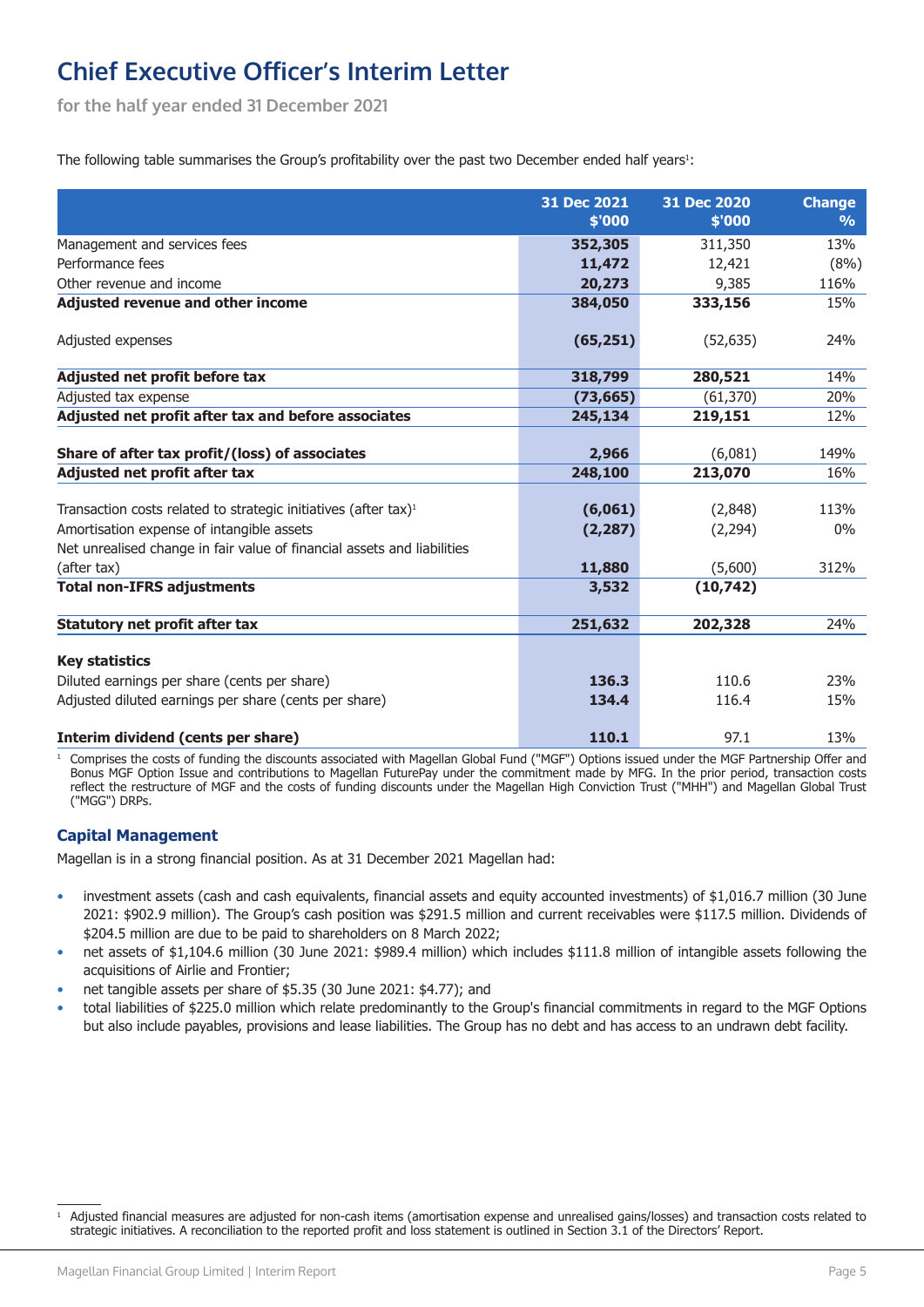**for the half year ended 31 December 2021**

Today Magellan has announced a number of significant capital management initiatives:

- Intention to progress with a 1-for-8 bonus issue of options to Magellan shareholders:
	- Exercise price of \$35 per option;
	- 5 year term exercisable at any time until expiry;
	- Prospectus expected to be lodged in March 2022; and
	- An application will be made with ASX to have the options quoted on ASX;
- Intention to progress with an issuance of approximately 10 million unlisted options to Magellan staff (\$35 exercise price, 5 year term) as part of a staff retention programme;
- Considering the implementation of an on-market share buy-back, subject to various factors including market conditions;
- Confirming the dividend policy of 90-95% payout of the profit after tax of the Funds Management business;
- Suspending the dividend reinvestment plan; and
- No plans to make further investments via Magellan Capital Partners.

The Directors believe these initiatives and proposals will be attractive to shareholders and reaffirm our focus on our core Funds Management business. The initiatives and proposals are in line with our aim to deliver capital efficiency, solid dividends and attractive returns for shareholders.

Magellan's employees are exceptional. Our team members are working diligently, many with increased hours, as we and our clients navigate the current environment. The intention to progress with an issuance of options to employees comprises part of Magellan's overall goal to continue to be an employer of choice.

### **Funds Management Segment**

The Group's Funds Management segment is Magellan's core business and is the driver of the Group's revenues, profitability and, therefore, dividends paid to shareholders. As at 31 December 2021, the Funds Management business had FUM of \$95.5 billion that is managed on behalf of Australian and New Zealand retail investors and institutional investors around the world. Since establishment, the business has been focused on putting our clients first and setting out to achieve the investment objectives outlined to clients. This section discusses the financial performance of the Funds Management segment for the period.

For the half year ended 31 December 2021, the Group's Funds Management segment profit before tax increased by 13% to \$304.8 million (\$268.6 million for the half year ended 31 December 2020). Excluding performance fees, profit before tax grew by 15% to \$293.6 million<sup>2</sup> (\$256.2 million for the half year ended 31 December 2020).

<sup>2</sup> Adjusts for the current period performance fee impact on revenue and expenses for the six month period.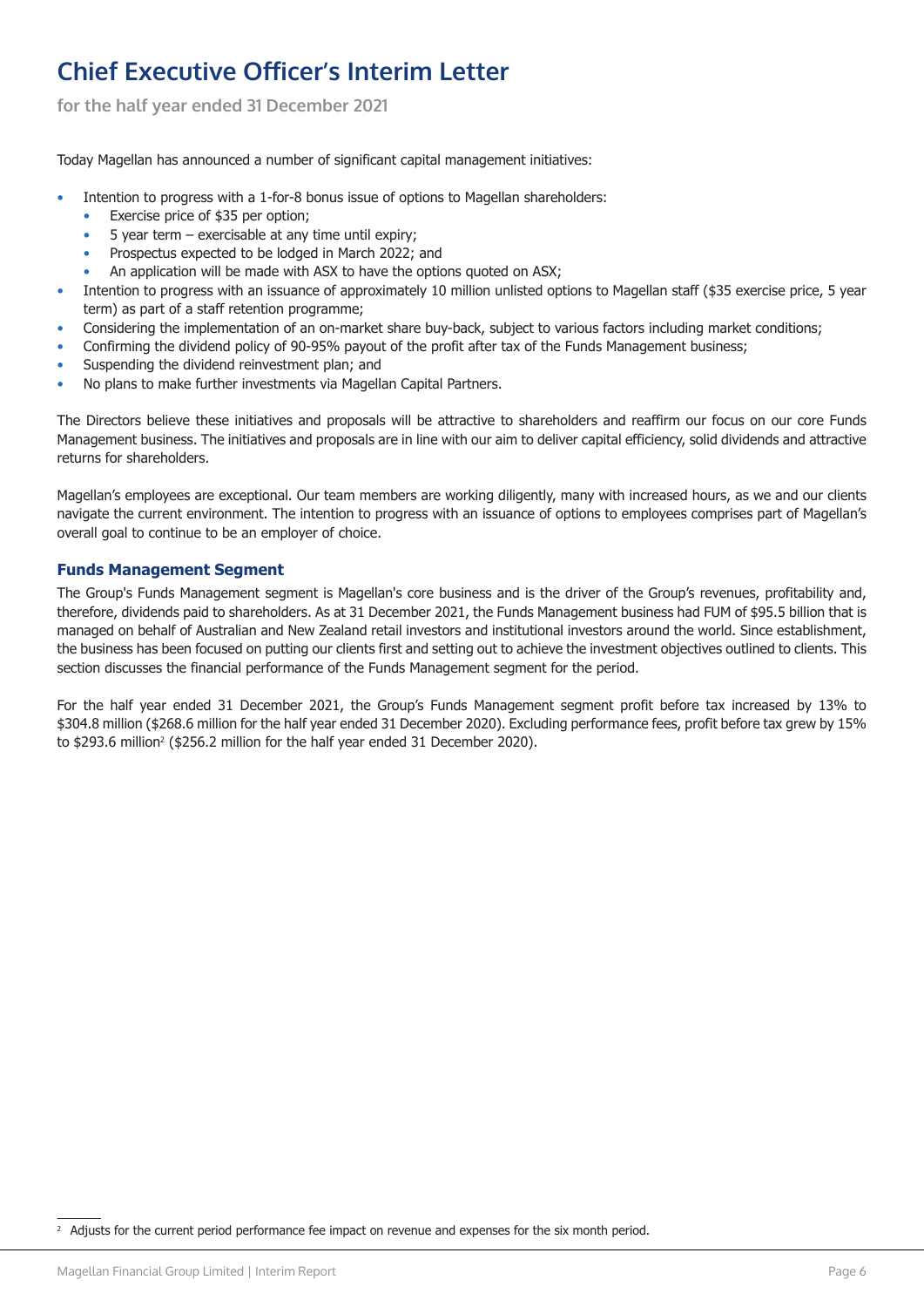**for the half year ended 31 December 2021**

The following table summarises the profitability of the Funds Management business over the past two December ended half years:

|                                                         | 31 Dec 2021<br>\$'000 | 31 Dec 2020<br>\$'000 | <b>Change</b><br>$\frac{9}{6}$ |
|---------------------------------------------------------|-----------------------|-----------------------|--------------------------------|
| <b>Revenue</b>                                          |                       |                       |                                |
| Management fees                                         | 350,265               | 309,350               | 13%                            |
| Performance fees                                        | 11,472                | 12,421                | (8%)                           |
| Services fees                                           | 2,040                 | 2,000                 | 2%                             |
| Interest and other revenue                              | 3,277                 | (3,602)               | 191%                           |
|                                                         | 367,054               | 320,169               | 15%                            |
| <b>Expenses</b>                                         |                       |                       |                                |
| Employee expenses                                       | 42,160                | 34,220                | 23%                            |
| Fund administration and operational costs               | 10,678                | 9,400                 | 14%                            |
| Information technology and data                         | 3,763                 | 3,648                 | 3%                             |
| Marketing                                               | 1,113                 | 860                   | 29%                            |
| Other expenses                                          | 4,533                 | 3,428                 | 32%                            |
|                                                         | 62,247                | 51,556                | 21%                            |
| Net profit before tax                                   | 304,807               | 268,613               | 13%                            |
| Net profit before tax and performance fees <sup>1</sup> | 293,622               | 256,192               | 15%                            |
| <b>Key statistics</b>                                   |                       |                       |                                |
| Average funds under management (\$ million)             | 112,699               | 100,930               | 12%                            |
| Average AUD/USD exchange rate                           | 0.7319                | 0.7234                | $1\%$                          |
| Average number of employees                             | 139                   | 132                   | 5%                             |
| Employee expenses / total expenses                      | 67.7%                 | 66.4%                 |                                |
| Cost / income                                           | 17.0%                 | 16.1%                 |                                |
| Cost / income, excl. performance fees <sup>1</sup>      | 17.4%                 | 16.8%                 |                                |

<sup>1</sup> Adjusts for the current period performance fee impact on revenue and expenses for the six month period.

#### Revenues

The primary component of the Group's revenues are management fees, which are based on FUM. Changes in FUM are driven by both investment performance and also by client inflows and outflows and distributions to clients. FUM is discussed further in the next section.

Revenues for the six months ended 31 December 2021 increased by 15% to \$367.1 million over the period. This was driven by a 13% increase in total management fee revenue as a result of a 12% increase in average FUM over the period, offset by a small decline in performance fees. Performance fees before tax for the half year totalled \$11.5 million compared with \$12.4 million in the prior corresponding period. Performance fees can, and very often do, vary significantly from period to period.

Given a large portion of our overall FUM is invested in offshore markets and is typically unhedged for currency movements, our FUM, and therefore revenue, is inversely affected by movements in the Australian dollar. Relative to the US dollar, the Australian dollar was broadly in line year-on-year and therefore we did not see material impact from currency movements during the period.

Other revenue includes a \$2.1 million net foreign exchange gain.

#### Expenses

In considering the operating expenses of the Funds Management segment we exclude costs relating to strategic initiatives, for instance the IPOs of our closed-ended funds, the restructure of our global equities retail funds in December 2020, and funding of the discounts offered under any capital raisings (for example UPPs, DRPs and MGF Options) in our closed-ended funds.

We view these costs as investments in building FUM and underpinning our long-term partnership approach, rather than contributing to day-to-day operating expenses.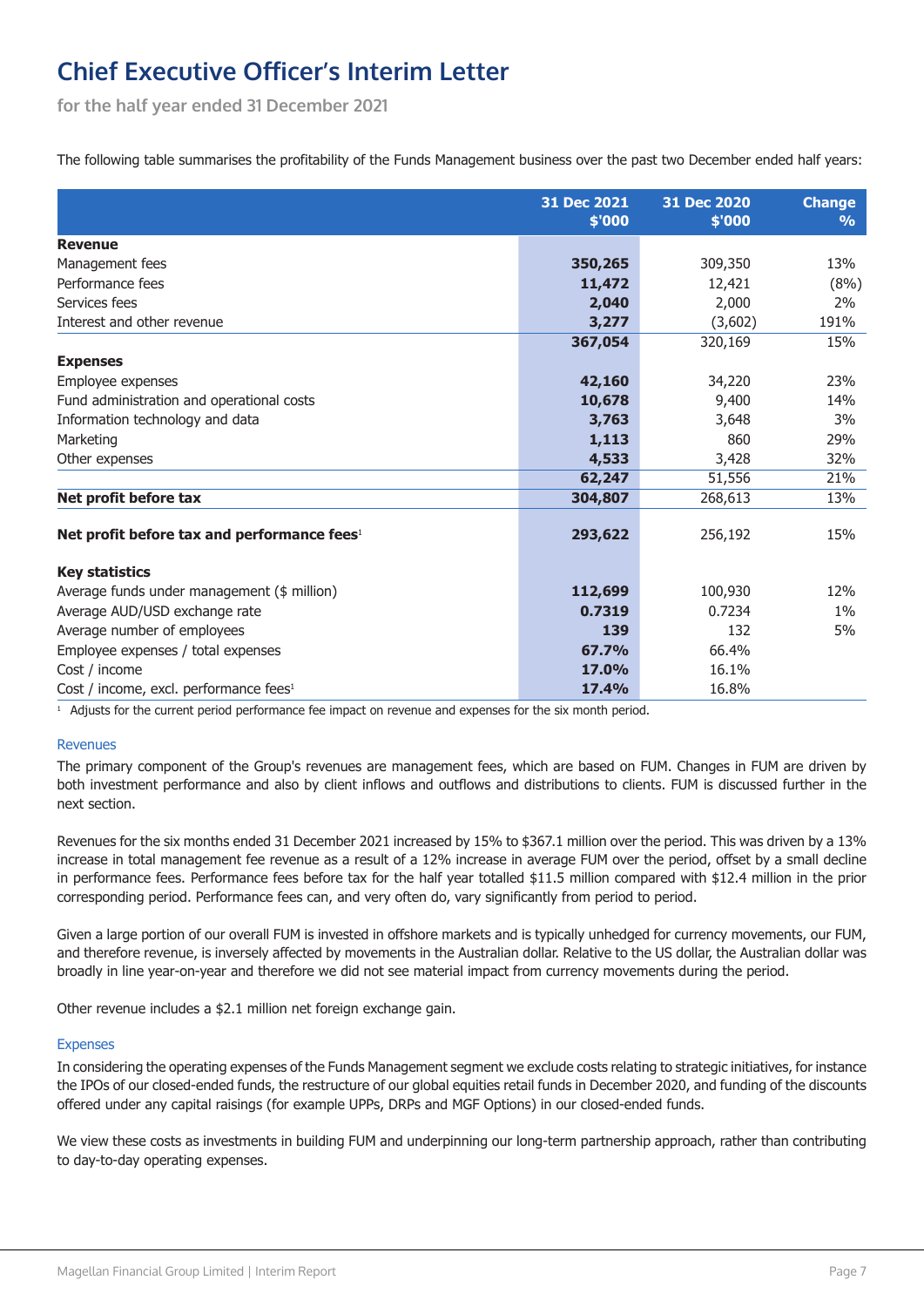**for the half year ended 31 December 2021**

Overall, the Funds Management business operated efficiently with a cost to income ratio (excluding performance fees) of 17.4% compared with 16.8% for the half year ended 31 December 2020. Excluding the earnings contribution from SJP in the half year ended 31 December 2021, our cost to income ratio (excluding performance fees) would have been 19.6%.

Expenses increased by 21% to \$62.2 million over the previous corresponding period. We expect Funds Management segment expenses for the 2022 financial year to be in the range of \$125-\$130 million. This includes employee retention initiatives which we are currently working through. Ultimately the level of our expenses for the year will depend on a number of market related variables such as foreign exchange rates, FUM levels and unitholder activity.

Magellan retains significant headroom to continue to invest in the business.

The following table sets out total employee numbers:

|                                                                | 31 Dec 2021 | 30 June 2021 |
|----------------------------------------------------------------|-------------|--------------|
| <b>Investment</b>                                              |             |              |
| Portfolio Managers/Analysts                                    | 34          | 34           |
| <b>Dealers</b>                                                 | 3           |              |
|                                                                | 37          | 37           |
| <b>Distribution &amp; Marketing</b>                            | 35          | 34           |
| <b>Other (including Finance, Risk &amp; Compliance, Admin)</b> | 48          | 48           |
| <b>Frontier</b>                                                | 10          | 11           |
| <b>Airlie</b>                                                  | 9           | 9            |
|                                                                |             |              |
| <b>Total</b>                                                   | 139         | 139          |
| Average number of employees                                    | 139         | 135          |

As at 31 December 2021, the Group had 139 employees. We are pleased with the talent employed across the business and the bench strength of the management team.

#### Funds Under Management

As at 31 December 2021, the Group had FUM of \$95.5 billion, split between global equities (68%), infrastructure equities (22%) and Australian equities (10%). This compares with FUM of \$113.9 billion at 30 June 2021. The decrease in FUM was driven by net outflows of \$26.1 billion (primarily due to the loss of the SJP mandate of \$23 billion), cash distributions (net of reinvestment) of \$0.4 billion, partially offset by investment performance of approximately \$8.1 billion.

The following table sets out the composition of FUM:

|                                                                                     | 31 Dec 2021 | 30 Jun 2021 |
|-------------------------------------------------------------------------------------|-------------|-------------|
| Retail                                                                              | 30.8        | 30.9        |
| Institutional                                                                       | 64.7        | 83.0        |
| Total FUM (\$billion)                                                               | 95.5        | 113.9       |
|                                                                                     |             |             |
| Retail (%)                                                                          | 32%         | 27%         |
| Institutional (%)                                                                   | 68%         | 73%         |
|                                                                                     |             |             |
| FUM subject to performance fees (%)                                                 | 40%         | 34%         |
|                                                                                     |             |             |
| Breakdown of FUM (\$billion)                                                        |             |             |
| Global equities                                                                     | 64.9        | 85.4        |
| Global listed infrastructure                                                        | 20.6        | 18.9        |
| Australian equities                                                                 | <b>10.0</b> | 9.5         |
|                                                                                     |             |             |
| Average base management fee (bps) per annum excluding performance fees <sup>1</sup> | 62          | 61          |

<sup>1</sup> Calculated as management fees (excluding performance and services fees) for the relevant period divided by the average of month end FUM over the same period.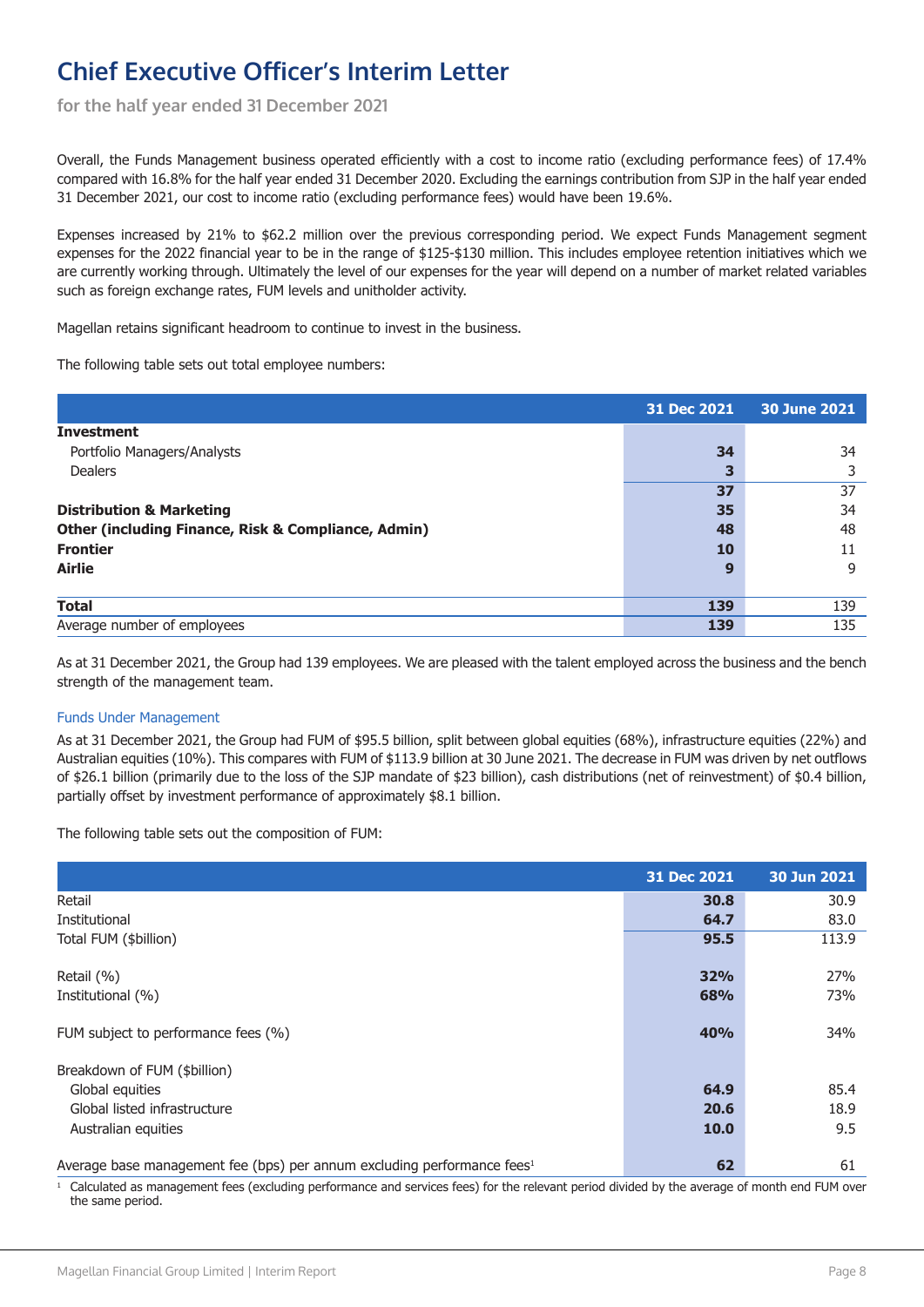**for the half year ended 31 December 2021**

#### Retail FUM

The Group's retail business is focused on retail investors in Australia and New Zealand whom we target through two key channels: broker advised and financial advisers, and self-directed retail investors.

At 31 December 2021, the Group had total retail FUM of \$30.8 billion. We experienced total net retail outflows of \$1.7 billion for the six months to 31 December 2021, compared with net inflows of \$1.4 billion for the previous corresponding period.

The Group experienced average monthly retail net outflows of approximately \$285 million over the six months to 31 December 2021, compared with average monthly net inflows of \$234 million over the previous corresponding period.

We remain extremely focused on servicing the adviser and broker community and their clients for whom we manage money. Our highly experienced retail Distribution team is dedicated to providing value to our existing relationships and aims to support and partner with our adviser and broker networks by delivering clear and relevant information in a timely manner.

While it is still early days, we see significant growth opportunities for our newer products that we have launched in recent years:

- Airlie Australian Share Fund (ASX: AASF / APIR: MGE9705AU): The Airlie Australian Share Fund, managed by Matt Williams and Emma Fisher has established an exceptional three year track record. As at 31 December 2021, FUM in the Airlie Australian Share Fund stood at \$289 million, significantly higher than the \$45 million 12 months ago.
- MFG Core Series: The three funds in the MFG Core Series (MFG Core International Fund, MFG Core ESG Fund and MFG Core Infrastructure Fund) were launched to retail investors in December 2020. We are seeing growing demand for low cost products and are excited for the opportunities that the MFG Core Series presents.
- Magellan Sustainable Fund: The Magellan Sustainable Fund, managed by Dom Giuliano, has now built over a 12 month track record, and we are pleased to be able to offer retail investors a thoughtful and differentiated approach to climate change and ESG risks.
- **Future**Pay: Launched in June 2021, **Future**Pay still remains in its infancy, however the opportunity is enormous given the size of the market and lack of products that truly meet the needs of post-retirement investors. We have held a large number of adviser and investor education sessions over the past few months and are pleased with the client engagement to date.

The following table sets out the investment performance of the Magellan Global Fund, the Magellan Infrastructure Fund, the Magellan High Conviction Fund and the Airlie Australian Share Fund since their inceptions:

| Investment Performance for the Period to 31 December 2021 <sup>1</sup> | 1 Year        | <b>3 Years</b> | 5 Years                  | <b>Since</b><br><b>Inception</b> |
|------------------------------------------------------------------------|---------------|----------------|--------------------------|----------------------------------|
|                                                                        | $\frac{9}{6}$ | $%$ p.a.       | <u>% p.a.</u>            | % p.a. <sup>2</sup>              |
| Magellan Global Fund <sup>3</sup>                                      | 19.3          | 15.2           | 13.9                     | 12.0                             |
| MSCI World NTR Index (\$A)                                             | 29.3          | 20.4           | 14.9                     | 8.2                              |
| <b>Magellan Infrastructure Fund</b>                                    | 15.2          | 8.5            | 8.3                      | 8.0                              |
| Global Listed Infrastructure Benchmark (\$A) <sup>4</sup>              | 13.7          | 7.8            | 6.0                      | 5.4                              |
| <b>Magellan High Conviction Fund</b>                                   | 20.8          | 15.2           | 14.3                     | 14.8                             |
| Airlie Australian Share Fund                                           | 28.8          | 20.1           | ٠                        | 14.5                             |
| S&P/ASX 200 Accum. Index                                               | 17.2          | 13.6           | $\overline{\phantom{a}}$ | 10.1                             |

<sup>1</sup> Calculations are based on exit price with distributions reinvested, after ongoing fees and expenses but excluding individual tax, member fees and entry fees (if applicable). Annualised performance is denoted with "p.a." for the relevant period.

2 Inception date for the Magellan Global Fund and Magellan Infrastructure Fund is 1 July 2007, the inception date for Magellan High Conviction Fund is 1 July 2013 and the inception date for the Airlie Australian Share Fund is 1 June 2018.

Performance for the Magellan Global Fund Open Class

<sup>4</sup> The Global Listed Infrastructure benchmark is comprised of the following: from inception to 31 December 2014 the benchmark is UBS Developed Infrastructure and Utilities NTR Index (AUD Hedged) and from 1 January 2015 onwards, the benchmark is the S&P Global Infrastructure NTR Index (AUD Hedged).

#### Institutional FUM

At 31 December 2021, the Group had total institutional FUM of \$64.7 billion. During the six months to 31 December 2021, we experienced institutional net outflows of \$24.4 billion, which compares with net inflows of \$2.3 billion for the previous corresponding period.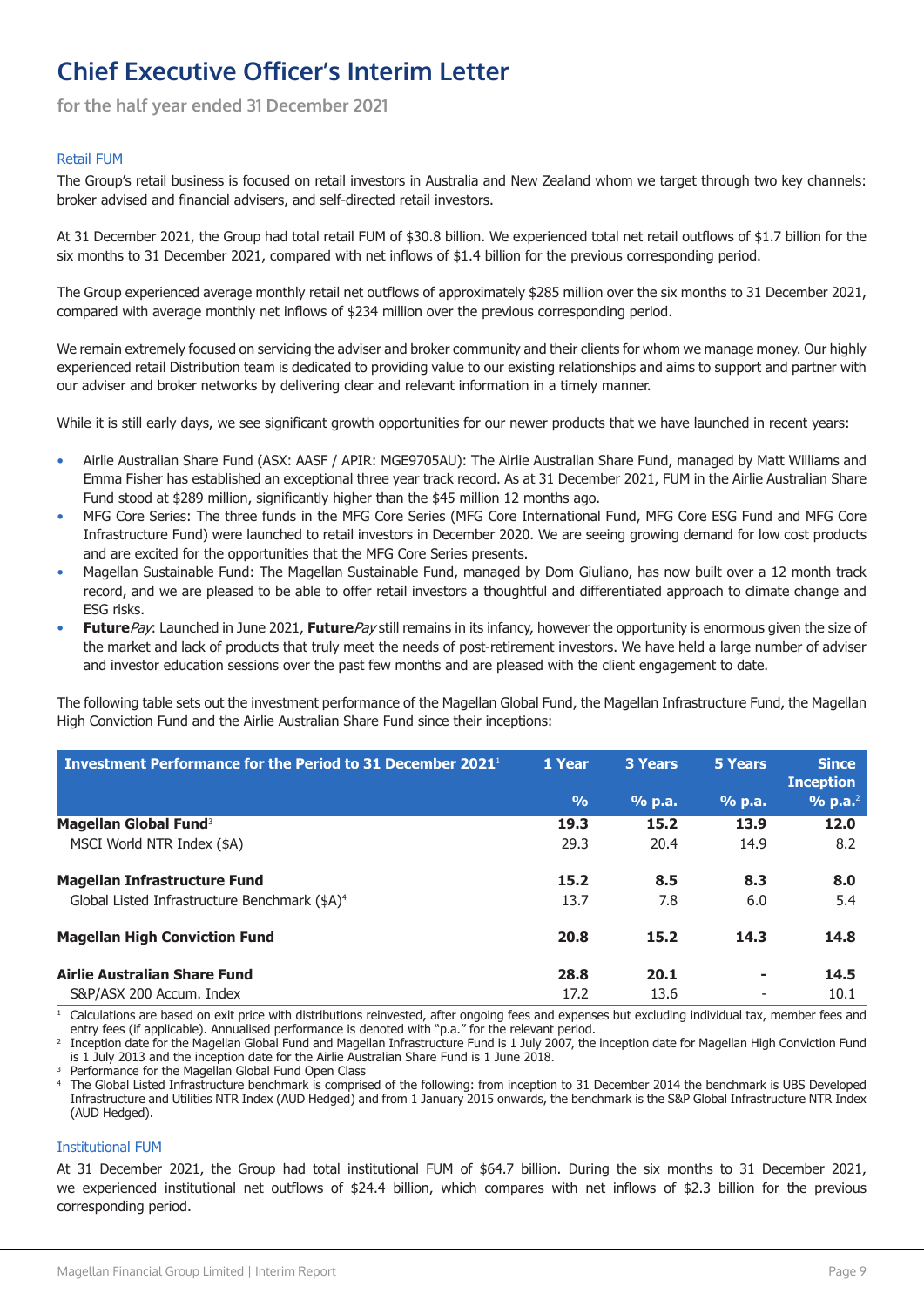**for the half year ended 31 December 2021**

The loss of the SJP mandate in December 2021 of \$23 billion was the primary component of the institutional net outflows for the period. Whilst we are disappointed, we respect SJP's decision. We are only fiduciaries of our clients' assets and they always have a choice as to who manages their money.

We have a well-diversified institutional client base and are not reliant on a single client.

Our global listed infrastructure strategies continue to see interest from institutional investors, and we believe Magellan is well positioned to grow in this space given our unique approach to defining infrastructure and the consistent long-term investment outperformance the team has achieved.

We are also pleased with the continued development of our next generation of global equities strategies, the Sustainable strategies. Our Deputy CIO Dom Giuliano manages the Global Sustainable strategy, and our US Sustainable strategy is managed by Alan Pullen. Both strategies have recently passed their five year anniversaries. We were pleased to welcome new institutional mandates into the Global Sustainable strategy during the period and total institutional FUM of these strategies is now over \$500 million. We believe both these strategies are well positioned on the back of solid track records and a thoughtful, differentiated sustainable investment approach.

#### **Fund Investments**

The Group's Fund Investments is a sub-set of the Group's balance sheet and largely comprises investments in our funds and seed portfolios for new strategies and initiatives. We believe maintaining a strong balance sheet that can withstand almost any market condition is important for Magellan's clients and shareholders. The Group's Fund Investments are important for multiple reasons, including:

- Alignment with our clients through co-investment in our investment strategies;
- Seeding new investment strategies; and
- Provide meaningful level of liquid assets for operational risk purposes.

As at 31 December 2021, the Group had net Fund Investments of \$427.0 million, compared with \$407.5 million at 30 June 2021. The following table sets out a summary of the Group's Fund Investments as at 31 December 2021:

| \$million                                           | 31 Dec 2021 | 30 Jun 2021 |
|-----------------------------------------------------|-------------|-------------|
| Cash                                                | 0.6         | 0.5         |
| Investments in:                                     |             |             |
| Magellan funds <sup>1</sup>                         | 467.9       | 441.5       |
| Net seed portfolios                                 | 11.6        | 10.6        |
| Other $2$                                           | 0.3         | 0.3         |
| <b>Total</b>                                        | 480.4       | 452.9       |
| Net deferred tax liability <sup>3</sup>             | (53.4)      | (45.4)      |
| <b>Net Fund Investments</b>                         | 427.0       | 407.5       |
| Net Fund Investments per share (cents) <sup>4</sup> | 229.9       | 221.7       |

1 Investments are set out in note 6 of the financial statements.

<sup>2</sup> Comprises receivables and payables.

<sup>3</sup> Arises from changes in the fair value of financial assets offset by the deferred tax asset relating to unused tax losses.

<sup>4</sup> Based on 185,713,004 ordinary shares on issue at 31 December 2021 (30 June 2021: 183,793,753 ordinary shares).

We aim to earn satisfactory returns on our Fund Investments portfolio over time while maintaining capital strength to underpin the Group's business. The Board has established a pre-tax return hurdle of 10% per annum over the business cycle for the Fund Investments portfolio.

The Group's Fund Investments portfolio has returned pre-tax 19.8%, 15.1% and 13.7% per annum over the last 1, 3 and 5 years to 31 December 2021 respectively. Excluding the effect of the Group's previous investment in MFF Capital Investments Limited, disposed of by way of an in-specie distribution to shareholders in February 2013, the portfolio returned pre-tax 11.6% per annum since inception from 1 July 2007. The inception date of 1 July 2007 has been chosen to reflect the first purchase date of the investments in the Magellan Global Fund and Magellan Infrastructure Fund.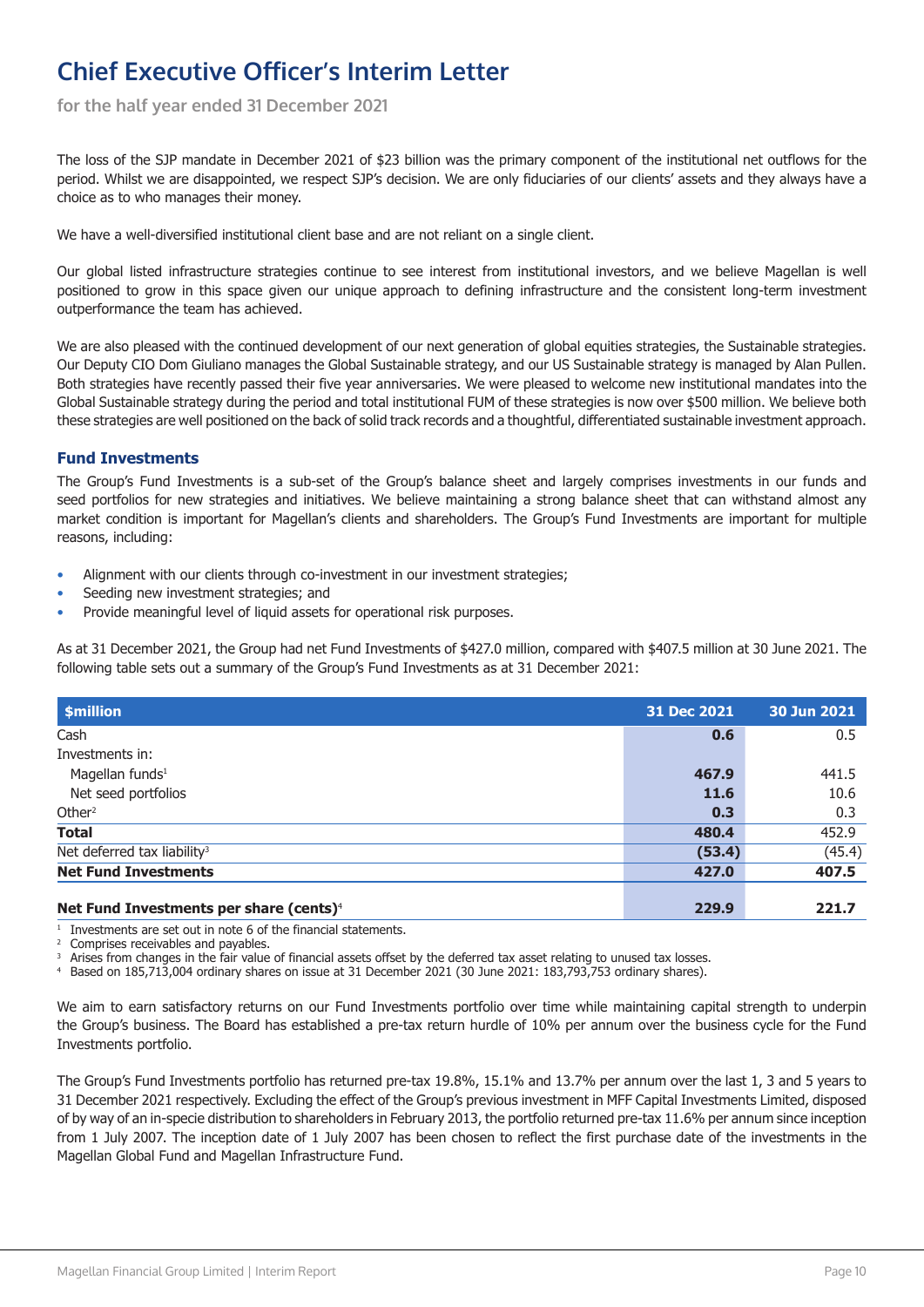**for the half year ended 31 December 2021**

### **Magellan Capital Partners**

Magellan Capital Partners comprises three financial investments:

- 40% non-diluting economic interest (5% voting interest) in Barrenjoey Capital Partners ("Barrenjoey"), a newly established full-service financial services firm;
- 15% (fully diluted) interest in FinClear Holdings Limited ("FinClear"), a provider of technology, infrastructure and ASX marketaccess services; and
- 12% interest (fully diluted) in Guzman y Gomez (Holdings) Limited ("GYG"), an Australian based quick service restaurant chain specialising in made to order, clean, authentic and fresh Mexican food.

These investments are held on Magellan's balance sheet and are managed separately from and independently of Magellan's core Funds Management business. Magellan Capital Partners is overseen by Craig Wright, Head of Magellan Capital & Advisory.

Magellan Capital Partners delivered a profit of \$3.0 million during the six month period to 31 December 2021. We are very pleased with the performance of its investments particularly as they are all currently investing heavily for growth.

Magellan Capital Partners' 40% share of Barrenjoey was the major contributor to the profit recorded in the half by Magellan Capital Partners. Barrenjoey has already achieved a strong market presence and its management has represented that the business is tracking ahead of its plans, achieving profitability even though significant segments of the group, including Fixed Income, did not commence operations during the half.

GYG's underlying domestic business is performing well despite headwinds created by the COVID pandemic. The company is reinvesting profits heavily into the business to support its future growth both in Australia and in the U.S. and there are exciting prospects for the company ahead.

FinClear grew strongly in the first half of the financial year after consolidating its acquisition of Pershing Securities Australia. This acquisition has significantly expanded the scale of FinClear's HIN platform. Having successfully stabilised the Pershing business, FinClear is delivering a high level of service to clients and is now benefiting from new client wins.

Magellan remains supportive of these three investments and their Boards and management teams and believes these investments have the ability to generate superior returns for Magellan's shareholders in the future.

However, consistent with changes to its broader capital management strategy, Magellan does not plan to make further investments via Magellan Capital Partners.

Yours faithfully,

**Kirsten Morton** Interim CEO

18 February 2022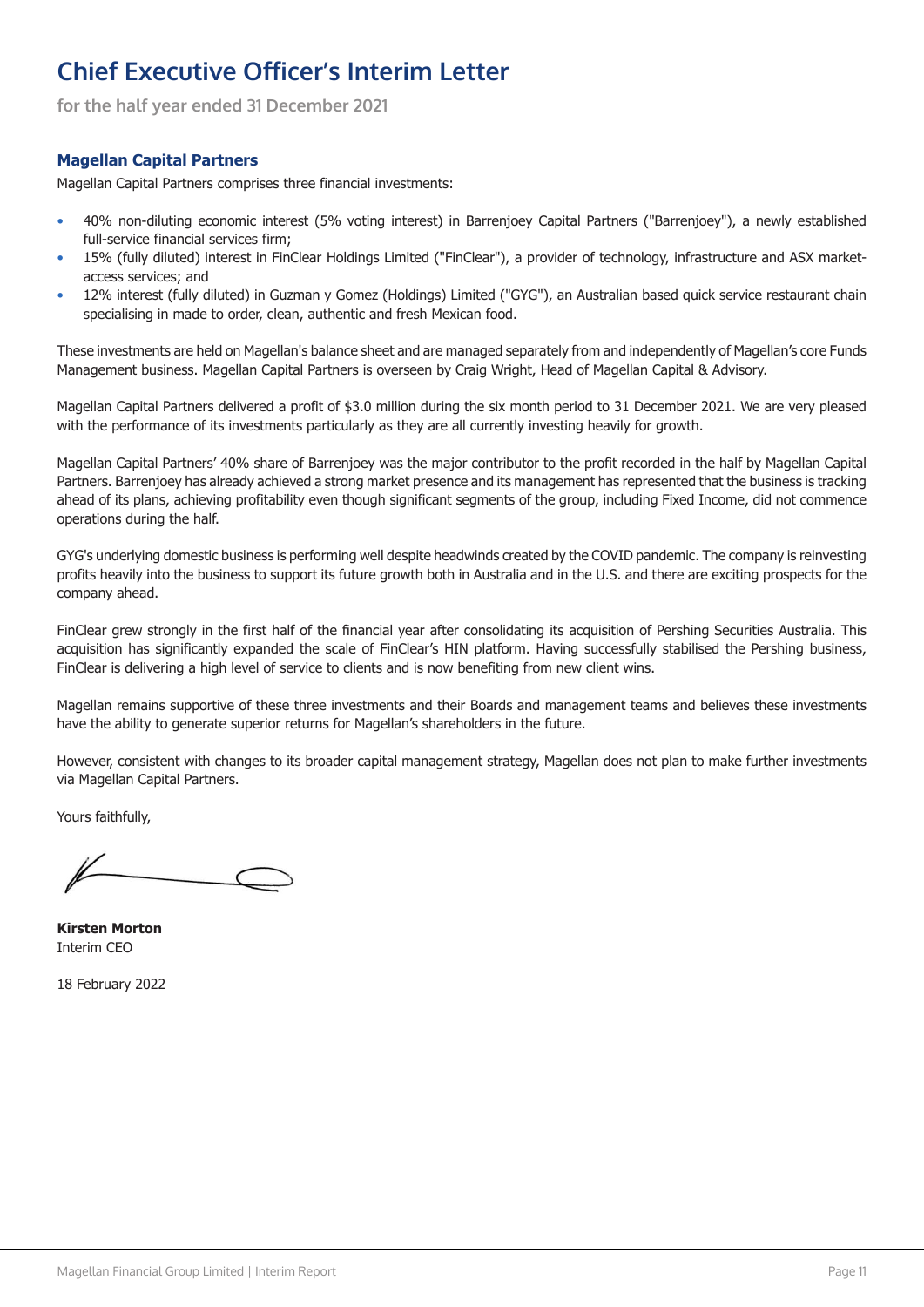# <span id="page-11-0"></span>**Directors' Report**

**For the half year ended 31 December 2021**

The Directors present their report together with the financial statements of Magellan Financial Group Limited (the "Company" or "MFG") and its controlled entities, which together form the Group, for the half year ended 31 December 2021.

### **1. Directors**

|                        |                                                                | <b>Appointed</b> | <b>Resigned</b>          |
|------------------------|----------------------------------------------------------------|------------------|--------------------------|
| Hamish McLennan        | Non-Executive Chairman <sup>1</sup>                            | 1 March 2016     | ۰                        |
| Robert Fraser          | Non-Executive Deputy Chairman and Chairman of MAM <sup>2</sup> | 23 April 2014    | $\overline{\phantom{a}}$ |
| Hamish Douglass        | Executive Director <sup>3</sup>                                | 21 November 2006 | $\overline{\phantom{a}}$ |
| John Eales             | Non-Executive Director                                         | 1 July 2017      | ٠                        |
| <b>Colette Garnsey</b> | Non-Executive Director                                         | 30 November 2020 | $\overline{\phantom{a}}$ |
| Karen Phin             | Non-Executive Director                                         | 23 April 2014    | $\overline{\phantom{0}}$ |
| Paul Lewis             | Non-Executive Director                                         | 20 December 2006 | 30 September 2021        |
| <b>Brett Cairns</b>    | Chief Executive Officer <sup>4</sup>                           | 22 January 2007  | 6 December 2021          |

<sup>1</sup> Mr McLennan was a Non-Executive Director and Deputy Chairman during the half year ended 31 December 2021. On 7 February 2022, Mr McLennan was appointed Chairman.

<sup>2</sup> Mr Fraser was a Non-Executive Director of MFG and the Chairman of Magellan Asset Management Limited ("MAM") during the half year ended 31 December 2021. On 7 February 2022, Mr Fraser was appointed Deputy Chairman of MFG.

<sup>3</sup> Mr Douglass was the Chairman and Chief Investment Officer during the half year ended 31 December 2021. On 7 February 2022, Mr Douglass commenced a medical leave of absence.

<sup>4</sup> Following Dr Cairns' resignation on 6 December 2021, Ms Morton was appointed as Chief Executive Officer (Interim) of the Group. Ms Morton is also the Chief Financial Officer, a position she has held since 3 June 2013.

### **2. Dividends**

The Directors have declared an interim dividend of 110.1 cents per ordinary share (75% franked) in respect of the half year ended 31 December 2021 (December 2020: 97.1 cents per ordinary share, 75% franked). The amount of the interim dividend expected to be paid on 8 March 2022, but not recognised as a liability as at 31 December 2021, is approximately \$204,470,000 (December 2020: \$178,361,000).

The Company's policy is to pay Interim and Final Dividends of 90% to 95% of the net profit after tax of the Group's funds management business excluding performance fees. Net profit after tax of the funds management business excludes amortisation of intangibles and costs related to strategic initiatives. In addition to the Interim and Final Dividends, the Directors will pay an annual Performance Fee Dividend of 90% to 95% of net crystallised performance fees after tax. Any Performance Fee Dividend will be paid annually alongside the Final Dividend. The payment of dividends by the Group will be subject to corporate, legal and regulatory considerations.

### **3. Review of Financial Results and Operations**

### 3.1. Reconciliation of Net Profit After Tax to Adjusted Net Profit After Tax

The Group's net profit after tax ("Statutory net profit") and earnings per share are prepared in accordance with Australian Accounting Standards. The Group also reports a number of non-International Financial Reporting Standards ("non-IFRS") financial measures including "adjusted revenue and other income", "adjusted net profit before associates","adjusted net profit after tax" and "adjusted basic and diluted EPS" which are shown on the next page. Refer to section [3.2](#page-12-0) for further details on non-IFRS financial measures.

The Group's statutory net profit after tax for the half year ended 31 December 2021 was \$251,632,000, up \$49,304,000 on the prior corresponding half year. The Group's adjusted net profit after tax was \$248,100,000 (December 2020: \$213,070,000) which takes into account various non-IFRS adjustments as shown on the following page.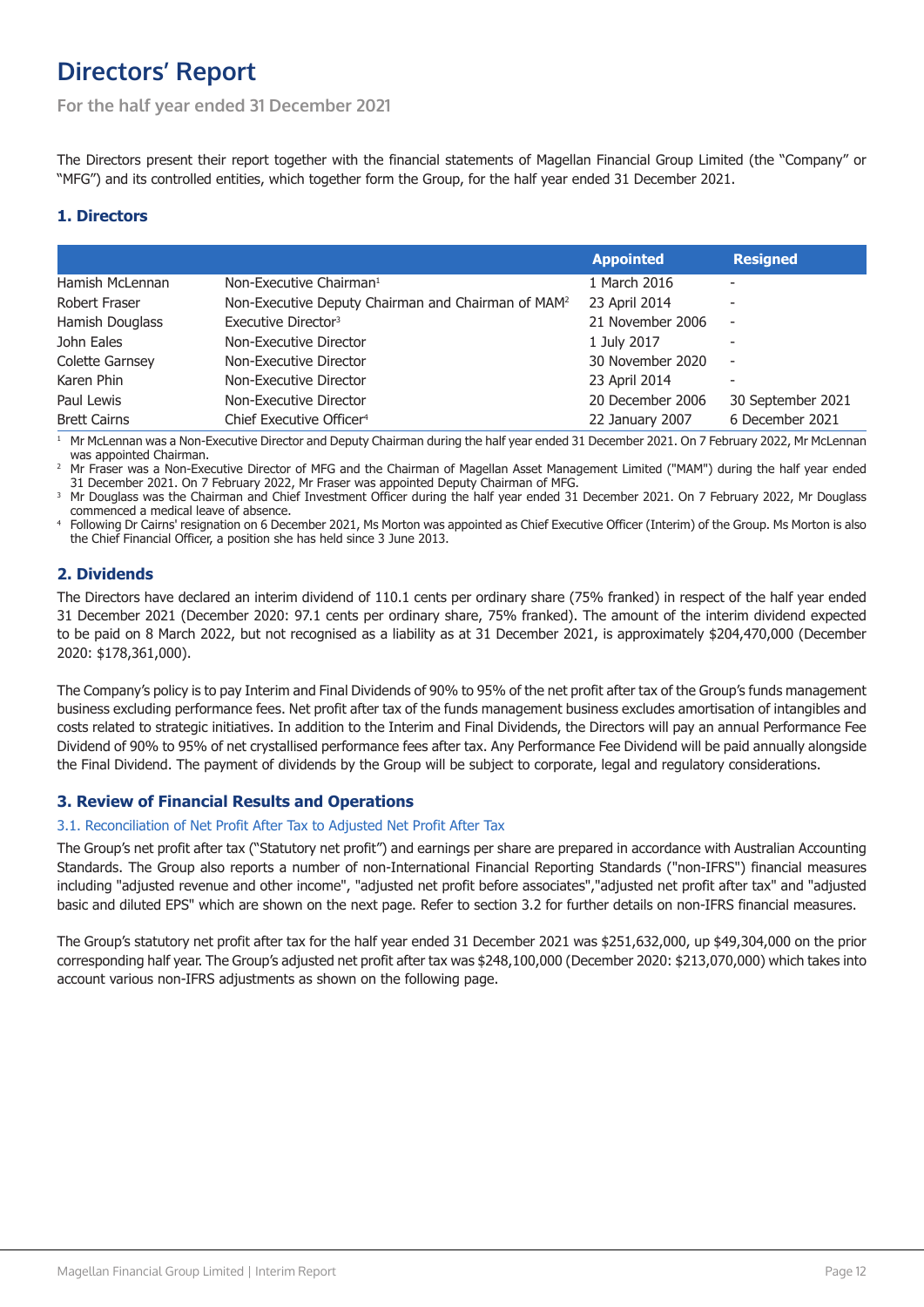# <span id="page-12-0"></span>**Directors' Report**

**For the half year ended 31 December 2021**

### 3.1 Reconciliation of Net Profit After Tax to Adjusted Net Profit After Tax (continued)

|                                                                                                                                                              | 31 Dec 2021                |                           |                            | 31 Dec 2020               |  |
|--------------------------------------------------------------------------------------------------------------------------------------------------------------|----------------------------|---------------------------|----------------------------|---------------------------|--|
|                                                                                                                                                              | <b>Statutory</b><br>\$'000 | <b>Non-IFRS</b><br>\$'000 | <b>Statutory</b><br>\$'000 | <b>Non-IFRS</b><br>\$'000 |  |
| Management and services fees                                                                                                                                 | 352,305                    | 352,305                   | 311,350                    | 311,350                   |  |
| Performance fees                                                                                                                                             | 11,472                     | 11,472                    | 12,421                     | 12,421                    |  |
| Other revenue and income                                                                                                                                     | 37,245                     | 37,245                    | 1,385                      | 1,385                     |  |
| <b>Total revenue and other income</b>                                                                                                                        | 401,022                    | 401,022                   | 325,156                    | 325,156                   |  |
| Adjust for: net unrealised change in fair value of financial assets<br>and liabilities<br>Adjust for: realised change in fair value of financial liabilities |                            | (16, 972)                 |                            | 8,000                     |  |
| <b>Adjusted revenue and other income</b>                                                                                                                     |                            | 384,050                   |                            | 333,156                   |  |
| <b>Total expenses</b>                                                                                                                                        | (76, 197)                  | (76, 197)                 | (58, 997)                  | (58, 997)                 |  |
| Adjust for: transaction costs related to strategic initiatives <sup>1</sup>                                                                                  |                            | 8,659                     |                            | 4,068                     |  |
| Adjust for: amortisation of intangible assets                                                                                                                |                            | 2,287                     |                            | 2,294                     |  |
| <b>Adjusted expenses</b>                                                                                                                                     |                            | (65, 251)                 |                            | (52, 635)                 |  |
| <b>Income tax</b>                                                                                                                                            | (76, 253)                  | (76, 253)                 | (57,750)                   | (57, 750)                 |  |
| Adjust for: tax expense on above adjustments                                                                                                                 |                            | 2,494                     |                            | (3,620)                   |  |
| Adjust for: tax expense on undistributed associate profit                                                                                                    |                            | 94                        |                            |                           |  |
| <b>Adjusted income tax</b>                                                                                                                                   |                            | (73, 665)                 |                            | (61, 370)                 |  |
| Adjusted net profit before associates                                                                                                                        |                            | 245,134                   |                            | 219,151                   |  |
| Share of after-tax profit/(loss) of associates                                                                                                               | 3,060                      | 3,060                     | (6,081)                    | (6,081)                   |  |
| Adjust for: tax expense on undistributed associate profit                                                                                                    |                            | (94)                      |                            |                           |  |
| Net profit after tax                                                                                                                                         | 251,632                    |                           | 202,328                    |                           |  |
| Adjusted net profit after tax                                                                                                                                |                            | 248,100                   |                            | 213,070                   |  |
|                                                                                                                                                              |                            |                           |                            |                           |  |
| Basic and diluted earnings per share                                                                                                                         | 136.3                      |                           | 110.6                      |                           |  |
| Adjusted basic and diluted earnings per share                                                                                                                |                            | 134.4                     |                            | 116.4                     |  |

<sup>1</sup> Comprises the costs of funding the discounts associated with Magellan Global Fund ("MGF") Options issued under the MGF Partnership Offer and Bonus MGF Option Issue and contributions to Magellan FuturePay under the commitment made by MFG. In the prior period, transaction costs reflect the restructure of MGF and the costs of funding discounts under the Magellan High Conviction Trust ("MHH") and Magellan Global Trust ("MGG") DRPs.

Included in total expenses are employee expenses of \$42,217,000 (December 2020: \$34,275,000). Current period employee expenses reflect an out of cycle salary adjustment applied in January 2021 to salaries which had not been reviewed in the prior period due to COVID.

### 3.2. Non-IFRS Financial Measures

Non-IFRS financial measures are measures that are not defined or specified under IFRS. The Directors believe non-IFRS financial measures assist in providing additional meaningful information about the performance of the business and period-to-period comparability by adjusting for strategic, non-cash or unrealised items which affect the Group's statutory financial results.

Non-IFRS financial measures should be viewed in addition to, and not as a substitute for, the Group's statutory results. These measures may also differ from non-IFRS measures used by other companies.

The Group's non-IFRS financial measures are presented with reference to the Australian Securities & Investments Commission ("ASIC") Regulatory Guide 230 Disclosing non-IFRS financial information, issued in December 2011. Non-IFRS financial measures are not subject to audit or review.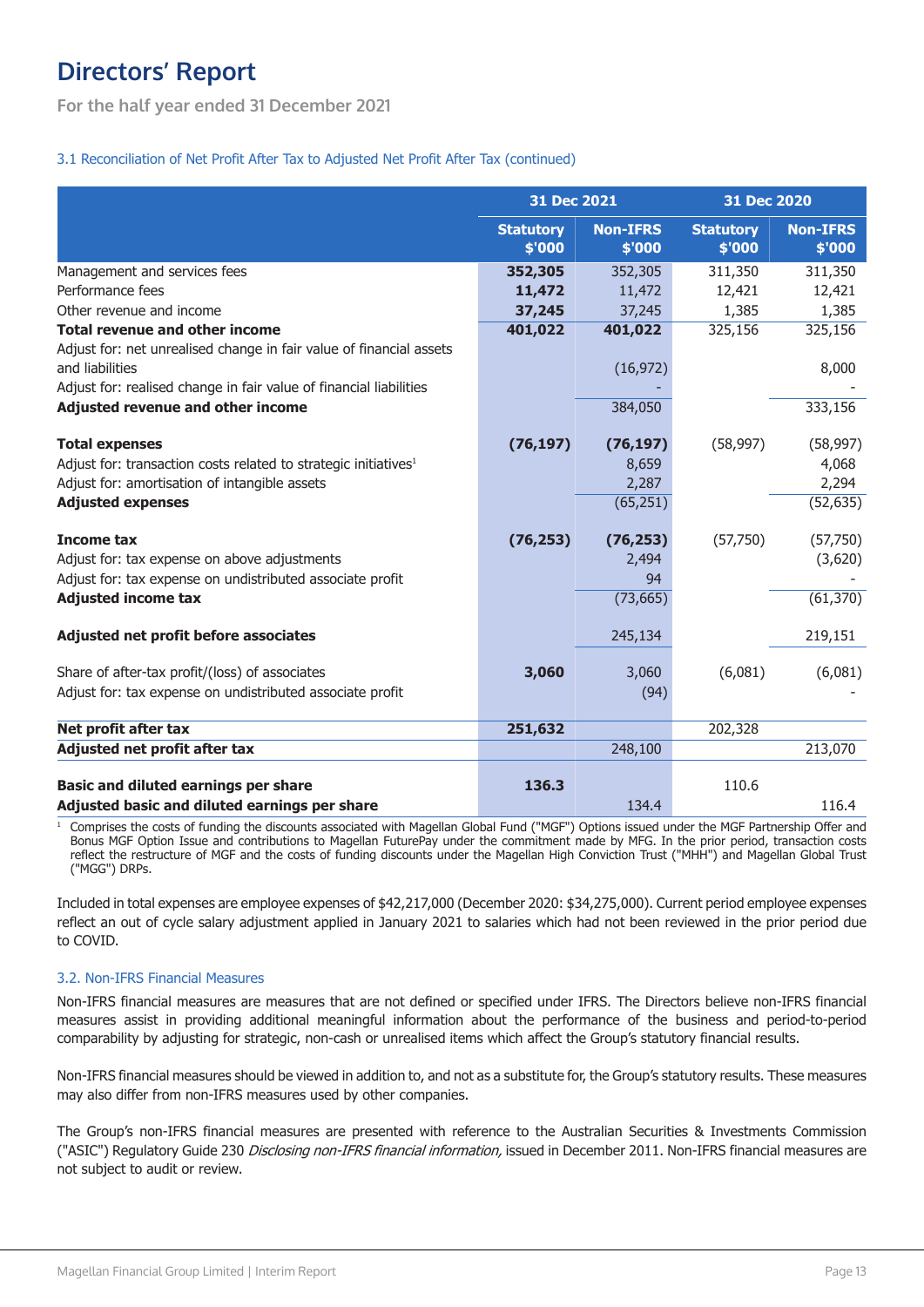# **Directors' Report**

**For the half year ended 31 December 2021**

#### 3.3. Statement of Financial Position

The Group is in a strong financial position and at 31 December 2021 reported:

- investment assets (cash and cash equivalents, financial assets and equity accounted investments) of \$1,016,723,000 (June 2021: \$902,878,000) and shareholders' funds of \$1,104,561,000 (June 2021: \$989,434,000); and
- NTA per share of \$5.35 (June 2021: \$4.77).

Refer to the Chief Executive Officer's Interim Letter on page [3](#page-2-0) for further information on the Group's operations, including details on the Group's results, strategy and future outlook.

### **4. Significant Changes in the State of Affairs**

There were no significant changes in the state of affairs of the Group that occurred during the half year ended 31 December 2021 other than as disclosed in this report or the financial statements.

### **5. Events Subsequent to the End of the Half Year**

Other than the items below and the dividend disclosed in respect of the six months ended 31 December 2021 discussed at note [11,](#page-30-0) the Directors are not aware of any other matter or circumstance not otherwise dealt with in this report that has significantly affected or may significantly affect the operations of the Group, the result of those operations or the state of affairs of the Group in subsequent financial periods.

On 18 February 2022 the Directors announced an intention to progress a 1 for 8 bonus option issue to shareholders. It is intended each option will provide shareholders with the opportunity, but not the requirement, to purchase one additional Magellan share at an exercise price of \$35.00 per share. It is intended the options will have a 5-year term and will be exercisable an any time until expiry. An application will be made with ASX to have options quoted on ASX.

In addition, there is an intention to progress with an issue of approximately 10 million unlisted options to Magellan staff with the same exercise price and 5-year term, as part of a broader staff retention and engagement program.

The final terms of the intended options issuances and timetable will be notified to the market and lodged with the ASX once approved by the Board. It is expected that the Prospectus for the bonus options and further details of the employee options will be released to the ASX, and the Prospectus dispatched to shareholders in accordance with their communication preferences, in March 2022.

#### Funds Under Management

On 11 February 2022, the Group reported to the ASX that its funds under management was \$87.1 billion as at 9 February 2022 (at the close of the US market).

### **6. Rounding of Amounts**

The Company is of a kind referred to in the ASIC Corporations (Rounding in Financial/Directors' Reports) Instrument 2016/191 and amounts in the Directors' Report have been rounded to the nearest thousand dollars in accordance with that Legislative Instrument, or in certain cases, the nearest dollar.

### **7. Auditor's Independence Declaration**

A copy of the Auditor's Independence Declaration as required under section 307C of the *Corporations Act 2001* is set out on page [15.](#page-14-0)

This report is made in accordance with a resolution of the Directors.

Hanish phe

**Hamish McLennan** Chairman

Sydney 18 February 2022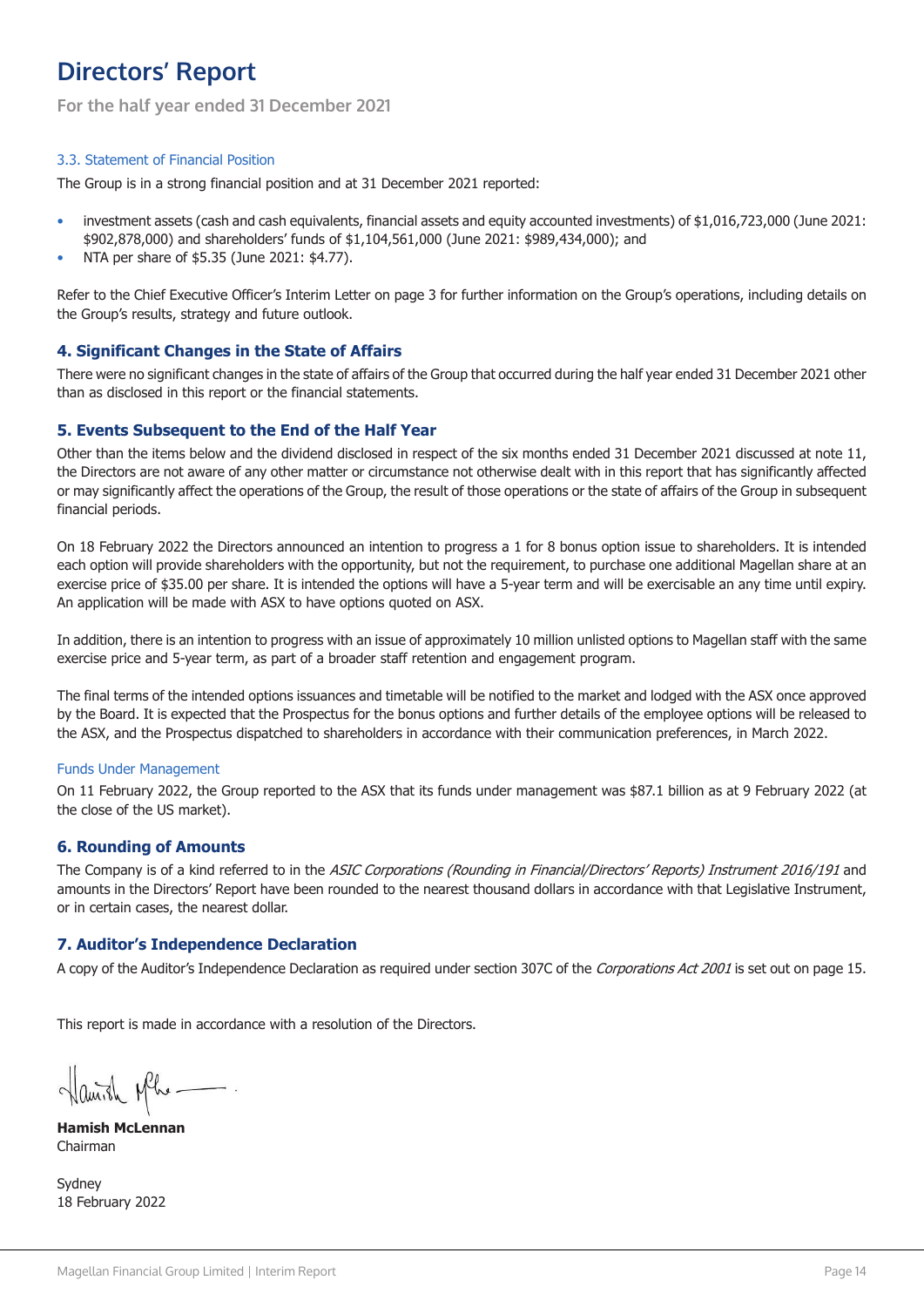<span id="page-14-0"></span>

Ernst & Young 200 George Street Sydney NSW 2000 Australia GPO Box 2646 Sydney NSW 2001 Tel: +61 2 9248 5555 Fax: +61 2 9248 5959 ey.com/au

### **Auditor's independence declaration to the directors of Magellan Financial Group Limited**

As lead auditor for the review of the half-year financial report of Magellan Financial Group Limited for the half-year ended 31 December 2021, I declare to the best of my knowledge and belief, there have been:

- a. No contraventions of the auditor independence requirements of the *Corporations Act 2001* in relation to the review;
- b. No contraventions of any applicable code of professional conduct in relation to the review; and
- c. No non-audit services provided that contravene any applicable code of professional conduct in relation to the review.

This declaration is in respect of Magellan Financial Group Limited and the entities it controlled during the financial period.

Emste Young

Ernst & Young



Clare Sporle Partner 18 February 2022

A member firm of Ernst & Young Global Limited Liability limited by a scheme approved under Professional Standards Legislation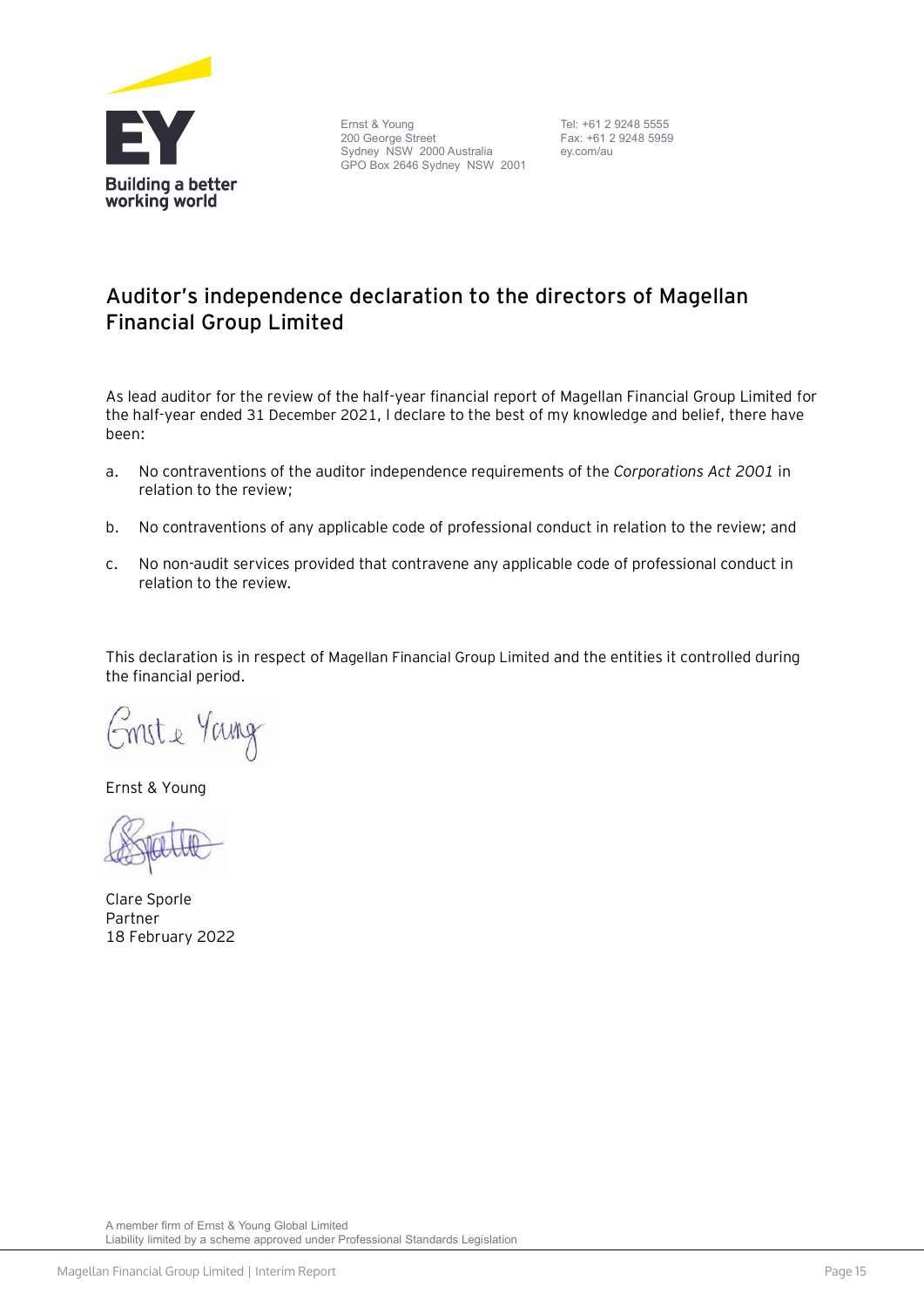### <span id="page-15-0"></span>**Consolidated Statement of Profit or Loss and Comprehensive Income**

**for the half year ended 31 December**

| <b>Revenue</b><br>4<br>350,265<br>309,350<br>Management fees<br>Performance fees<br>4<br>11,472<br>12,421<br>Services fees<br>2,040<br>2,000<br>Advisory fees<br>779<br>Dividend and distribution income<br>7,217<br>8,571<br>1,022<br>Interest income<br>767<br>Net change in the fair value of financial assets and liabilities: |
|------------------------------------------------------------------------------------------------------------------------------------------------------------------------------------------------------------------------------------------------------------------------------------------------------------------------------------|
|                                                                                                                                                                                                                                                                                                                                    |
|                                                                                                                                                                                                                                                                                                                                    |
|                                                                                                                                                                                                                                                                                                                                    |
|                                                                                                                                                                                                                                                                                                                                    |
|                                                                                                                                                                                                                                                                                                                                    |
|                                                                                                                                                                                                                                                                                                                                    |
|                                                                                                                                                                                                                                                                                                                                    |
|                                                                                                                                                                                                                                                                                                                                    |
| Realised<br>5,077<br>8,063                                                                                                                                                                                                                                                                                                         |
| Unrealised<br>16,972<br>(8,000)                                                                                                                                                                                                                                                                                                    |
| 2,093<br>(4,789)<br>Net foreign exchange (loss)/gain                                                                                                                                                                                                                                                                               |
| <b>Total revenue and other income</b><br>401,022<br>325,156                                                                                                                                                                                                                                                                        |
| <b>Expenses</b>                                                                                                                                                                                                                                                                                                                    |
| Employee expenses<br>42,217<br>34,275                                                                                                                                                                                                                                                                                              |
| Non-Executive Director fees<br>263                                                                                                                                                                                                                                                                                                 |
| 9,511<br>Fund administration and operational costs<br>10,793                                                                                                                                                                                                                                                                       |
| Information, technology and data<br>3,763<br>3,648                                                                                                                                                                                                                                                                                 |
| Marketing<br>1,113                                                                                                                                                                                                                                                                                                                 |
| Professional services fees<br>2,329<br>1,188                                                                                                                                                                                                                                                                                       |
| Travel and entertainment<br>204                                                                                                                                                                                                                                                                                                    |
| 3,586<br>Depreciation and amortisation<br>3,555                                                                                                                                                                                                                                                                                    |
| Foreign and withholding taxes<br>139                                                                                                                                                                                                                                                                                               |
| $\overline{2}$<br>Transaction costs related to strategic initiatives<br>8,659<br>4,068                                                                                                                                                                                                                                             |
| Finance costs<br>1,132                                                                                                                                                                                                                                                                                                             |
| 2,030<br>Other expenses                                                                                                                                                                                                                                                                                                            |
| 58,997<br><b>Total expenses</b><br>76,197                                                                                                                                                                                                                                                                                          |
| Share of after tax profit/(loss) of associates<br>(6,081)<br>3,060                                                                                                                                                                                                                                                                 |
| Net profit before tax<br>327,885<br>260,078                                                                                                                                                                                                                                                                                        |
| 5<br>Income tax expense<br>(76, 253)<br>(57,750)                                                                                                                                                                                                                                                                                   |
| Net profit after tax<br>251,632<br>202,328                                                                                                                                                                                                                                                                                         |
| Other comprehensive income for the period                                                                                                                                                                                                                                                                                          |
| Exchange differences on translation of foreign operations<br>1,212<br>(4, 459)                                                                                                                                                                                                                                                     |
| Other comprehensive income for the period, net of tax<br>1,212<br>(4, 459)                                                                                                                                                                                                                                                         |
| Total comprehensive income for the period<br>252,844<br>197,869                                                                                                                                                                                                                                                                    |
| 3<br>Basic earnings per share (cents per share)<br>136.3<br>110.6                                                                                                                                                                                                                                                                  |
| Diluted earnings per share (cents per share)<br>3<br>136.3<br>110.6                                                                                                                                                                                                                                                                |

The Consolidated Statement of Profit or Loss and Comprehensive Income should be read in conjunction with the Notes to the Financial Statements.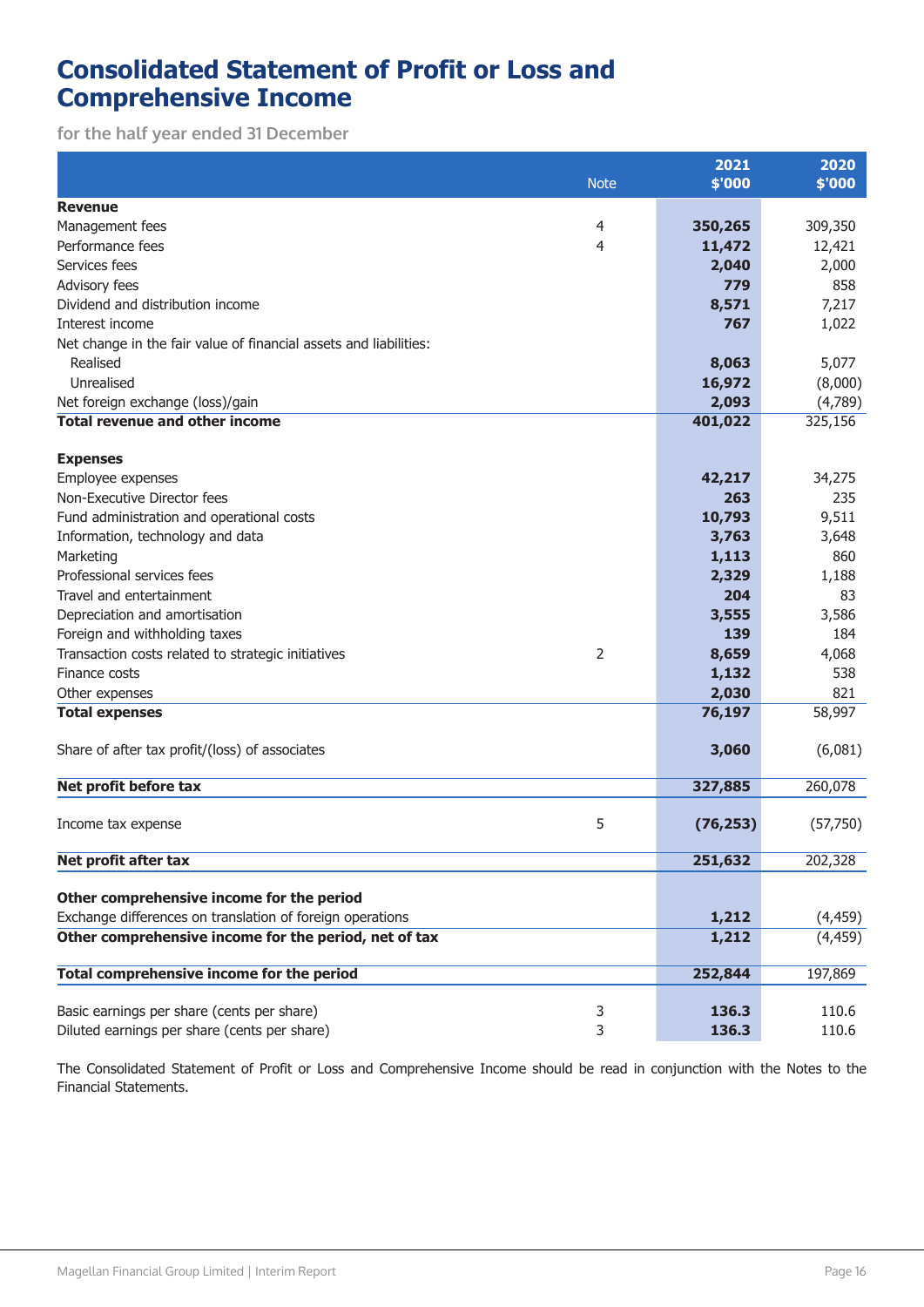# <span id="page-16-0"></span>**Consolidated Statement of Financial Position**

**As at 31 December 2021**

|                                      | 31 Dec 2021 | 30 Jun 2021 |
|--------------------------------------|-------------|-------------|
| <b>Note</b>                          | \$'000      | \$'000      |
| <b>Current assets</b>                |             |             |
| Cash and cash equivalents            | 291,468     | 211,577     |
| Loans and receivables                | 117,485     | 118,389     |
| Financial assets<br>6                | 1,650       | 1,650       |
| Prepayments                          | 1,651       | 1,342       |
| Other assets                         | 1,467       | 817         |
| <b>Total current assets</b>          | 413,721     | 333,775     |
|                                      |             |             |
| <b>Non-current assets</b>            |             |             |
| Loans and receivables                | 32,876      | 21,191      |
| Financial assets<br>6                | 480,775     | 452,523     |
| 7<br>Associates                      | 242,830     | 237,128     |
| Property, plant and equipment        | 630         | 619         |
| Right-of-use assets                  | 10,691      | 11,497      |
| Intangible assets                    | 111,794     | 113,062     |
| Net deferred tax asset               | 28,444      | 41,110      |
| Other assets                         | 7,771       | 5,261       |
| <b>Total non-current assets</b>      | 915,811     | 882,391     |
| <b>Total assets</b>                  | 1,329,532   | 1,216,166   |
|                                      |             |             |
| <b>Current liabilities</b>           |             |             |
| Payables                             | 29,352      | 36,553      |
| 8<br><b>Financial liabilities</b>    | 165,220     | 157,547     |
| Provisions                           | 2,236       | 1,983       |
| Income tax payable                   | 9,064       | 11,576      |
| Lease liabilities                    | 2,492       | 2,275       |
| <b>Total current liabilities</b>     | 208,364     | 209,934     |
| <b>Non-current liabilities</b>       |             |             |
| Provisions                           | 5,328       | 4,473       |
| Lease liabilities                    | 11,279      | 12,325      |
| <b>Total non-current liabilities</b> | 16,607      | 16,798      |
| <b>Total liabilities</b>             | 224,971     | 226,732     |
| <b>Net assets</b>                    | 1,104,561   | 989,434     |
|                                      |             |             |
| <b>Equity</b>                        |             |             |
| $10\,$<br>Contributed equity         | 679,841     | 607,849     |
| <b>Reserves</b>                      | 387,361     | 344,987     |
| Retained earnings                    | 37,359      | 36,598      |
| <b>Total equity</b>                  | 1,104,561   | 989,434     |

The Consolidated Statement of Financial Position should be read in conjunction with the Notes to the Financial Statements.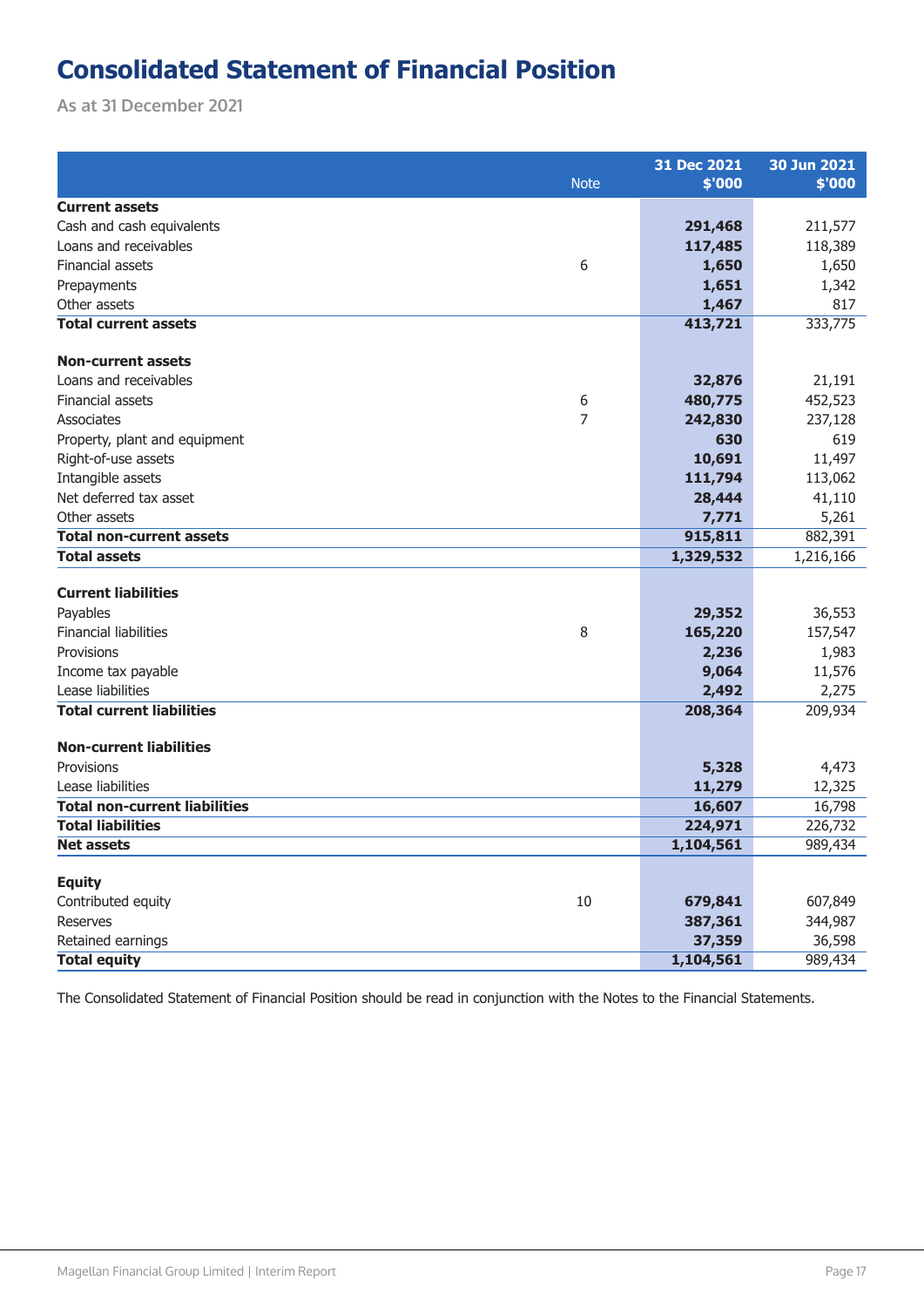# <span id="page-17-0"></span>**Consolidated Statement of Changes in Equity**

**for the half year ended 31 December**

|                                                                          |              | <b>Contributed</b><br><b>Equity</b> | <b>Profits</b><br><b>Reserve</b> | <b>Foreign</b><br><b>Currency</b><br><b>Translation</b><br><b>Reserve</b> | Retained<br><b>Earnings</b> | <b>Total</b><br><b>Equity</b> |
|--------------------------------------------------------------------------|--------------|-------------------------------------|----------------------------------|---------------------------------------------------------------------------|-----------------------------|-------------------------------|
|                                                                          | <b>Note</b>  | \$'000                              | \$'000                           | \$7000                                                                    | \$'000                      | \$'000                        |
| Opening balance at 1 July 2021                                           |              | 607,849                             | 345,089                          | (102)                                                                     | 36,598                      | 989,434                       |
| Net profit for the period<br>Other comprehensive income for the period   |              |                                     |                                  | 1,212                                                                     | 251,632                     | 251,632<br>1,212              |
| Total comprehensive income for the period                                |              |                                     |                                  | 1,212                                                                     | 251,632                     | 252,844                       |
| Issue of shares:<br>Under Dividend Reinvestment Plan ("DRP")             | 10           | 52,335                              |                                  |                                                                           |                             | 52,335                        |
| Under share purchase agreements ("SPA")<br>Transaction costs, net of tax | 10<br>$10\,$ | 19,731<br>(162)                     |                                  |                                                                           |                             | 19,731<br>(162)               |
| Dividends paid                                                           | 11           | -                                   | (209, 709)                       |                                                                           |                             | (209, 709)                    |
| SPA expense for the period                                               | 10           | 88                                  |                                  |                                                                           |                             | 88                            |
| Transfer (from retained earnings)/to profits reserve                     |              |                                     | 250,871                          |                                                                           | (250, 871)                  |                               |
| <b>Closing balance at 31 December 2021</b>                               |              | 679,841                             | 386,251                          | 1,110                                                                     | 37,359                      | 1,104,561                     |
|                                                                          |              |                                     |                                  |                                                                           |                             |                               |
| Opening balance at 1 July 2020                                           |              | 525,271                             | 356,925                          | 3,382                                                                     | 160,349                     | 1,045,927                     |
| Net profit for the period                                                |              |                                     |                                  | $\overline{\phantom{a}}$                                                  | 202,328                     | 202,328                       |
| Other comprehensive income for the period                                |              |                                     |                                  | (4, 459)                                                                  |                             | (4, 459)                      |
| Total comprehensive income for the period                                |              |                                     |                                  | (4, 459)                                                                  | 202,328                     | 197,869                       |
| Issue of shares:                                                         |              |                                     |                                  |                                                                           |                             |                               |
| To acquire shares in Barrenjoey Capital Partners                         | 10           | 66,033                              |                                  |                                                                           |                             | 66,033                        |
| <b>Under SPA</b>                                                         | $10\,$       | 11,712                              |                                  |                                                                           |                             | 11,712                        |
| Transaction costs, net of tax                                            | 10           | (70)                                |                                  |                                                                           |                             | (70)                          |
| Dividends paid                                                           | 11           | $\overline{\phantom{a}}$            | (222, 382)                       |                                                                           |                             | (222, 382)                    |
| SPA expense for the period                                               | 10           | 111                                 |                                  |                                                                           |                             | 111                           |
| Transfer (from retained earnings)/to profits reserve                     |              |                                     | 282,691                          |                                                                           | (282, 691)                  |                               |
| <b>Closing balance at 31 December 2020</b>                               |              | 603,057                             | 417,234                          | (1,077)                                                                   | 79,986                      | 1,099,200                     |

The Consolidated Statement of Changes in Equity should be read in conjunction with the Notes to the Financial Statements.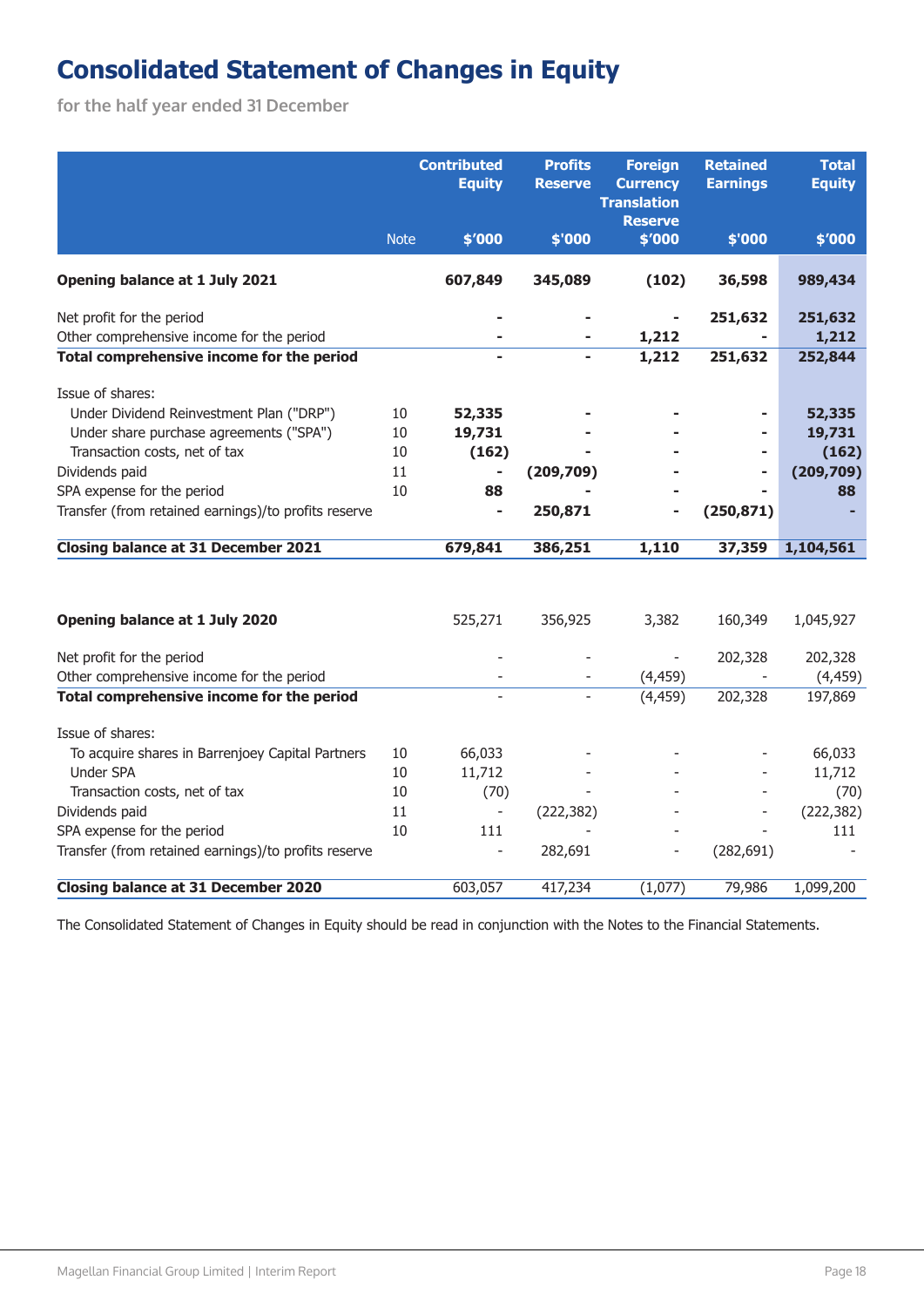# <span id="page-18-0"></span>**Consolidated Statement of Cash Flows**

**for the half year ended 31 December**

|                                                                |             | 2021       | 2020       |
|----------------------------------------------------------------|-------------|------------|------------|
|                                                                | <b>Note</b> | \$'000     | \$'000     |
| <b>Cash flows from operating activities</b>                    |             |            |            |
| Management and services fees received                          |             | 368,795    | 322,474    |
| Performance fees received                                      |             | 19,409     | 47,852     |
| Advisory fees received                                         |             | 894        | 982        |
| Dividends and distributions received                           |             | 7,894      | 16,600     |
| Interest received                                              |             | 553        | 683        |
| Finance cost payments                                          |             | (1, 132)   | (542)      |
| Tax payments                                                   |             | (65, 785)  | (68, 342)  |
| Payments to suppliers and employees                            |             | (90,089)   | (78, 356)  |
| Payments of transaction costs related to strategic initiatives |             | (2,021)    | (4, 411)   |
| Net cash from operating activities                             |             | 238,518    | 236,940    |
|                                                                |             |            |            |
| <b>Cash flows from investing activities</b>                    |             |            |            |
| Proceeds from sale of financial assets and liabilities         |             | 11,080     | 36,255     |
| Purchases of financial assets and liabilities                  |             | (14, 292)  | (41, 942)  |
| Purchases of associates                                        |             | (2,985)    | (110,000)  |
| Purchases of property, plant and equipment                     |             | (145)      | (151)      |
| Net returns/(placements) of cash on term deposits              |             |            | 367        |
| Net repayments from/(loans to) third party                     |             |            | 7,500      |
| Net cash used in investing activities                          |             | (6, 342)   | (107, 971) |
| <b>Cash flows from financing activities</b>                    |             |            |            |
| Proceeds from share issuances, net of transaction costs        |             | 23,672     | (100)      |
| Proceeds from repayment of share purchase agreement loans      |             | 1,866      | 684        |
| Dividend payments                                              | 11          | (178, 931) | (221, 224) |
| Lease payments                                                 |             | (1, 161)   | (1, 845)   |
| Net cash used in financing activities                          |             | (154, 554) | (222, 485) |
|                                                                |             |            |            |
| Net increase/(decrease) in cash and cash equivalents           |             | 77,622     | (93, 516)  |
| Effects of exchange rate changes on cash and cash equivalents  |             | 2,269      | (5,235)    |
| Cash and cash equivalents at the beginning of the period       |             | 211,577    | 437,513    |
| Cash and cash equivalents at the end of the period             |             | 291,468    | 338,762    |

The Consolidated Statement of Cash Flows should be read in conjunction with the Notes to the Financial Statements.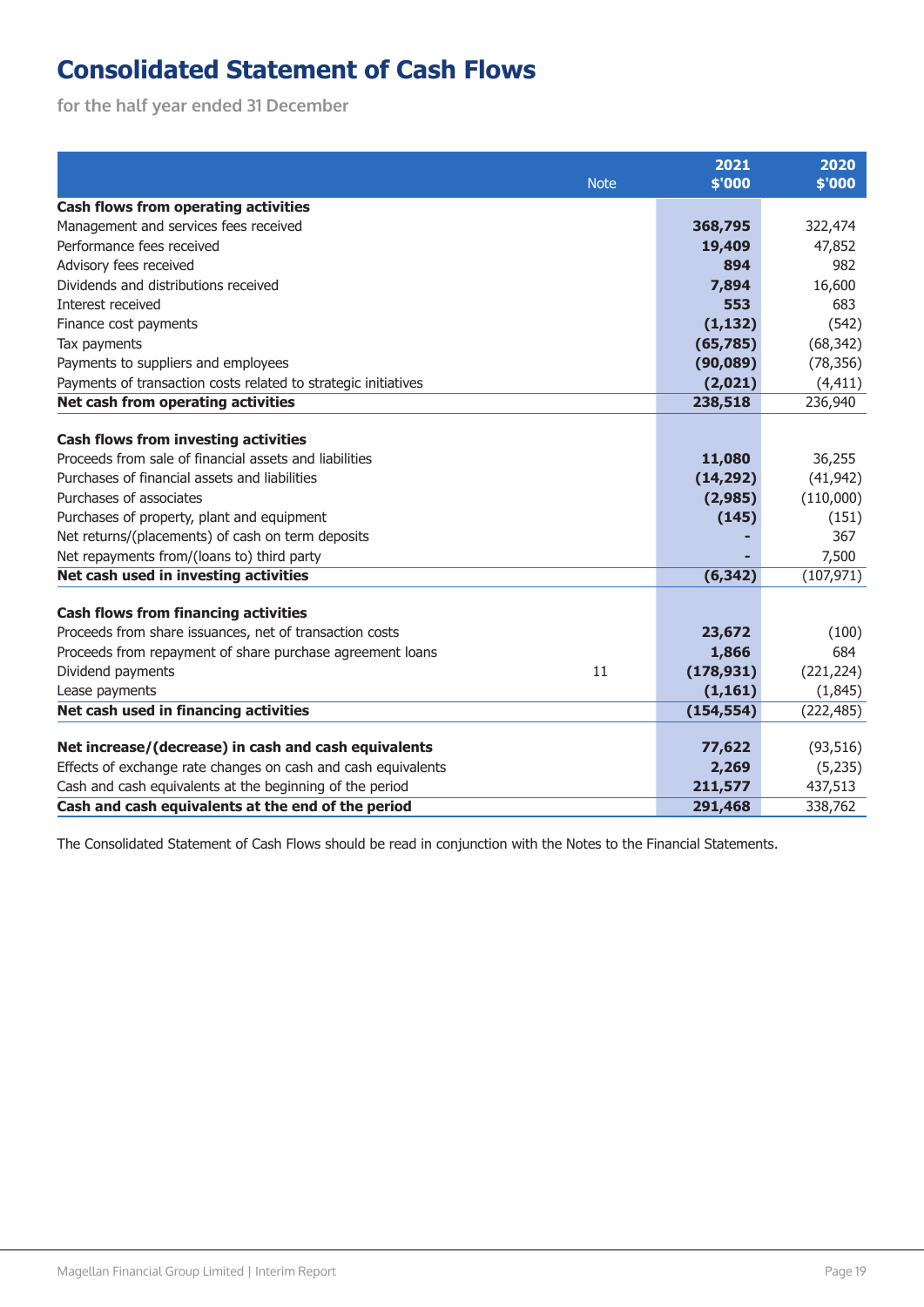<span id="page-19-0"></span>**For the half year ended 31 December 2021**

### **Overview**

Magellan Financial Group Limited (the "Company" or "MFG") is a for-profit entity that is incorporated and domiciled in Australia. The Company is listed on the ASX (ticker code: MFG).

This condensed interim financial report comprises the consolidated financial report of MFG and its subsidiaries ("the Group"). This financial report was authorised for issue in accordance with a resolution of the Directors on 18 February 2022 and the Directors have the power to amend and reissue this financial report.

### **1. Basis of Preparation**

This condensed interim financial report for the six month period ended 31 December 2021 is a general purpose financial report and has been prepared in accordance with AASB 134 Interim Financial Reporting, the Corporations Act 2001 and other mandatory professional reporting requirements. It also complies with International Financial Reporting Standards ("IFRS") as issued by the International Accounting Standards Board.

All amounts in this financial report are presented in Australian dollars (\$) and rounded to the nearest thousand dollars (\$'000) in accordance with ASIC Corporations (Rounding in Financial/Directors' Reports) Instrument 2016/191, unless stated otherwise.

This condensed interim financial report does not include all the information and disclosures normally included in the Group's annual financial report. Accordingly, this report should be read in conjunction with the 30 June 2021 Annual Report and any public announcements made in respect of the Group during the half year ended 31 December 2021 in accordance with the continuous disclosure requirements of the Corporations Act 2001.

### 1.1. Accounting Policies

The accounting policies adopted in the preparation of this financial report are consistent with those of the previous financial year and corresponding interim reporting period.

The Group has not early adopted any accounting standard, interpretation or amendment that has been issued but is not yet effective at reporting date and none of those pronouncements are expected to have a material impact on the Group's financial statements.

### 1.2. Critical Accounting Estimates and Judgements

In applying the Group's accounting policies, a number of estimates and assumptions have been made concerning the future. The Directors base their judgements and estimates on historical experience and various other factors they believe to be reasonable under the circumstances, but which are inherently uncertain and unpredictable. As a result, actual results could differ from those estimates.

The significant judgements made by management in applying the Group's accounting policies and the key sources of estimation uncertainty were the same as those described in the 30 June 2021 Annual Report.

### Impacts of COVID-19

The impacts of the COVID-19 pandemic on the Group were disclosed in note 1.2 of the Group's 30 June 2021 Annual Report and remain broadly unchanged at the date of this financial report. Despite the pandemic continuing throughout the period of this report, there have been no new adverse impacts on the Group's financial results or risks arising from COVID-19 and the Group's operations and services are operating efficiently and largely unaffected. The Group maintained solvency throughout the half year ended 31 December 2021 with strong cash reserves (\$291.5m as at 31 December 2021), access to liquid investments (\$482.4m at 31 December 2021 and an undrawn credit facility which more than covered the Group's obligations and regulatory capital requirements.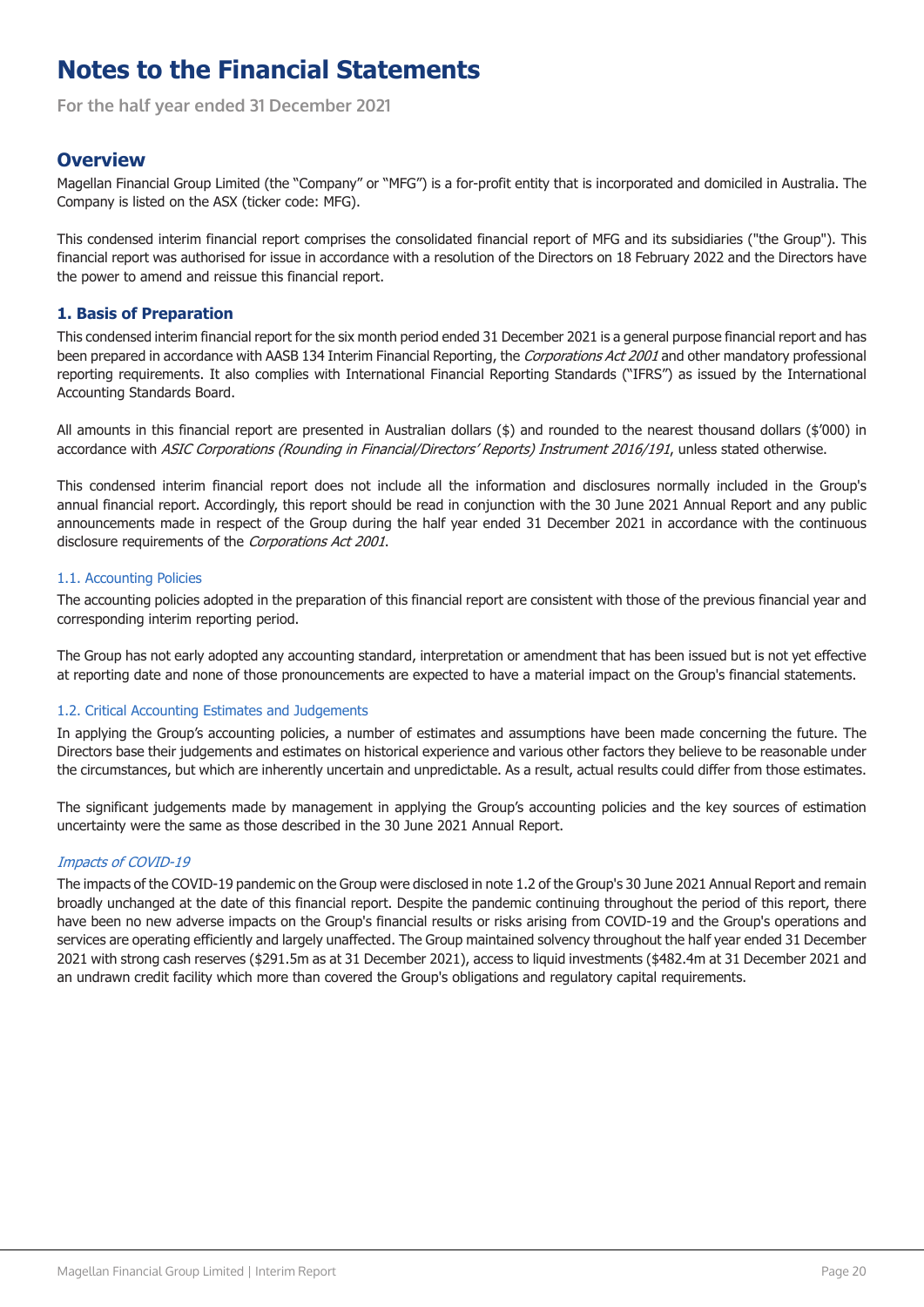<span id="page-20-0"></span>**For the half year ended 31 December 2021**

### **2. Segment Information**

The Group's business activities are organised into the reportable operating segments listed below for internal management purposes.

#### Funds Management

The Funds Management segment provides investment funds management to high net worth and retail investors in Australia and New Zealand, and institutional investors globally. Funds Management activities include:

- Providing investment research and administrative services to certain clients;
- Providing investment management and sub-advisory services under client mandates; and
- Acting as Responsible Entity/Trustee ("RE") and/or Investment Manager ("IM") for the following funds (collectively the "Magellan Funds"):

| <b>Australian funds</b>                         | <b>RE</b> | IΜ | <b>International funds</b>                           | <b>IM</b> |
|-------------------------------------------------|-----------|----|------------------------------------------------------|-----------|
| Magellan Global Fund                            |           |    | MFG Global Fund <sup>1</sup>                         |           |
| Magellan Global Fund (Hedged)                   |           |    | MFG Select Infrastructure Fund <sup>1</sup>          |           |
| Magellan Global Equities Fund (Currency Hedged) | ✓         |    | MFG Global Sustainable Fund <sup>1</sup>             |           |
| Magellan Infrastructure Fund                    |           |    | Frontier MFG Global Equity Fund <sup>2</sup>         |           |
| Magellan Infrastructure Fund (Unhedged)         |           |    | Frontier MFG Global Plus Fund <sup>2</sup>           |           |
| Magellan Infrastructure Fund (Currency Hedged)  |           |    | Frontier MFG Core Infrastructure Fund <sup>2</sup>   |           |
| Magellan High Conviction Fund                   |           |    | Frontier MFG Select Infrastructure Fund <sup>2</sup> |           |
| Magellan High Conviction Trust                  |           |    | Frontier MFG Global Sustainable Fund <sup>2</sup>    |           |
| MFG Core Infrastructure Fund <sup>3,4</sup>     |           |    | MFG High Conviction Master Fund LP                   |           |
| MFG Core International Fund <sup>4</sup>        |           |    |                                                      |           |
| MFG Core ESG Fund <sup>4</sup>                  |           |    |                                                      |           |
| Magellan Sustainable Fund                       |           |    |                                                      |           |
| Magellan <b>Future</b> Pay                      |           |    |                                                      |           |
| FuturePay Support Trust                         |           |    |                                                      |           |
| Magellan Global Wholesale Fund                  |           |    |                                                      |           |
| MC Fund                                         |           |    |                                                      |           |
| Airlie Australian Share Fund <sup>5</sup>       |           |    |                                                      |           |
| Airlie Concentrated Share Fund <sup>5</sup>     |           |    |                                                      |           |

<sup>1</sup> Funds authorised under the European Communities (Undertakings for Collective Investment in Transferable Securities ("UCITS")).

Collectively, the Frontier MFG Funds.

Formerly, Magellan Core Infrastructure Fund.

<sup>4</sup> Collectively, the Core Series Funds which were launched on 15 December 2020.

<sup>5</sup> Collectively, the Airlie Funds

#### Fund Investments

The Fund Investments (previously referred to as Principal Investments) segment comprises the Group's direct investment in certain Magellan Funds and a select portfolio of listed Australian and international equities.

#### Magellan Capital Partners

The Magellan Capital Partners segment comprises a portfolio of selective investments in businesses in which the Group has a strategic interest.

#### **Corporate**

The Corporate segment principally comprises the Group's treasury management activities, corporate development and strategy activities and the costs associated with governance and corporate management. The combined income tax consequences of the Group are reported in the Corporate segment, with the exception of deferred income tax arising from changes in the value of financial assets and associates, which are reported in the relevant segment.

No operating segments have been aggregated to form the above reportable operating segments and inter-segment revenues and expenses (where applicable) have been eliminated on consolidation.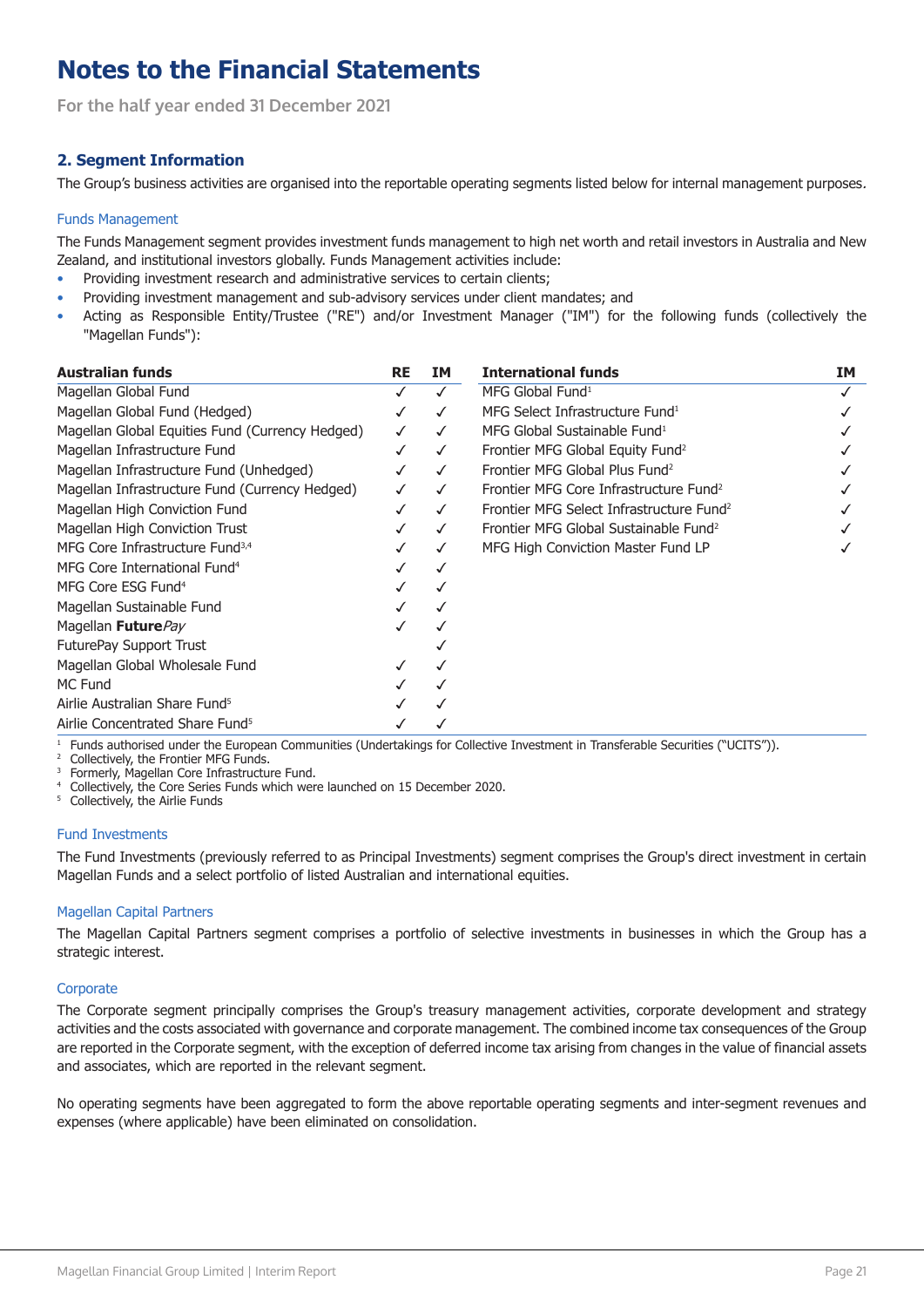**For the half year ended 31 December 2021**

### Segment Financial Results

|                                                                   | <b>Funds</b><br><b>Management Investments</b> | <b>Fund</b> | <b>Capital</b><br><b>Partners</b> | <b>Magellan Corporate</b> | <b>Total</b> |
|-------------------------------------------------------------------|-----------------------------------------------|-------------|-----------------------------------|---------------------------|--------------|
| <b>31 December 2021</b>                                           | \$′000¹                                       | \$'000      | \$'000                            | \$'000                    | \$'000       |
| <b>Segment revenue</b>                                            |                                               |             |                                   |                           |              |
| Management fees                                                   | 350,265                                       |             |                                   | ۰                         | 350,265      |
| Performance fees                                                  | 11,472                                        |             |                                   | ۰                         | 11,472       |
| Services fees                                                     | 2,040                                         |             |                                   | ۰                         | 2,040        |
| Advisory fees                                                     | 779                                           |             |                                   | ۰                         | 779          |
| Dividend and distribution income                                  |                                               | 8,571       |                                   | ۰                         | 8,571        |
| Interest income                                                   | 425                                           |             | 244                               | 98                        | 767          |
| Net change in the fair value of financial assets and liabilities: |                                               |             |                                   |                           |              |
| Realised                                                          |                                               | 8,063       |                                   | ۰                         | 8,063        |
| Unrealised                                                        |                                               | 16,972      |                                   | ۰                         | 16,972       |
| Net foreign exchange (loss)/gain                                  | 2,073                                         | 20          |                                   | ۰                         | 2,093        |
| Total segment revenue and other income                            | 367,054                                       | 33,626      | 244                               | 98                        | 401,022      |
| <b>Segment expenses</b>                                           |                                               |             |                                   |                           |              |
| Employee expenses                                                 | 42,160                                        |             |                                   | 57                        | 42,217       |
| Non-Executive Director fees                                       | 164                                           |             |                                   | 99                        | 263          |
| Other expenses                                                    | 19,923                                        | 120         | 395                               | 2,333                     | 22,771       |
| <b>Total segment expenses</b>                                     | 62,247                                        | 120         | 395                               | 2,489                     | 65,251       |
| Share of after tax profit/(loss) of associates                    |                                               | ۰           | 3,060                             | ۰                         | 3,060        |
| Total segment operating profit before tax                         | 304,807                                       | 33,506      | 2,909                             | (2, 391)                  | 338,831      |
| <b>Other comprehensive income</b>                                 |                                               |             |                                   |                           |              |
| Exchange differences on translation of foreign operations         | 1,212                                         |             |                                   | ۰                         | 1,212        |
| Other comprehensive income, before tax                            | 1,212                                         |             |                                   | ٠                         | 1,212        |
| Total comprehensive income for the period, before tax             | 306,019                                       | 33,506      | 2,909                             | (2, 391)                  | 340,043      |

 $\overline{1}$ Includes elimination of income and expense under the transfer pricing agreements between MFG's wholly-owned subsidiary, Magellan Asset Management Limited ("MAM"), and US controlled entities, within the Funds Management segment.

#### Reconciliation of Segment Operating Profit Before Tax to Net Profit After Tax

|                                                                              | 31 Dec 2021 | 31 Dec 2020 |
|------------------------------------------------------------------------------|-------------|-------------|
| <b>Note</b>                                                                  | \$'000      | \$'000      |
| Total segment operating profit before tax                                    | 338,831     | 266,440     |
| Add back:                                                                    |             |             |
| Amortisation of intangible assets <sup>1</sup>                               | (2, 287)    | (2, 294)    |
| Transaction costs related to strategic initiatives:                          |             |             |
| MGF Partnership Offer and Bonus MGF Option Issue                             | (8,309)     |             |
| Commitment to Magellan FuturePay                                             | (350)       |             |
| Restructure of MGF                                                           |             | (3, 544)    |
| Dividend Reinvestment Plan discounts relating to Magellan Funds <sup>2</sup> |             | (524)       |
| Total transaction costs related to strategic initiatives                     | (8, 659)    | (4,068)     |
| Statutory net profit before tax for the period                               | 327,885     | 260,078     |
| Income tax expense                                                           | (76, 253)   | (57, 750)   |
| Statutory net profit after tax for the period                                | 251,632     | 202,328     |

<sup>1</sup> Amortisation expense relates to intangible assets recorded on acquisition of Airlie Funds Management ("Airlie") and Frontier Partners Inc, Frontegra Strategies LLC and Frontegra Asset Management Inc (collectively, the "Frontier Group").

 $^2$  Reflects amounts paid (or payable) by MFG to MHH, MGG and MGF to ensure there is no net asset value per share dilution of unitholders who choose not to participate in the funds' Dividend Reinvestment Plans as a result of the discount offered to participants under the plans.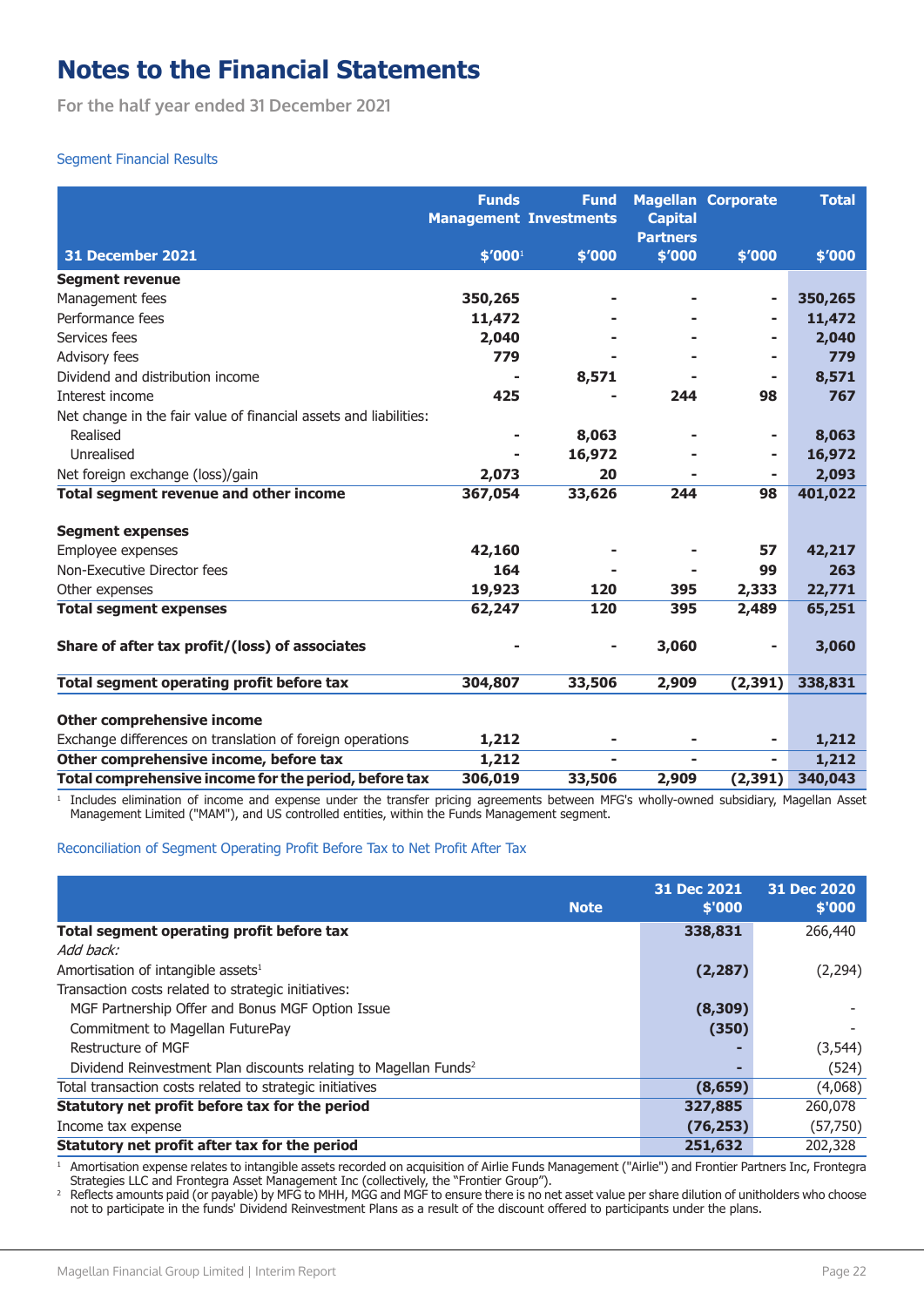**For the half year ended 31 December 2021**

### Segment Financial Results (continued)

|                                                                   | <b>Funds</b><br><b>Management Investments</b> | <b>Fund</b>              | <b>Capital</b><br><b>Partners</b> | <b>Magellan Corporate</b> | <b>Total</b> |
|-------------------------------------------------------------------|-----------------------------------------------|--------------------------|-----------------------------------|---------------------------|--------------|
| <b>31 December 2020</b>                                           | \$′000¹                                       | \$'000                   | \$′000 <sup>2</sup>               | \$'000                    | \$'000       |
| <b>Segment revenue</b>                                            |                                               |                          |                                   |                           |              |
| Management fees                                                   | 309,350                                       |                          |                                   |                           | 309,350      |
| Performance fees                                                  | 12,421                                        |                          |                                   |                           | 12,421       |
| Services fees                                                     | 2,000                                         |                          |                                   |                           | 2,000        |
| Advisory fees                                                     | 858                                           |                          |                                   |                           | 858          |
| Dividend and distribution income                                  |                                               | 7,217                    |                                   |                           | 7,217        |
| Interest income                                                   | 34                                            | 1                        | 141                               | 846                       | 1,022        |
| Net change in the fair value of financial assets and liabilities: |                                               |                          |                                   |                           |              |
| Realised                                                          |                                               | 5,077                    |                                   |                           | 5,077        |
| Unrealised                                                        |                                               | (8,000)                  |                                   | -                         | (8,000)      |
| Net foreign exchange (loss)/gain                                  | (4, 494)                                      | (87)                     |                                   | (208)                     | (4,789)      |
| Total segment revenue and other income                            | 320,169                                       | 4,208                    | 141                               | 638                       | 325,156      |
| <b>Segment expenses</b>                                           |                                               |                          |                                   |                           |              |
| Employee expenses                                                 | 34,220                                        |                          |                                   | 55                        | 34,275       |
| Non-Executive Director fees                                       | 146                                           |                          |                                   | 89                        | 235          |
| Other expenses                                                    | 17,190                                        | 114                      |                                   | 821                       | 18,125       |
| <b>Total segment expenses</b>                                     | 51,556                                        | 114                      | $\blacksquare$                    | 965                       | 52,635       |
| Share of after tax profit/(loss) of associates                    |                                               | $\overline{\phantom{a}}$ | (6,081)                           |                           | (6,081)      |
| Total segment operating profit before tax                         | 268,613                                       | 4,094                    | (5,940)                           | (327)                     | 266,440      |
| <b>Other comprehensive income</b>                                 |                                               |                          |                                   |                           |              |
| Exchange differences on translation of foreign operations         | (4, 459)                                      |                          |                                   |                           | (4, 459)     |
| Other comprehensive income, before tax                            | (4, 459)                                      |                          |                                   | $\overline{\phantom{a}}$  | (4, 459)     |
| Total comprehensive income for the period, before tax             | 264,154                                       | 4,094                    | (5,940)                           | (327)                     | 261,981      |

 $\overline{1}$ Includes elimination of income and expense under the transfer pricing agreements between MFG's wholly-owned subsidiary, Magellan Asset Management Limited ("MAM"), and US controlled entities, within the Funds Management segment.

 $^2$  Magellan Capital Partners was disclosed for the first time in the 2021 annual financial report and accordingly comparative segment information has been restated in this interim financial report.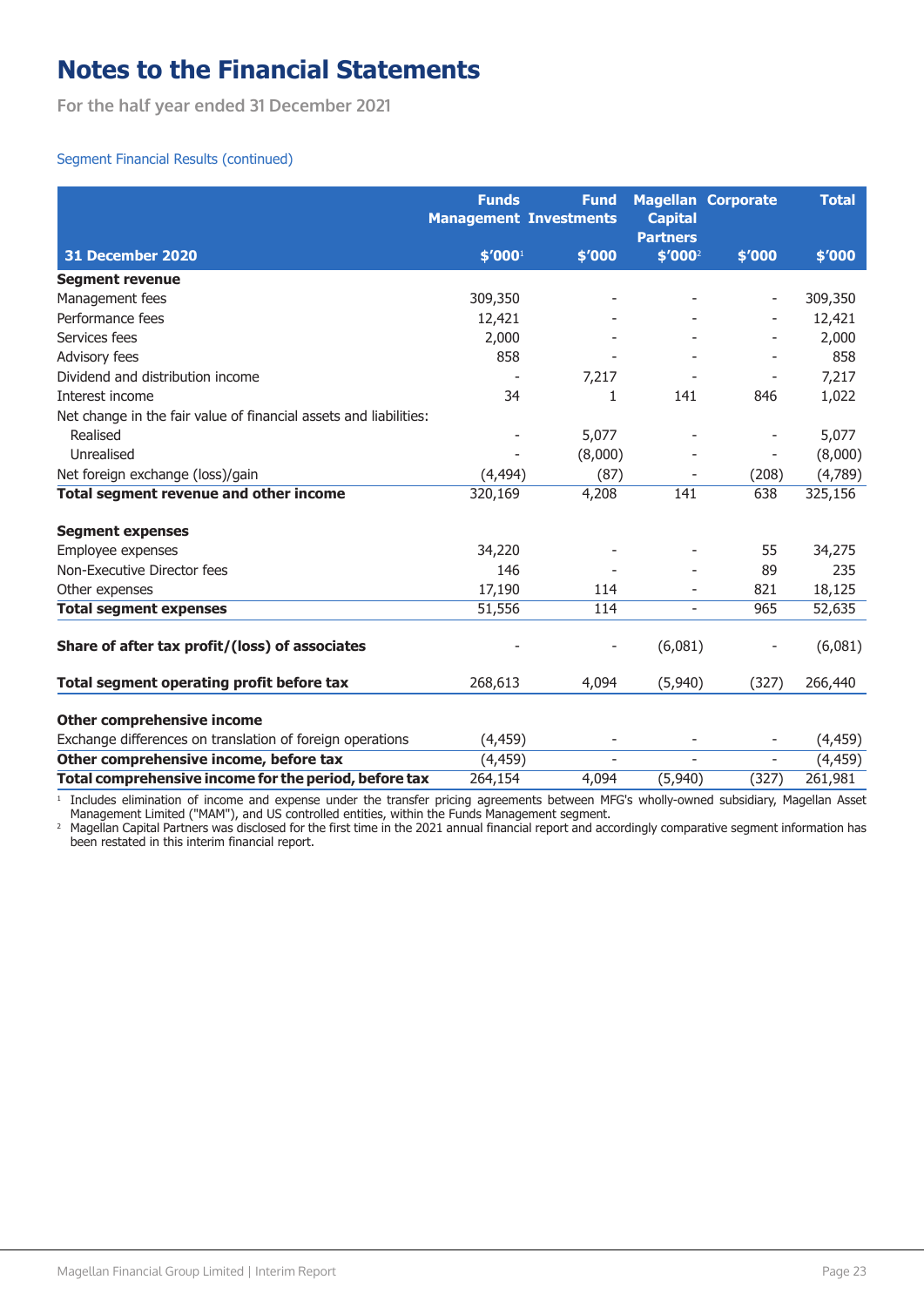<span id="page-23-0"></span>**For the half year ended 31 December 2021**

### Segment Assets and Liabilities

|                          | <b>Funds</b>      | <b>Fund</b>        | <b>Magellan</b> | <b>Corporate</b> | <b>Total</b> |
|--------------------------|-------------------|--------------------|-----------------|------------------|--------------|
|                          | <b>Management</b> | <b>Investments</b> | <b>Capital</b>  |                  |              |
|                          |                   |                    | <b>Partners</b> |                  |              |
|                          | \$'000            | \$'000             | \$'000          | \$'000           | \$′000       |
| 31 December 2021         |                   |                    |                 |                  |              |
| Financial assets         | 1,650             | 480,080            | 695             |                  | 482,425      |
| Associates               |                   |                    | 242,830         |                  | 242,830      |
| Other assets             | 286,016           | $(52, 591)^1$      | $(155)^1$       | 371,007          | 604,277      |
| <b>Total liabilities</b> | (48, 444)         | (1, 423)           | ۰               | (175, 104)       | (224, 971)   |
| <b>Net assets</b>        | 239,222           | 426,066            | 243,370         | 195,903          | 1,104,561    |
| <b>30 June 2021</b>      |                   |                    |                 |                  |              |
| Financial assets         | 1,650             | 452,523            |                 |                  | 454,173      |
| Associates               |                   |                    | 237,128         |                  | 237,128      |
| Other assets             | 296,645           | $(46, 439)^1$      | $(76)^1$        | 274,735          | 524,865      |
| <b>Total liabilities</b> | (55,740)          | (462)              |                 | (170, 530)       | (226, 732)   |
| <b>Net assets</b>        | 242,555           | 405,622            | 237,052         | 104,205          | 989,434      |

 $1$  Reflects tax liabilities within the Group's net deferred tax asset.

### **3. Earnings Per Share**

|                                                                    | 31 Dec 2021 31 Dec 2020 |         |
|--------------------------------------------------------------------|-------------------------|---------|
| <b>Basic and diluted EPS</b>                                       |                         |         |
| Net profit attributable to shareholders (\$'000)                   | 251,632                 | 202,328 |
| Weighted average number of shares for basic and diluted EPS ('000) | 184,587                 | 183,015 |
| <b>Basic and diluted EPS (cents)</b>                               | 136.3                   | 110.6   |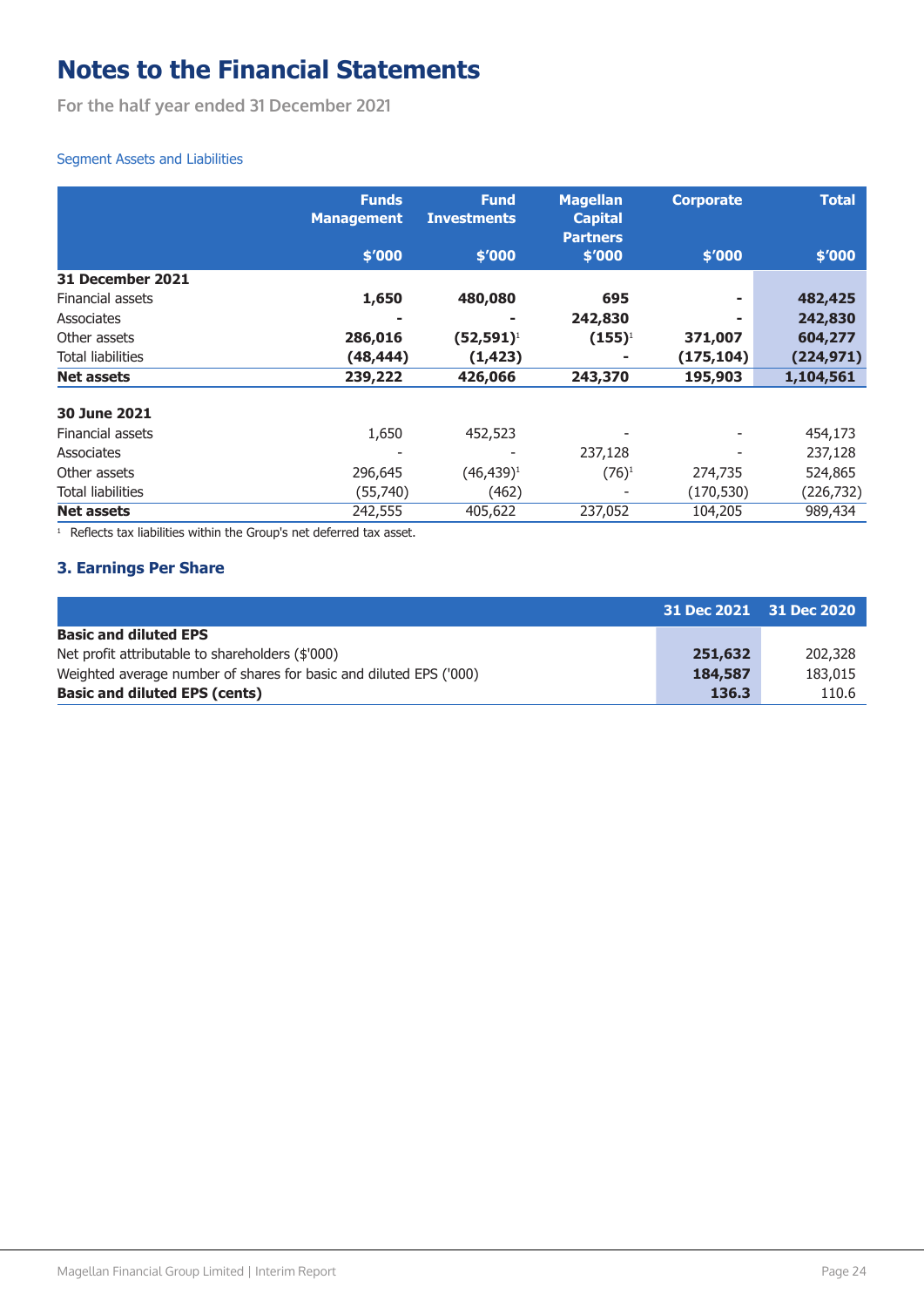<span id="page-24-0"></span>**For the half year ended 31 December 2021**

### **4. Revenue**

#### Management Fees

The management fees received/receivable during the half year were:

|                                                 | 31 Dec 2021<br>\$'000 | 31 Dec 2020<br>\$'000 |
|-------------------------------------------------|-----------------------|-----------------------|
| Magellan Global Fund <sup>1</sup>               | 119,319               | 106,187               |
| Magellan Global Fund (Hedged)                   | 10,680                | 9,575                 |
| Magellan Global Equities Fund (Currency Hedged) | 2,253                 | 1,844                 |
| Magellan Infrastructure Fund                    | 14,799                | 11,877                |
| Magellan Infrastructure Fund (Unhedged)         | 5,740                 | 4,928                 |
| Magellan Infrastructure Fund (Currency Hedged)  | 4,551                 | 3,536                 |
| Magellan High Conviction Fund                   | 4,316                 | 4,573                 |
| Magellan High Conviction Trust                  | 7,187                 | 7,290                 |
| MFG Core Infrastructure Fund                    | 710                   | 782                   |
| MFG Global Fund                                 | 9,916                 | 9,735                 |
| MFG Select Infrastructure Fund                  | 1,340                 | 1,112                 |
| MFG High Conviction Master Fund                 | 632                   | 399                   |
| <b>Frontier MFG Funds</b>                       | 14,738                | 13,056                |
| Airlie Funds                                    | 1,087                 | 439                   |
| Other funds and mandates                        | 152,997               | 134,017               |
| <b>Total management fees</b>                    | 350,265               | 309,350               |

<sup>1</sup> On 27 November 2020, Magellan Global Equities Fund and Magellan Global Trust were acquired by Magellan Global Fund as part of a global equities restructure.

#### Performance Fees

Performance fees received/receivable for funds and mandates during the half year were:

|                                                         | <b>High watermark</b><br>unit price | 31 Dec 2021 | 31 Dec 2020 |
|---------------------------------------------------------|-------------------------------------|-------------|-------------|
|                                                         | $(5)^1$                             | \$'000      | \$'000      |
| Based on performance relative to both market index and  |                                     |             |             |
| absolute return hurdle                                  |                                     |             |             |
| Magellan Global Fund (Open/Closed Class)                | 2.3696/1.7019                       | 104         | 103         |
| Magellan Global Fund (Hedged)                           | 1.5079                              | 13          | 48          |
| Magellan Global Equities Fund (Currency Hedged)         | 2.9759                              |             |             |
| Magellan Infrastructure Fund                            | 1.3865                              | 5,336       |             |
| Magellan Infrastructure Fund (Unhedged)                 | 1.8911                              | 1,838       |             |
| Magellan Infrastructure Fund (Currency Hedged)          | 3.0524                              | 1,648       |             |
| Based on performance relative to absolute return hurdle |                                     |             |             |
| Magellan High Conviction Fund (Class A/B)               | 2.2895(A)/1.4061(B)                 | 791         | 231         |
| Magellan High Conviction Trust                          | 1.8059                              | 1,052       | 38          |
| MFG High Conviction Master Fund                         |                                     | 680         | 225         |
| Based on performance relative to a market index         |                                     |             |             |
| Other funds and mandates                                | various                             | 8           | 11,776      |
| <b>Total performance fees</b>                           |                                     | 11,472      | 12,421      |

 $^1$  The high watermark as at 31 December 2021 and adjusted for distributions. The high watermark is the Net Asset Value ("NAV") per unit at the end of the most recent calculation period for which the Group was entitled to a performance fee, less any income (including capital distributions) since the last performance fee period.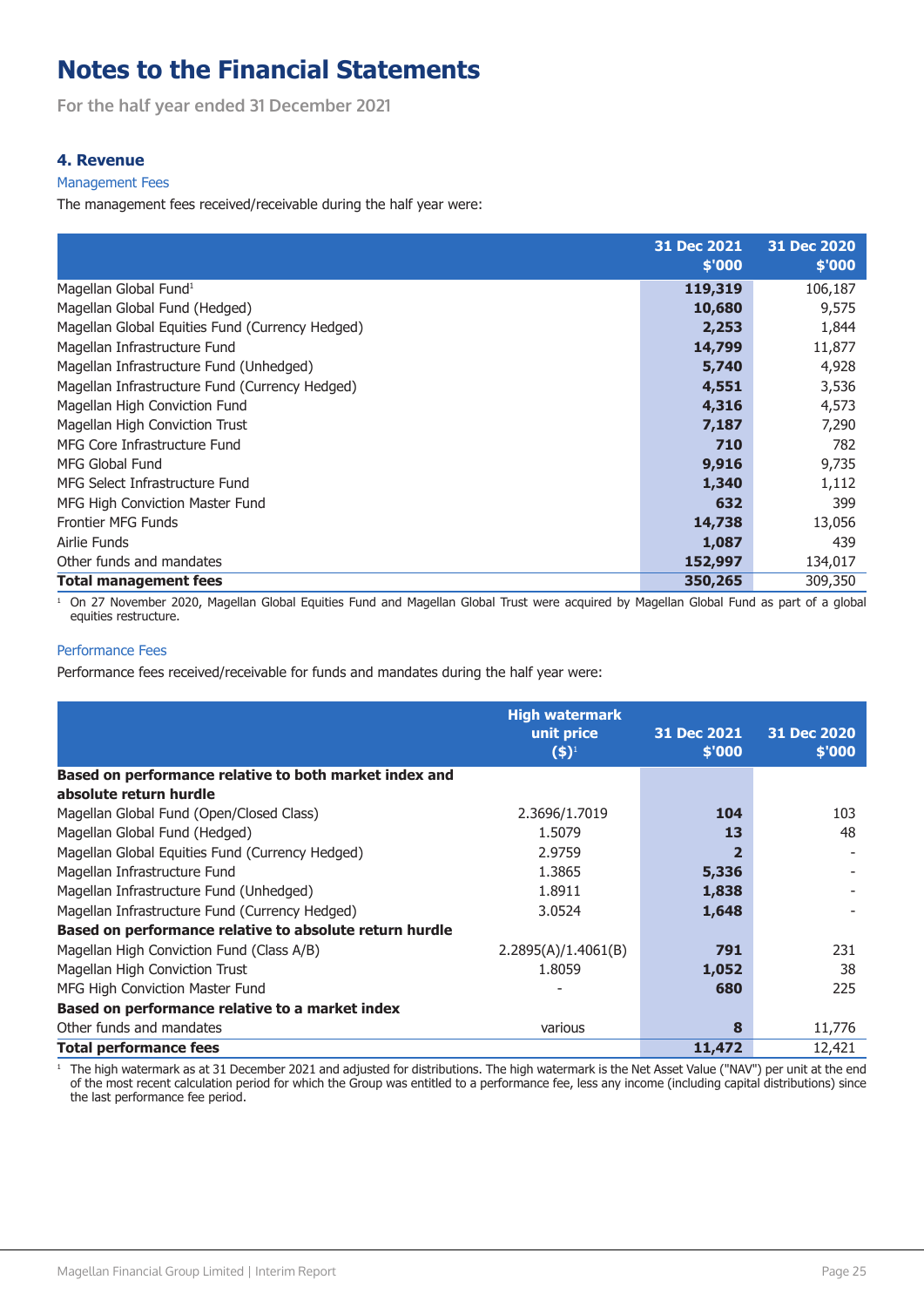<span id="page-25-0"></span>**For the half year ended 31 December 2021**

### Management, Services and Performance Fees by Geographic Location

The geographical breakdown of the management, services and performance fees is as follows:

|                                                 | 31 Dec 2021<br>\$'000 | 31 Dec 2020<br>\$'000 |
|-------------------------------------------------|-----------------------|-----------------------|
| Australia & New Zealand                         | 230,266               | 195,777               |
| United Kingdom & Europe                         | 74,238                | 74,688                |
| North America                                   | 47,460                | 44,425                |
| Asia                                            | 11,813                | 8,881                 |
| Total management, services and performance fees | 363,777               | 323,771               |

### Management, Services and Performance Fees by Investor Type

The breakdown of management, services and performance fees by type of investor across global equities and infrastructure strategies is as follows:

|                                                 | 31 Dec 2021<br>\$'000 | 31 Dec 2020<br>\$'000 |
|-------------------------------------------------|-----------------------|-----------------------|
| <b>Management and services fees</b>             |                       |                       |
| Retail                                          | 191,363               | 170,155               |
| Institutional                                   | 160,942               | 141,195               |
| <b>Performance fees</b>                         |                       |                       |
| Retail                                          | 10,590                | 418                   |
| Institutional                                   | 882                   | 12,003                |
| Total management, services and performance fees | 363,777               | 323,771               |
|                                                 |                       |                       |
| <b>Total Retail</b>                             | 201,953               | 170,573               |
| <b>Total Institutional</b>                      | 161,824               | 153,198               |
| Total management, services and performance fees | 363,777               | 323,771               |

### **5. Taxation**

For the half year ended 31 December 2021, the Group's estimated effective tax rate was 23.3% (December 2020: 22.2%), which includes taxes paid net of tax credits in foreign jurisdictions. This rate is below the Australian company tax rate of 30% primarily as a result of MAM's qualifying offshore banking ("OB") income, net of costs, attracting a concessional tax rate of 10%. For the six months to 31 December 2021, the effect of the concessional tax rate of 10% was to reduce tax expense by \$21,859,000 (December 2020: \$21,154,000).

The effective tax rate for the full financial year ending 30 June 2022 may change as it depends upon the proportion of qualifying OB income relative to total income.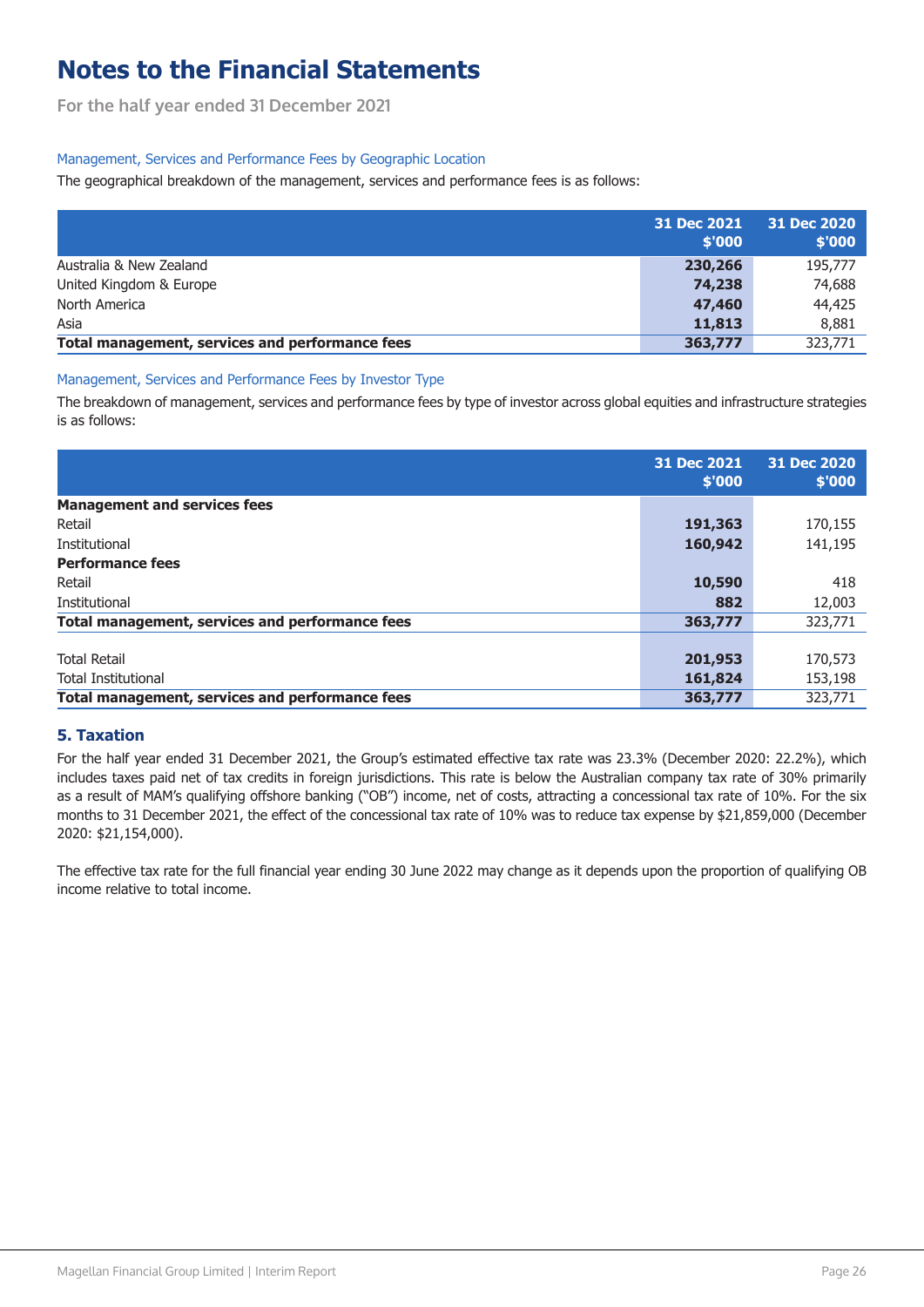<span id="page-26-0"></span>**For the half year ended 31 December 2021**

### **6. Financial Assets**

|                                                                    | 31 Dec 2021<br>\$'000 | 30 Jun 2021<br>\$'000 |
|--------------------------------------------------------------------|-----------------------|-----------------------|
| Term deposits - at amortised cost <sup>1</sup>                     | 1,650                 | 1,650                 |
| <b>Total current financial assets</b>                              | 1,650                 | 1,650                 |
|                                                                    |                       |                       |
| Investments - fair value through profit or loss                    |                       |                       |
| Magellan Funds <sup>2</sup>                                        |                       |                       |
| Magellan Global Fund - Open Class <sup>3,4</sup>                   | 218,826               | 211,704               |
| Magellan Global Fund - Closed Class <sup>5,6</sup>                 | 46,115                | 42,589                |
| Magellan Global Fund (Hedged)                                      | 1,089                 | 1,069                 |
| Magellan Global Equities Fund (Currency Hedged)                    | 25,513                | 25,067                |
| Magellan Infrastructure Fund (Currency Hedged)                     | 13,080                | 12,323                |
| Magellan High Conviction Fund <sup>7</sup>                         | 12,143                | 19,176                |
| Magellan High Conviction Trust <sup>8</sup>                        | 47,819                | 33,424                |
| MFG Core International Fund                                        | 12,784                | 11,670                |
| MFG Core ESG Fund                                                  | 12,629                | 11,514                |
| Magellan Sustainable Fund                                          | 5,940                 | 5,520                 |
| Magellan FuturePay                                                 | 10,547                | 10,879                |
| Magellan Wholesale Plus Global Fund                                | 11,006                | 10,890                |
| Magellan Wholesale Plus Infrastructure Fund                        | 6,477                 | 6,204                 |
| Frontier MFG Core Infrastructure Fund                              | 8,407                 | 7,591                 |
| Frontier MFG Global Plus Fund                                      | 13,990                | 13,058                |
| Frontier MFG Global Sustainable Fund                               | 18,551                | 16,959                |
| MFG Global Sustainable Fund                                        | 2,001                 | 1,821                 |
| MC Fund <sup>9</sup>                                               | 991                   |                       |
| Total investments in Magellan Funds                                | 467,908               | 441,458               |
|                                                                    |                       |                       |
| Seed portfolios - securities by domicile of primary stock exchange |                       |                       |
| <b>United States</b>                                               | 10,616                | 9,595                 |
| Europe and United Kingdom                                          | 1,310                 | 908                   |
| Asia                                                               | 197                   | 451                   |
| Australia                                                          | 49                    | 111                   |
| Total investments in seed portfolios                               | 12,172                | 11,065                |
| <b>Unlisted entities</b>                                           | 695                   |                       |
| <b>Total non-current financial assets</b>                          | 480,775               | 452,523               |
|                                                                    |                       |                       |

<sup>1</sup> Held with a major Australian bank and pledged against bank guarantees in respect of the Group's lease obligations. Should the Group fail to make its lease payments, the bank can apply the deposits in settlement of the amount paid to the lessor under the guarantees.

<sup>2</sup> At 31 December 2021, MFG held the following investments: Magellan Global Fund Open Class 1.5% and Closed Class 1.6% (June 2021: 1.4% and 1.4%), Magellan Global Fund (Hedged) 0.1% (June 2021: 0.1%), Magellan Global Equities Fund (Currency Hedged) 8.0% (June 2021: 7.2%), Magellan Infrastructure Fund (Currency Hedged) 1.4% (June 2021: 1.5%), Magellan High Conviction Fund 2.7% (June 2021: 4.0%), Magellan High Conviction Trust 5.5% (June 2021: 3.7%), MFG Core International Fund 53.6% (June 2021: 84.5%), MFG Core ESG Fund 80.3% (June 2020: 84.6%), Magellan Sustainable Fund 62.0% (June 2021: 70.9%), Magellan FuturePay 52.5% (June 2021: 63.6%), MC Fund 90.9% (June 2021: nil), Magellan Wholesale Plus Global Fund 1.1% (June 2021: 1.1%), Magellan Wholesale Plus Infrastructure Fund 3.1% (June 2021: 4.2%), Frontier MFG Core Infrastructure Fund 0.9% (June 2021: 1.1%), Frontier MFG Global Plus Fund 2.9% (June 2021: 2.9%), Frontier MFG Global Sustainable Fund 99.1% (June 2021: 99.1%) and MFG Global Sustainable Fund 3.3% (June 2021: 3.9%).

MFG sold  $1,002,169$  units for \$2,881,000 during the period.

<sup>4</sup> MFG has securities lending arrangements with financial institution counterparties through which Open Class units in MGF may be lent on a fully collateralised basis. As at 31 December 2021, 46,630 units were on loan (June 2021: nil).

<sup>5</sup> MFG purchased 2,163,526 units for \$3,773,000 during the period.

<sup>6</sup> At 31 December 2021, MFG held 8,379,927 MGF Options (June 2021: 8,379,927 MGF Options).

 $7$  MFG sold 3,422,597 units for \$7,674,000 during the period.

<sup>8</sup> MFG purchased 4,561,060 units for \$7,672,000 during the period.

MFG seeded the fund with \$1,000,000 on 30 December 2021.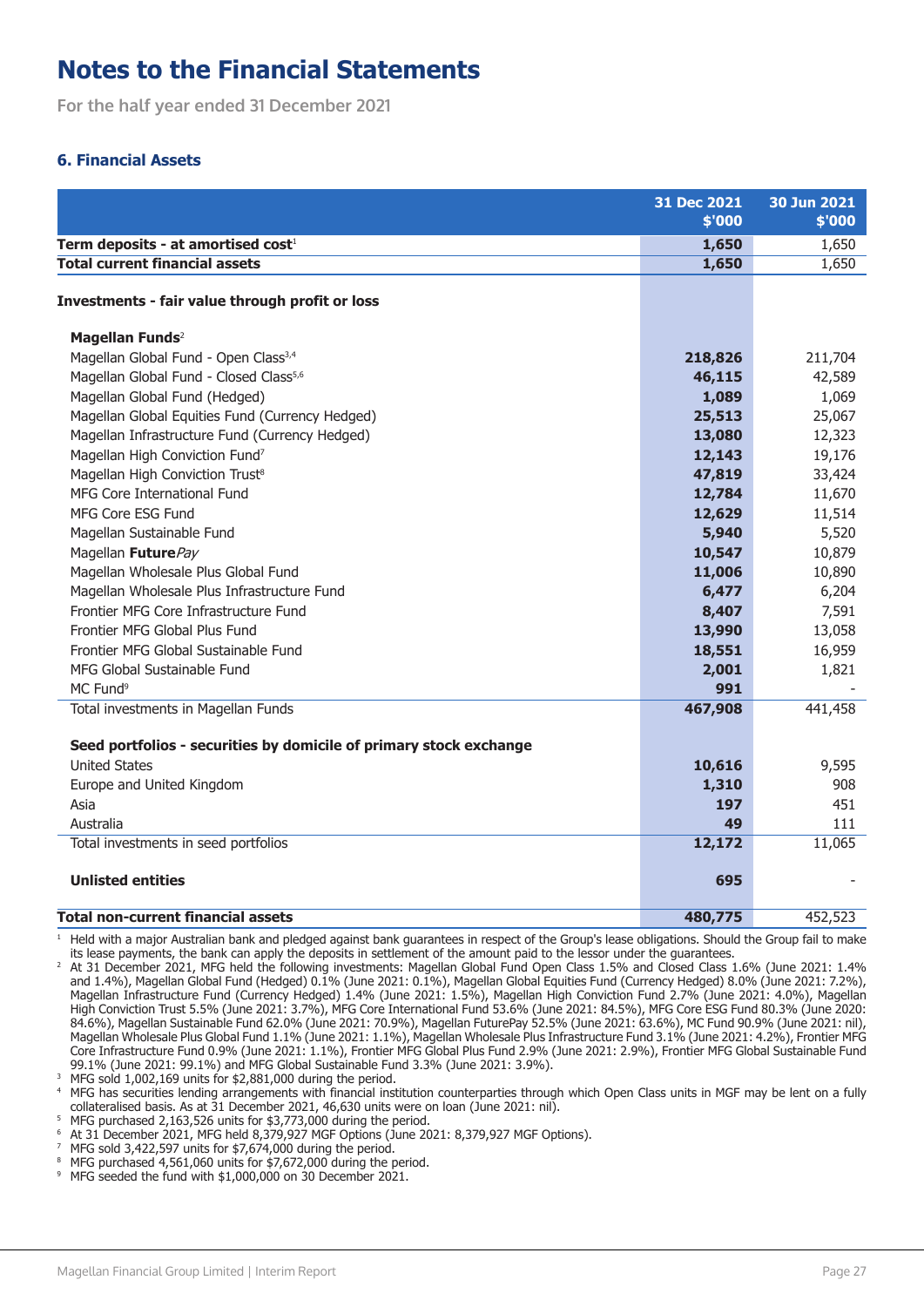<span id="page-27-0"></span>**For the half year ended 31 December 2021**

### Reconciliation

The movement in the carrying value of the Group's financial assets is as follows:

|                                              | 31 Dec 2021<br>\$'000 | 30 Jun 2021<br>\$'000 |
|----------------------------------------------|-----------------------|-----------------------|
| <b>Current</b>                               |                       |                       |
| Opening balance at 1 July                    | 1,650                 | 2,017                 |
| Cash placed on term deposit                  |                       | 2,384                 |
| Matured term deposits                        |                       | (2,751)               |
| <b>Closing balance</b>                       | 1,650                 | 1,650                 |
| Non-current                                  |                       |                       |
| Opening balance at 1 July                    | 452,523               | 396,420               |
| Acquisitions                                 | 16,340                | 100,612               |
| <b>Disposals</b>                             | (12, 354)             | (81, 822)             |
| Net change in fair value                     |                       |                       |
| Realised                                     | 8,059                 | 19,916                |
| Unrealised                                   | 16,926                | 16,041                |
| Recorded as dividend and distribution income | (719)                 | 1,356                 |
| <b>Closing balance</b>                       | 480,775               | 452,523               |

### **7. Associates**

|                                                      |                           | <b>Ownership interest</b> |                       | <b>Investment carrying value</b> |                       |  |
|------------------------------------------------------|---------------------------|---------------------------|-----------------------|----------------------------------|-----------------------|--|
| <b>Associate</b>                                     | <b>Industry</b>           | 2021<br>$\frac{0}{0}$     | 2020<br>$\frac{0}{0}$ | 31 Dec 2021<br>\$'000            | 30 Jun 2021<br>\$'000 |  |
| Barrenjoey Capital Partners Group Holdings           |                           |                           |                       |                                  |                       |  |
| Pty Ltd ("Barrenjoey") <sup>1</sup>                  | <b>Financial services</b> | 40                        | 40                    | 118,105                          | 114,480               |  |
| Guzman y Gomez (Holdings) Ltd ("GYG") <sup>2,3</sup> | Consumer services         | 13                        | 13                    | 103,168                          | 102,904               |  |
| FinClear Holdings Ltd ("FinClear") <sup>4,3</sup>    | <b>Financial services</b> | 16                        | 17                    | 21,557                           | 19,744                |  |
|                                                      |                           |                           |                       | 242,830                          | 237,128               |  |

<sup>1</sup> Barrenjoey is a newly-launched Australian-based financial services firm providing corporate and strategic advisory, capital market underwriting, research, prime brokerage and fixed income services. The Group's voting interest in Barrenjoey is 4.99%.

<sup>2</sup> GYG is an Australian-based quick service restaurant chain specialising in made to order, clean, authentic and fresh Mexican food. The Group's voting interest in GYG is equal to its ownership interest.

<sup>3</sup> Ownership interest reflects the Group's current entitlement and excludes the impact of any potential dilution arising from unexercised options. <sup>4</sup> FinClear is an Australian-based provider of technology, trading infrastructure and exchange market-access services to wealth, stockbroking, platform and fintech customers. The Group's voting interest in FinClear is equal to its ownership interest.

#### Transactions with Associates

The Group has entered into a facility agreement to provide Barrenjoey with up to \$50,000,000 of unsecured working capital finance. During the half year ended 31 December 2021, \$25,000,000 was drawn and then subsequently repaid. Interest received on the facility for the half year ended 31 December 2021 amounted to \$443,000 (December 2020: nil). The facility was entirely undrawn at 31 December 2021. Subsequent to reporting date a further \$15,000,000 has been drawn by Barrenjoey.

During the period, the Group received DRP underwriting services from Barrenjoey in respect of the dividend declared for the six month period ended 30 June 2021. As part of the DRP underwrite, Barrenjoey was issued 586,056 ordinary MFG shares, none of which were still held by Barrenjoey as at 31 December 2021. The Group paid Barrenjoey fees of \$46,000 (December 2020: nil) in connection with the underwriting service.

#### Key judgement

Through representation on the board of directors of each associate, the Group participates in financial and operating policy decisions. As a result, the Group is deemed to have significant influence despite holding less than 20% of the voting rights of the entities.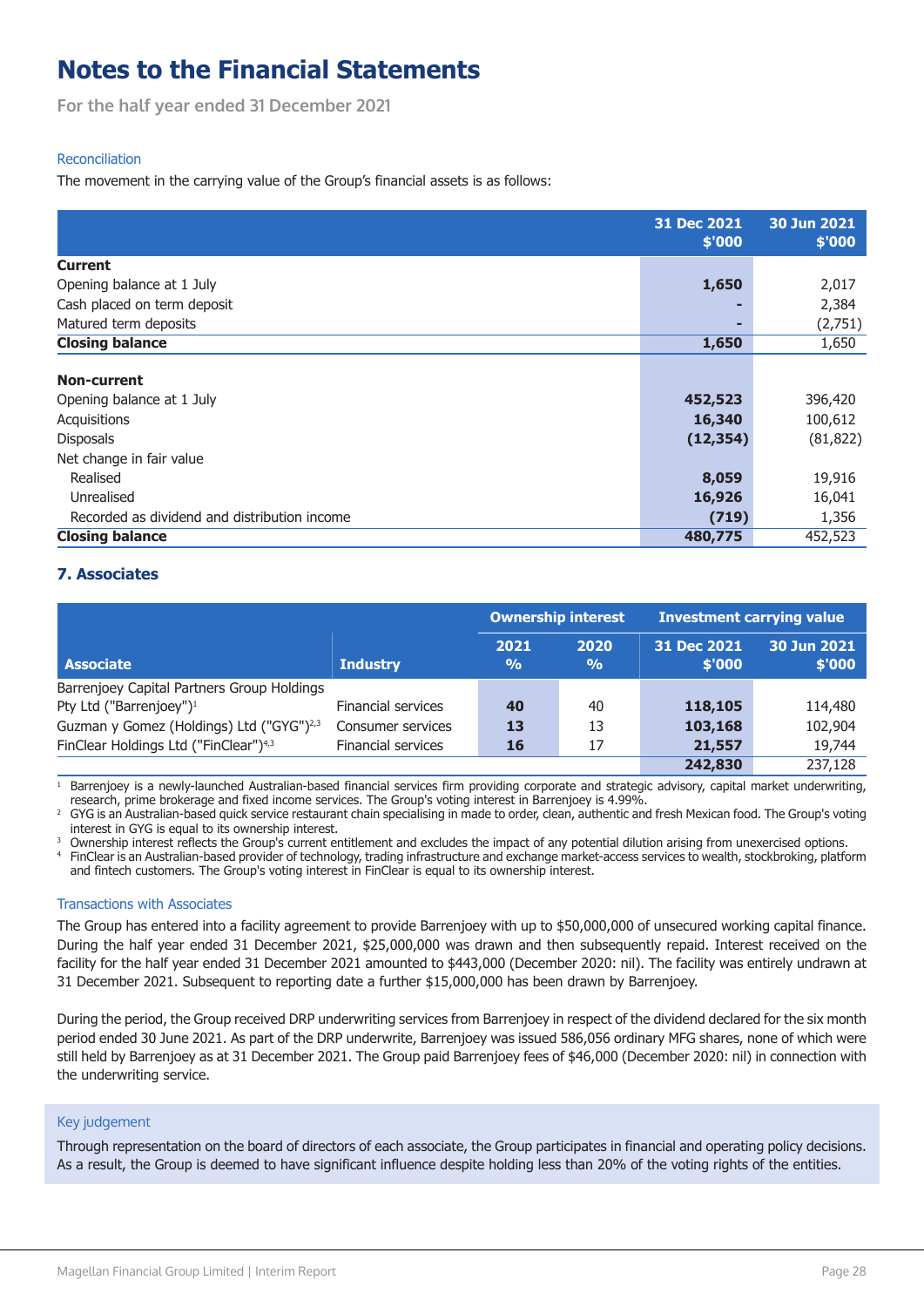<span id="page-28-0"></span>**For the half year ended 31 December 2021**

### **8. Financial Liabilities**

|                                                                     | 31 Dec 2021<br>\$'000 | 30 Jun 2021<br>\$'000 |
|---------------------------------------------------------------------|-----------------------|-----------------------|
| Financial liabilities - fair value through profit or loss           |                       |                       |
| Obligation to fund the discount offered on MGF Options <sup>1</sup> | 164,692               | 157,093               |
| Other financial liabilities                                         | 528                   | 454                   |
| <b>Total financial liabilities</b>                                  | 165,220               | 157,547               |

1 In January 2021, MFG committed to fund the 7.5% discount associated with options issued to MGF unitholders under the MGF Partnership Offer and the Bonus MGF Option Issue (referred to collectively as "MGF Options"). In accordance with accounting standards, the funding obligation has been recognised as a financial liability assuming all MGF Options are exercised over the three-year option term. As a result, the financial liability moves in line with changes to the NAV per MGF Closed Class Unit and reduces when MGF Options are exercised or ultimately forfeited. Any increase in the financial liability is recorded as an additional expense, and any decrease as a gain, in the Consolidated Statement of Profit or Loss and Comprehensive Income.

#### Reconciliation

The movement in the carrying value of the Group's obligation to fund the MGF Options discount is as follows:

|                                                                                             | 31 Dec 2021<br>\$'000 | 30 Jun 2021<br>\$'000 |
|---------------------------------------------------------------------------------------------|-----------------------|-----------------------|
| Opening balance at 1 July                                                                   | 157,093               |                       |
| Initial recognition of liability to fund MGF Options discount                               |                       | 137,220               |
| Net increase/(decrease) in liability resulting from NAV changes                             | 8,309                 | 19,996                |
| Expense recognised in the Consolidated Statement of Profit or Loss and Comprehensive Income | 8,309                 | 157,216               |
| Exercise of MGF Options during the period                                                   | (710)                 | (123)                 |
| Closing balance of liability in the Consolidated Statement of Financial Position            | 164,692               | 157,093               |

### **9. Fair Value Disclosures**

The Group classifies financial assets and liabilities that are measured at fair value into the following three levels, as prescribed by the accounting standards, to provide an indication about the reliability of the inputs used in determining fair value:

- Level 1: quoted (unadjusted) prices in active markets for identical assets or liabilities. Fair value is based on the closing price of the security as quoted on the relevant exchange.
- Level 2: valuation techniques using market observable inputs either directly or indirectly. The Group invests in unlisted funds which in turn invest in liquid securities quoted on major stock exchanges. The fair value is estimated using the redemption price provided by the unlisted fund.
- Level 3: valuation techniques using unobservable inputs such as is required where the Group invests in unlisted entities or unlisted funds which in turn invest in unlisted entities.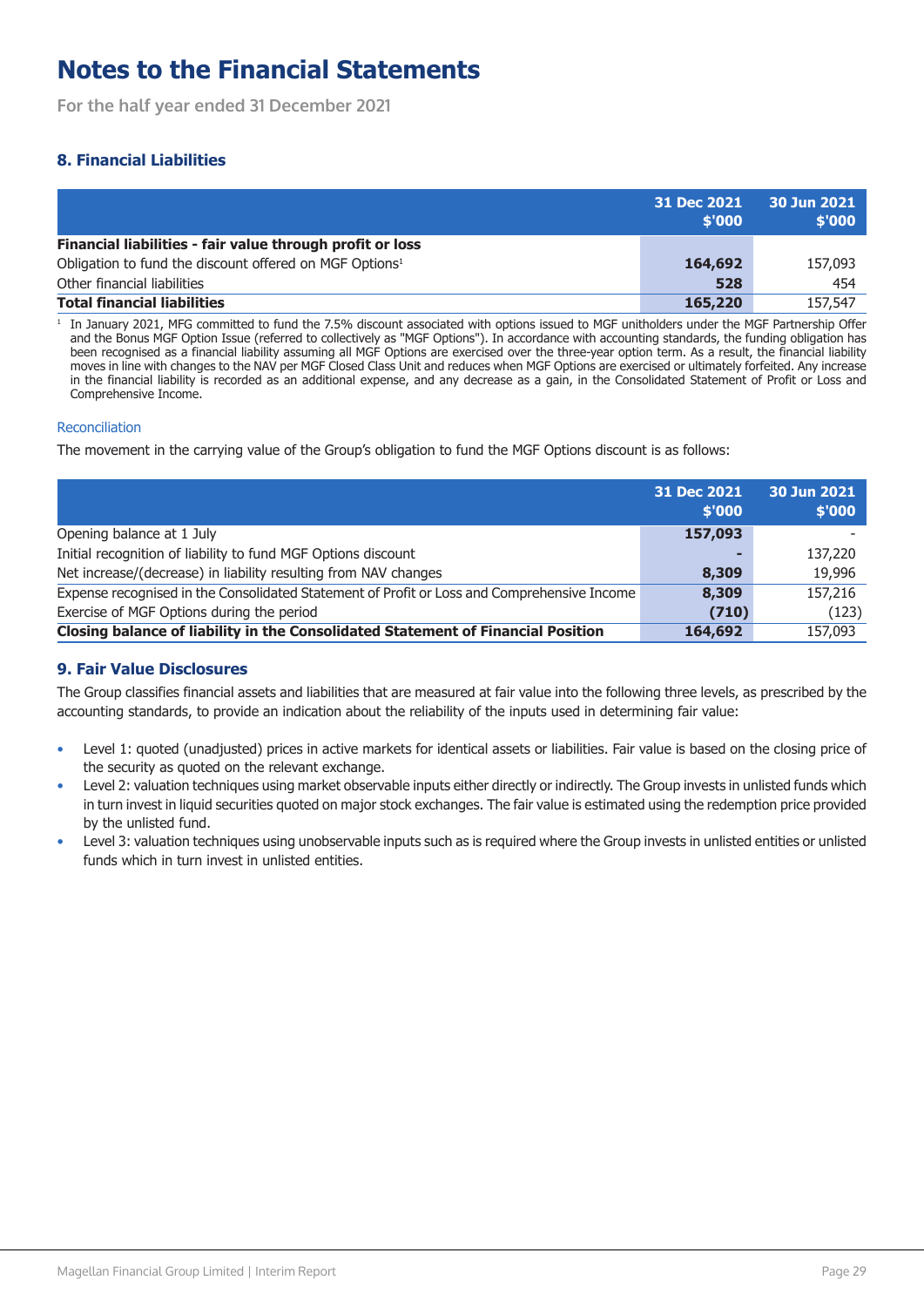<span id="page-29-0"></span>**For the half year ended 31 December 2021**

The table below presents the Group's financial assets and liabilities measured at fair value according to the fair value hierarchy:

|                                                            | <b>Level 1</b> | <b>Level 2</b> | Level 3 | <b>Total</b> |
|------------------------------------------------------------|----------------|----------------|---------|--------------|
|                                                            | \$'000         | \$'000         | \$'000  | \$'000       |
| 31 December 2021                                           |                |                |         |              |
| Magellan Fund investments <sup>1</sup>                     | 393,253        | 74,655         |         | 467,908      |
| Seed portfolios                                            | 12,172         |                |         | 12,172       |
| Unlisted entities <sup>2</sup>                             |                |                | 695     | 695          |
| Financial liabilities at fair value through profit or loss | (528)          | (164,692)      |         | (165, 220)   |
| Total financial assets and liabilities at fair value       | 404,897        | (90,037)       | 695     | 315,555      |
| 30 June 2021                                               |                |                |         |              |
| Magellan Fund investments <sup>1</sup>                     | 364,690        | 76,768         |         | 441,458      |
| Seed portfolios                                            | 11,065         |                |         | 11,065       |
| Financial liabilities at fair value through profit or loss | (454)          | (157,093)      |         | (157, 547)   |
| Total financial assets and liabilities at fair value       | 375,301        | (80,325)       |         | 294,976      |

<sup>1</sup> Fair value is determined by reference to the fund's redemption unit price at reporting date and is categorised in level 2 as inputs into the redemption unit price are directly observable from published price quotations.

<sup>2</sup> Comprises a shareholding in an unlisted company for which management has assessed the investment cost to be a reasonable reflection of fair value at reporting date.

During the half year ended 31 December 2021, there were no transfers between any fair value hierarchy levels (June 2021: the investment in Magellan Global Fund was transferred from level 2 to level 1 as the investment was quoted on the ASX following the completion of a restructure in December 2020). The Group's policy is to recognise transfers into and out of hierarchy levels as at the end of the reporting period.

The fair values of all other financial assets and liabilities approximate their carrying values in the Consolidated Statement of Financial Position.

### **10. Contributed Equity**

|                                                                  |                                     | 31 December 2021                       | 30 June 2021             |                                                  |  |
|------------------------------------------------------------------|-------------------------------------|----------------------------------------|--------------------------|--------------------------------------------------|--|
|                                                                  | Number of<br><b>shares</b><br>'000' | <b>Contributed</b><br>equity<br>\$'000 | <b>shares</b><br>'000'   | <b>Number of Contributed</b><br>equity<br>\$'000 |  |
| Opening balance                                                  | 183,794                             | 607,849                                | 182,280                  | 525,271                                          |  |
| Shares issued under Dividend Reinvestment Plan <sup>1</sup>      | 1,353                               | 52,335                                 |                          |                                                  |  |
| Shares issued under SPA                                          | 566                                 | 19,731                                 | 313                      | 16,411                                           |  |
| Shares issued as purchase consideration for shares in Barrenjoey |                                     |                                        | 1,201                    | 66,033                                           |  |
| Expense for SPA loans                                            | н                                   | 88                                     |                          | 215                                              |  |
| Transaction costs of share issues, net of tax                    | ٠                                   | (162)                                  | $\overline{\phantom{a}}$ | (81)                                             |  |
| Closing balance <sup>2</sup>                                     | 185,713                             | 679,841                                | 183,794                  | 607,849                                          |  |

<sup>1</sup> On 30 September 2021, 766,692 ordinary shares were issued to DRP participants at a price of \$38.43 and 586,056 ordinary shares were issued to the underwriter in accordance with the underwriting agreement at a price of \$39.02.

2 Includes 1,632,324 ordinary shares issued under SPA (June 2021: 1,196,445).

Ordinary shares are fully paid and entitle the holder to receive declared dividends and proceeds on winding up of the Company in proportion to the number of and amounts paid up on shares held. An ordinary share also entitles the holder to one vote, either in person, or by proxy, at a meeting of the Company shareholders.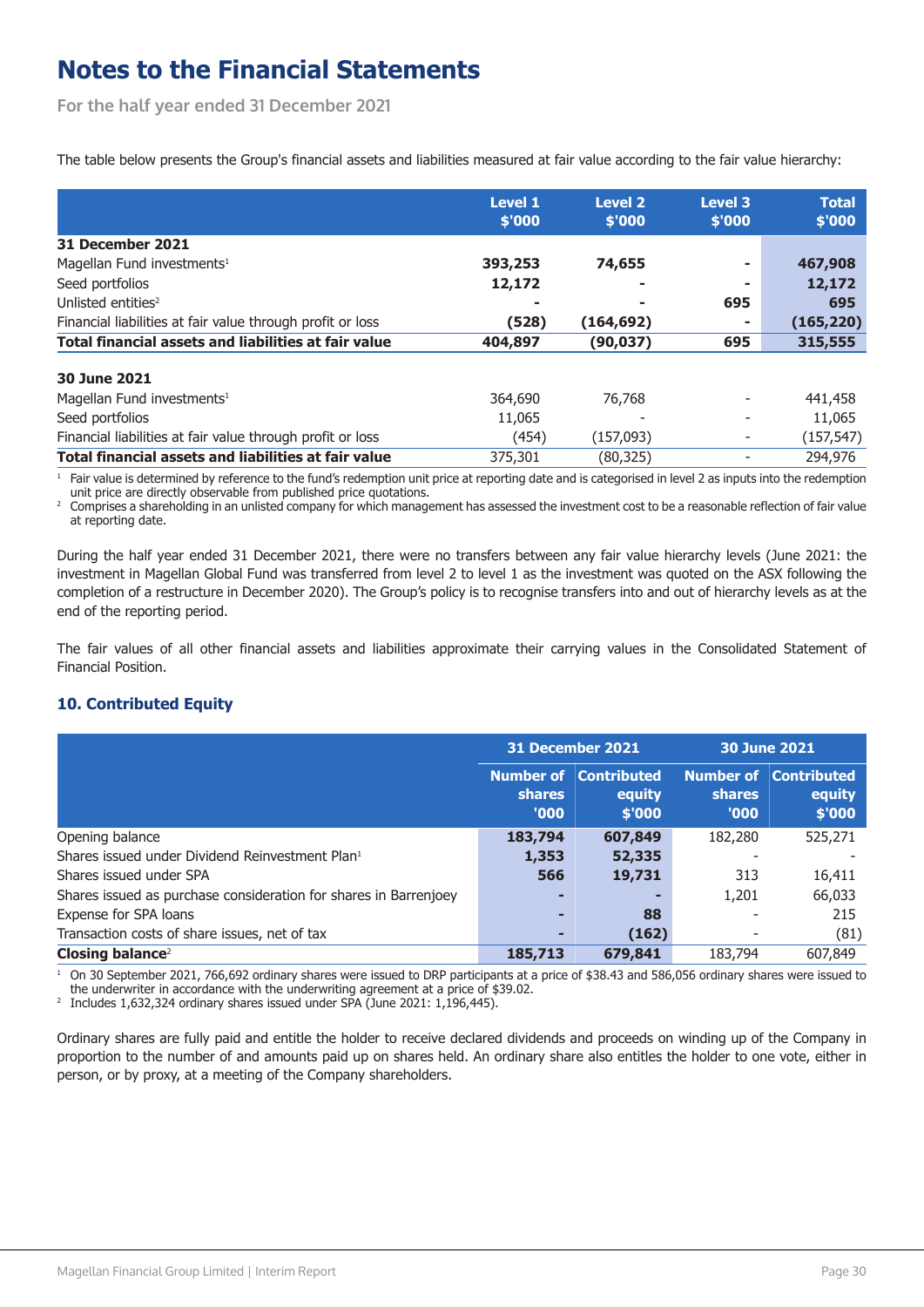<span id="page-30-0"></span>**For the half year ended 31 December 2021**

### **11. Dividends**

|                                                                     | <b>Cents per</b><br>share | <b>Franking</b><br>9/6 <sup>1</sup> | <b>Total</b><br>\$'000 | <b>Date Paid</b>  |
|---------------------------------------------------------------------|---------------------------|-------------------------------------|------------------------|-------------------|
| During the half year ended 31 December 2021                         |                           |                                     |                        |                   |
| Prior year final dividend paid                                      | 102.6                     | 75%                                 | 188,573                | 23 September 2021 |
| Prior year performance fee dividend paid                            | 11.5                      | 75%                                 | 21,136                 | 23 September 2021 |
| Total dividends declared and paid during the half year <sup>2</sup> | 114.1                     |                                     | 209,709                |                   |
| During the half year ended 31 December 2020                         |                           |                                     |                        |                   |
| Prior year final dividend paid                                      | 91.6                      | 75%                                 | 166,969                | 26 August 2020    |
| Prior year performance fee dividend paid                            | 30.4                      | 75%                                 | 55,413                 | 26 August 2020    |
| Total dividends declared and paid during the half year <sup>2</sup> | 122.0                     |                                     | 222,382                |                   |

At the corporate tax rate of 30%.

2 Includes dividends of \$1,244,000 which were not paid in cash but rather applied directly against the balances of SPA loans (December 2020: \$1,158,000) and a further \$29,534,000 which were not paid in cash as they were delivered in shares or carried forward in relation to DRP participation (December 2020: nil).

#### Dividend Declared

On 18 February 2022, the Directors declared an interim dividend of 110.1 cents per ordinary share (75% franked at the corporate tax rate of 30%) in respect of the half year ended 31 December 2021 (December 2020: 97.1 cents per ordinary share 75% franked).

A dividend payable to shareholders of MFG is only recognised for the amount of any dividend declared by the Directors on or before the end of the half year, but not paid at reporting date. Accordingly, the interim dividend totalling approximately \$204,470,000 is not recognised as a liability and is expected to be paid on 8 March 2022.

#### Imputation Credits

The Group has a total of \$53,723,000 imputation credits available for subsequent reporting periods based on a tax rate of 30% (June 2021: \$46,375,000 at a 30% tax rate). The amount comprises the balance of the imputation account at the end of the reporting period, adjusted for franking credits that will arise from the payment of income tax liabilities after the end of the half year. The dividend declared by the Directors on 18 February 2022 will be partially franked out of existing franking credits, or out of franking credits arising from the payment of income tax.

### **12. Commitments and Contingent Assets and Liabilities**

In June 2021, the Group committed up to \$50,000,000 to assist Magellan **Future**Pay capitalise the FuturePay Support Trust. As at 31 December 2021, the Group's outstanding commitment to Magellan **Future**Pay was \$48,587,000.

The Group has also extended loan commitments to certain related parties which were undrawn at reporting date (refer to note [7](#page-27-0)).

#### Contingent Assets and Liabilities

Other than the below, the Group has no material contingent assets or contingent liabilities as at 31 December 2021 (June 2021: nil).

- MGF Dividend Reinvestment Plan: In accordance with the terms of a deed entered into with MGF, the Group has agreed to pay MGF an amount equal to the MGF DRP discount. As a result, the Group has a contingent liability where MGF offers a discount to the Net Trust Value per unit on units issued under the MGF DRP in future periods. The quantum of the contingent liability is determined at each MGF distribution date and the amount is currently equal to a 7.5% discount to the NAV per unit multiplied by the number of units participating in the MGF DRP. It is not practical to estimate the future cost to the Group as there is uncertainty as to the level of participation in the MFG DRP, the NAV per unit and whether the MGF DRP will be offered. On 25 August 2021, the Magellan High Conviction Trust transitioned from a closed ended listed investment trust into an open ended active exchange traded fund. As a result, a previous deed between the Group and MHH for the Group to pay MHH an amount equal to the MHH DRP discount was terminated and the MHH DRP discount funding is no longer provided by the Group. For the half year ended 31 December 2021, nil (December 2020: \$524,000) was paid (or payable) by the Group for discounts related to the MGF and MHH DRPs.
- FuturePay Support Trust: The Group is one of the nominated beneficiaries of the FuturePay Support Trust. As a beneficiary, the Group is entitled to receive distributions of trust income and property, however those distributions are at the discretion of the Trustee of the FuturePay Support Trust. Further, the management fee earned by MAM in respect of Magellan **Future**Pay will be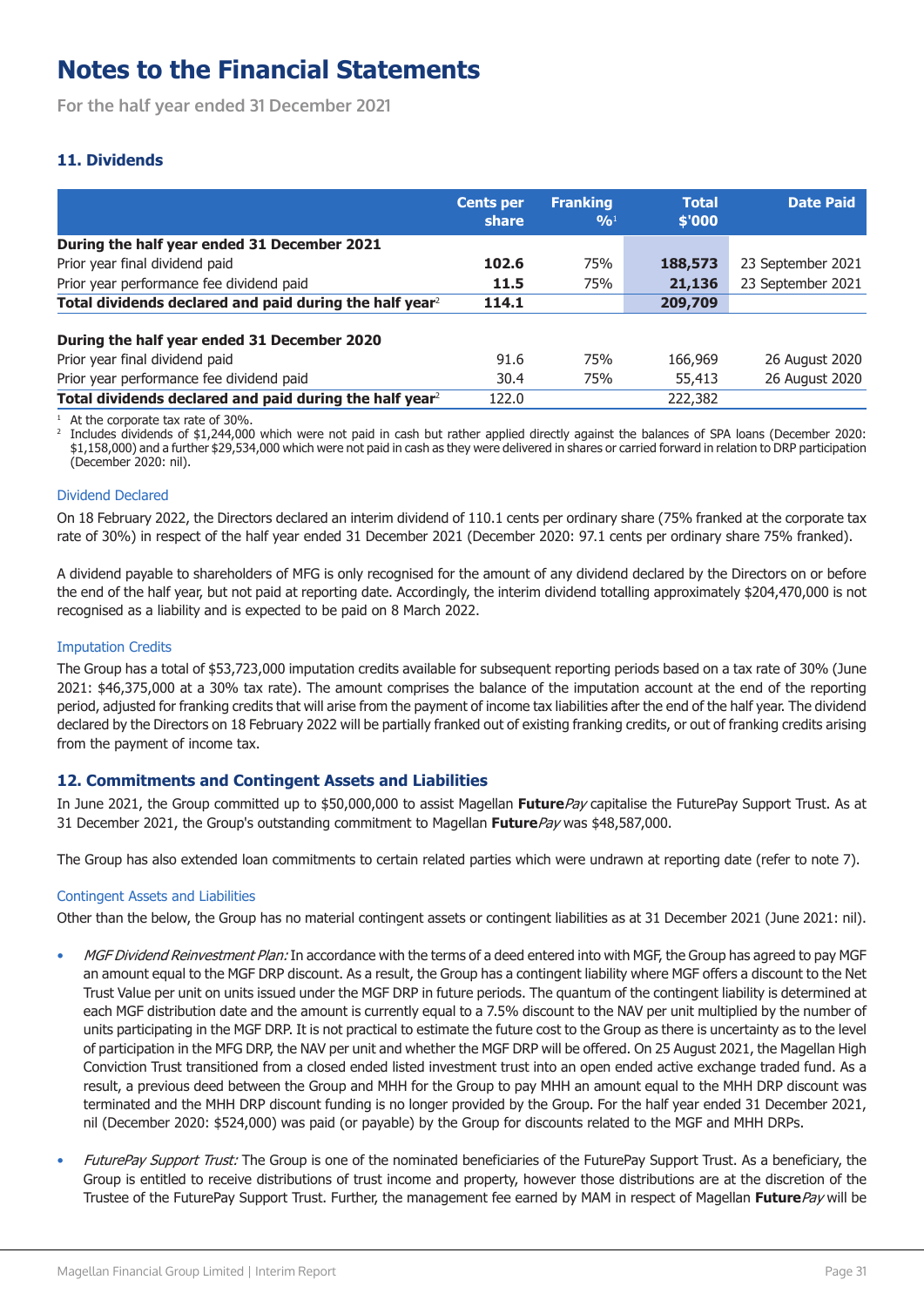<span id="page-31-0"></span>**For the half year ended 31 December 2021**

reduced where distributions of FuturePay Support Trust income are made to the Group. At 31 December 2021, nil (December 2020: nil) distributions have been received or accrued by the Group or declared by the FuturePay Support Trust.

#### **13. Subsequent Events**

Other than the items below and the dividend disclosed in respect of the six months ended 31 December 2021 (refer to note [11\)](#page-30-0), the Directors are not aware of any other matter or circumstance not otherwise dealt with in this report that has significantly affected or may significantly affect the operations of the Group, the results of those operations or the state of affairs of the Group in subsequent financial periods.

On 18 February 2022 the Directors announced an intention to progress a 1 for 8 bonus option issue to shareholders. It is intended each option will provide shareholders with the opportunity, but not the requirement, to purchase one additional Magellan share at an exercise price of \$35.00 per share. It is intended the options will have a 5-year term and will be exercisable an any time until expiry. An application will be made with ASX to have options quoted on ASX.

In addition, there is an intention to progress with an issue of approximately 10 million unlisted options to Magellan staff with the same exercise price and 5-year term, as part of a broader staff retention and engagement program.

The final terms of the intended options issuances and timetable will be notified to the market and lodged with the ASX once approved by the Board. It is expected that the Prospectus for the bonus options and further details of the employee options will be released to the ASX, and the Prospectus dispatched to shareholders in accordance with their communication preferences, in March 2022.

#### Funds Under Management

On 11 February 2022, the Group reported to the ASX that its funds under management was \$87.1 billion as at 9 February 2022 (at the close of the US market).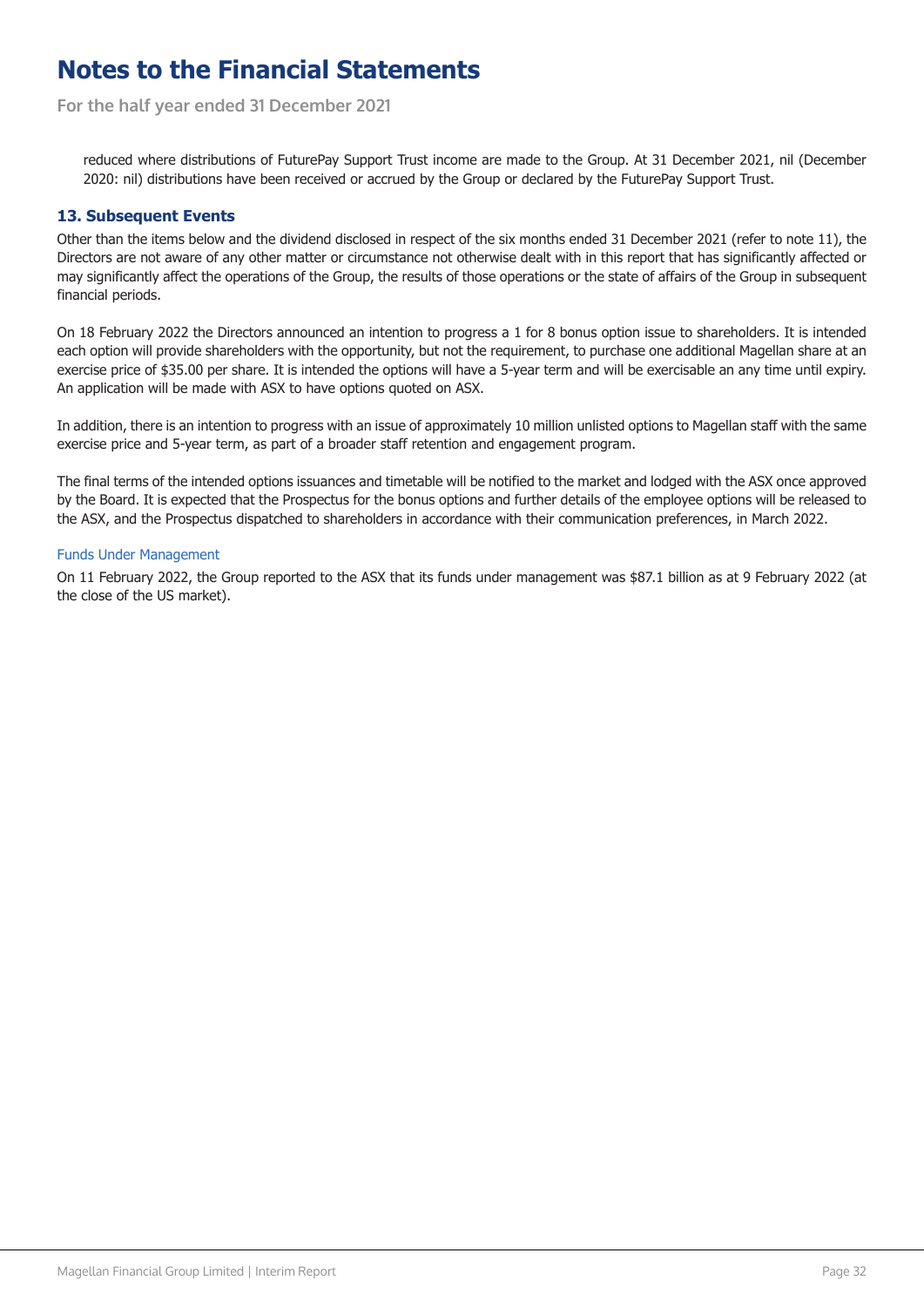# <span id="page-32-0"></span>**Directors' Declaration**

**For the half year ended 31 December 2021**

In the Directors' opinion,

- a. the financial statements and notes set out on pages [16](#page-15-0) to [32](#page-31-0) are in accordance with the Corporations Act 2001, including:
	- i. giving a true and fair view of the Group's financial position as at 31 December 2021 and of its performance, as represented by the results of its operations and its cash flows, for the half year ended on that date; and
	- ii. complying with Australian Accounting Standards, the Corporations Regulations 2001 and other mandatory professional reporting requirements; and
- b. there are reasonable grounds to believe that the Company will be able to pay its debts as and when they become due and payable.

This declaration has been made after receiving declarations from the Chief Executive Officer and Chief Financial Officer which mirror section 295A of the Corporations Act 2001 and are recommended by the ASX Corporate Governance Principles and Recommendations.

This declaration is made in accordance with a resolution of the Directors.

Hairsh plhe-

**Hamish McLennan** Chairman

Sydney 18 February 2022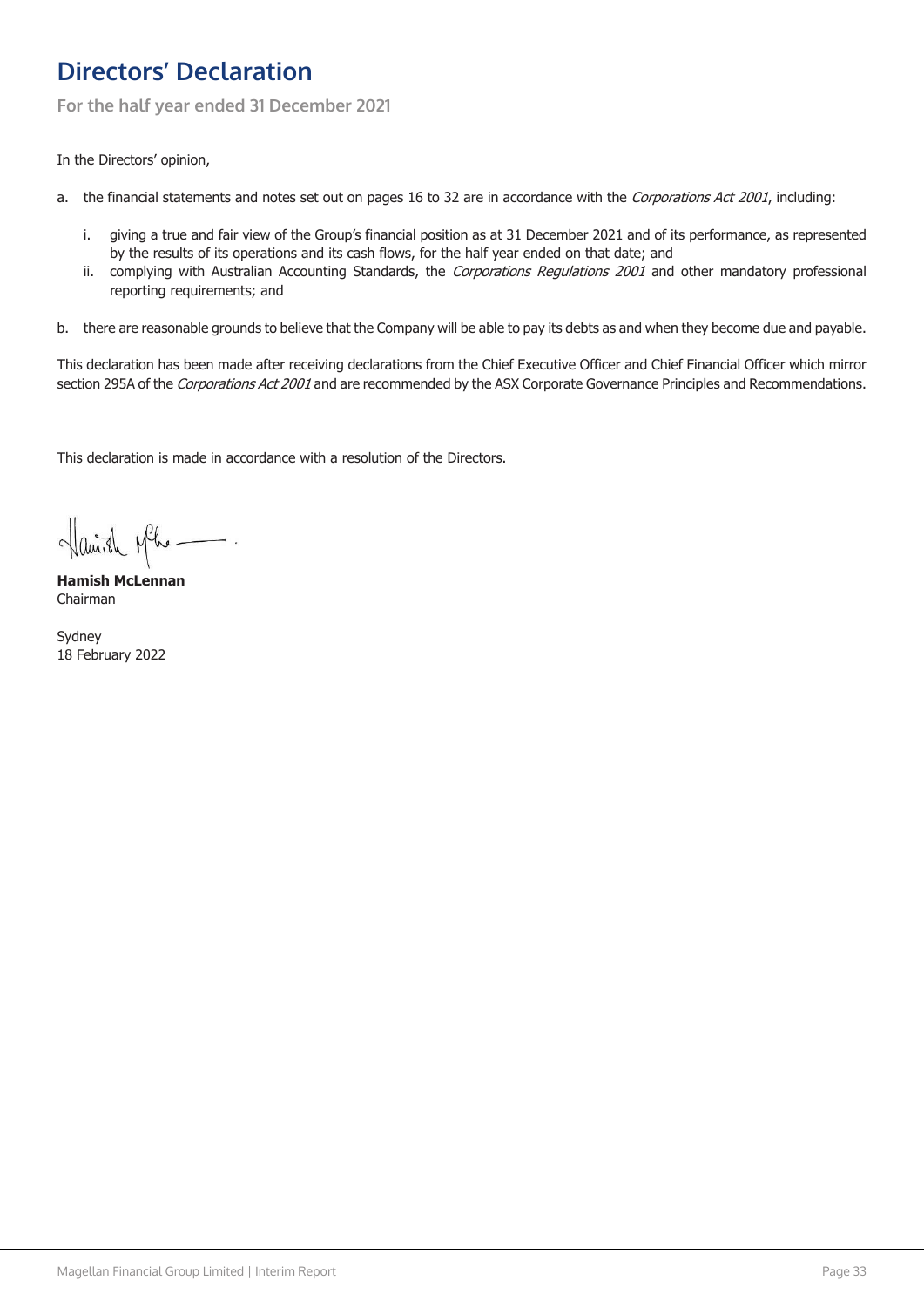<span id="page-33-0"></span>

Ernst & Young 200 George Street Sydney NSW 2000 Australia GPO Box 2646 Sydney NSW 2001

Tel: +61 2 9248 5555 Fax: +61 2 9248 5959 ey.com/au

### **Independent auditor's review report to the members of Magellan Financial Group Limited**

### **Conclusion**

We have reviewed the accompanying interim financial report of Magellan Financial Group Limited (the Company) and its subsidiaries (collectively the Group), which comprises the statement of financial position as at 31 December 2021, the statement of comprehensive income, statement of changes in equity and statement of cash flows for the half-year ended on that date, notes comprising a summary of significant accounting policies and other explanatory information, and the directors' declaration.

Based on our review, which is not an audit, we have not become aware of any matter that makes us believe that the interim financial report of the Group does not comply with the *Corporations Act 2001*, including:

- a. Giving a true and fair view of the consolidated financial position of the Group as at 31 December 2021 and of its consolidated financial performance for the half-year ended on that date; and
- b. Complying with Accounting Standard AASB 134 *Interim Financial Reporting* and the *Corporations Regulations 2001*.

### **Basis for conclusion**

We conducted our review in accordance with ASRE 2410 *Review of a Financial Report Performed by the Independent Auditor of the Entity* (ASRE 2410). Our responsibilities are further described in the *Auditor's responsibilities for the review of the interim financial report* section of our report. We are independent of the Group in accordance with the auditor independence requirements of the *Corporations Act 2001* and the ethical requirements of the Accounting Professional and Ethical Standards Board's APES 110 *Code of Ethics for Professional Accountants* (*including Independence Standards)* (the Code) that are relevant to our audit of the annual financial report in Australia. We have also fulfilled our other ethical responsibilities in accordance with the Code.

### **Directors' responsibilities for the interim financial report**

The directors of the Company are responsible for the preparation of the interim financial report that gives a true and fair view in accordance with Australian Accounting Standards and the *Corporations Act 2001* and for such internal control as the directors determine is necessary to enable the preparation of the interim financial report that gives a true and fair view and is free from material misstatement, whether due to fraud or error.

### **Auditor's responsibilities for the review of the interim financial report**

Our responsibility is to express a conclusion on the interim financial report based on our review. ASRE 2410 requires us to conclude whether we have become aware of any matter that makes us believe that the interim financial report is not in accordance with the *Corporations Act 2001* including giving a true and fair view of the Group's financial position as at 31 December 2021 and its performance for the half-year ended on that date, and complying with Accounting Standard AASB 134 *Interim Financial Reporting* and the *Corporations Regulations 2001*.

A member firm of Ernst & Young Global Limited Liability limited by a scheme approved under Professional Standards Legislation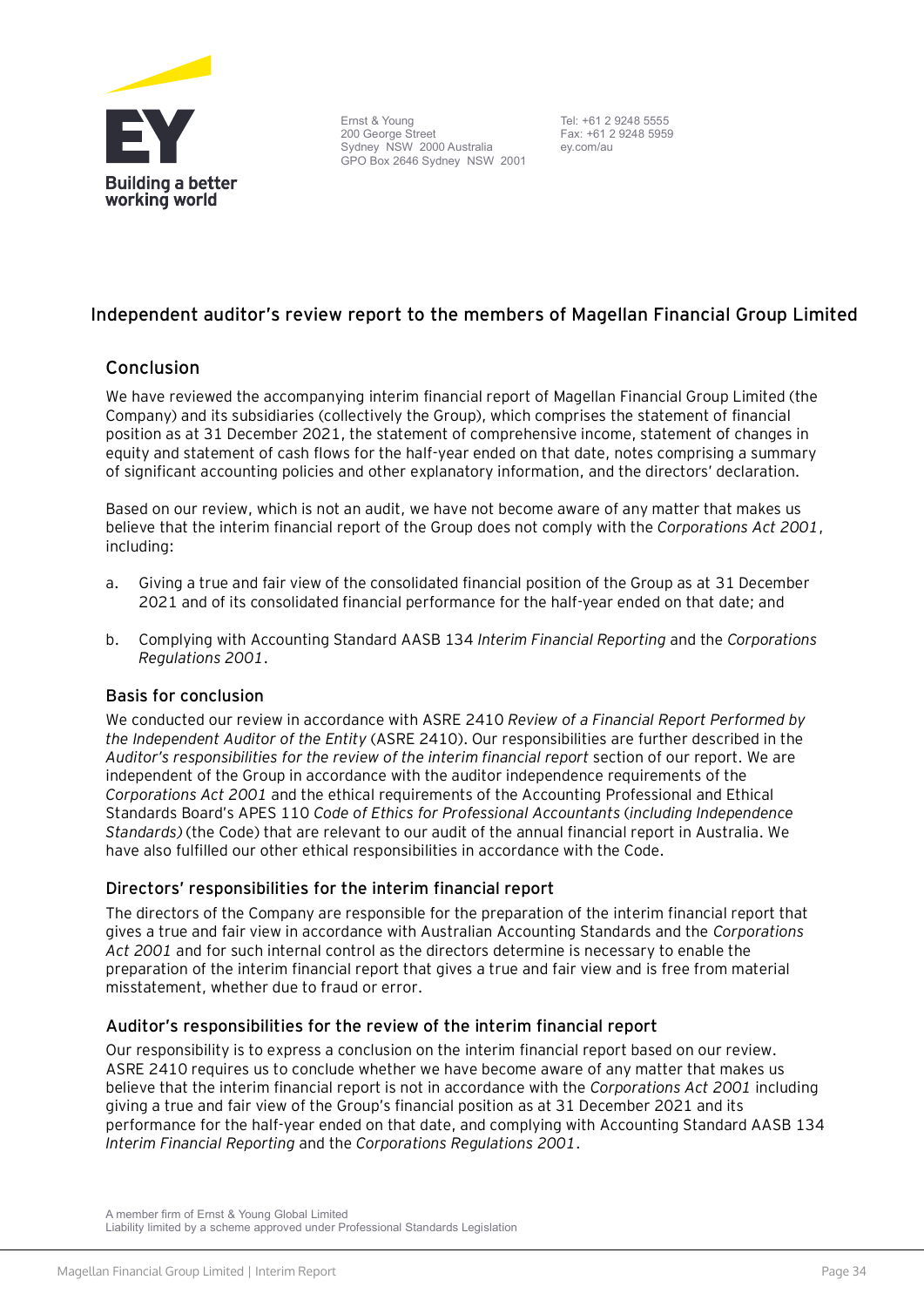

A review of an interim financial report consists of making enquiries, primarily of persons responsible for financial and accounting matters, and applying analytical and other review procedures. A review is substantially less in scope than an audit conducted in accordance with Australian Auditing Standards and consequently does not enable us to obtain assurance that we would become aware of all significant matters that might be identified in an audit. Accordingly, we do not express an audit opinion.

Emste Yang

Ernst & Young

Clare Sporle Partner Sydney 18 February 2022

A member firm of Ernst & Young Global Limited Liability limited by a scheme approved under Professional Standards Legislation